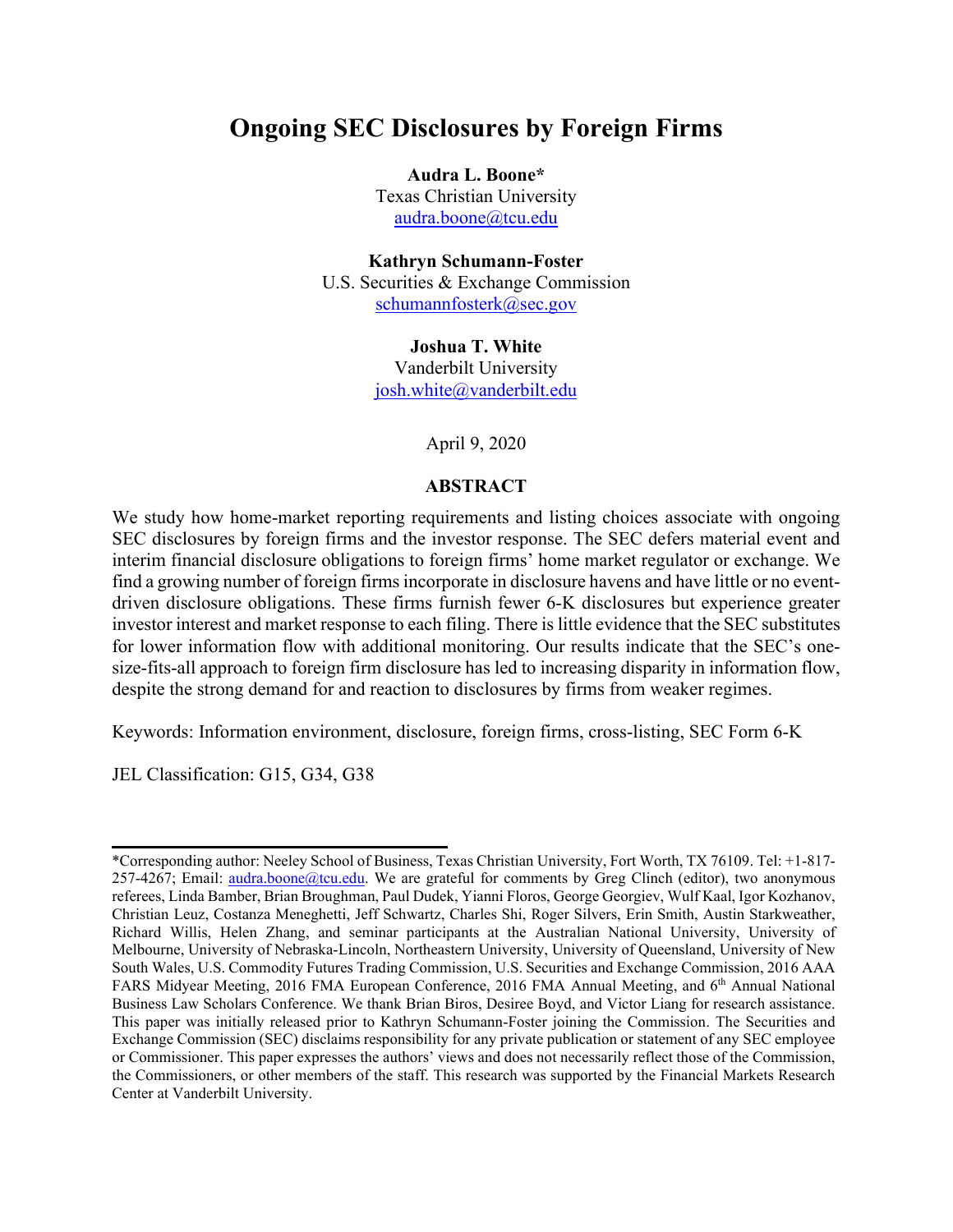# **I. INTRODUCTION**

By listing on a U.S. exchange, foreign firms commit to following local securities laws and regulations. Access to timely and credible disclosures can lower investors' information acquisition costs (Diamond and Verrecchia 1991), mitigate information asymmetries (Beyer, Cohen, Lys, and Walther 2010), facilitate monitoring (Doidge, Karolyi, and Stulz 2004), and heighten investor awareness (Merton 1987). Foreign firms, however, do not face the same disclosure obligations as domestic firms. Instead, the U.S. Securities and Exchange Commission (SEC) defers to the foreign firm's home-market rules for the content, timing, and materiality threshold of periodic and ongoing disclosures on Form 6-K.

The SEC's reporting exemptions were intended to help U.S. exchanges compete for crosslistings by limiting duplicative disclosures at time when most foreign firms dual listed in Europe (Davidoff 2010). In turn, U.S. listings could lower the cost of achieving diversification, while also procuring the protection of the U.S. legal system. More recently, the SEC and U.S. stock exchanges have remarked that a growing number of foreign firms list only in the U.S., resulting in sparse ongoing disclosure obligations (Davidoff 2010; SEC 2011; Cross 2012; Gelfond 2016). These trends raise concerns about the efficacy of the 6-K reporting model in providing adequate and timely ongoing disclosures to investors, for which there is scarce academic research.

Our paper speaks directly to these issues by providing evidence of how home-market reporting requirements, listing and disclosure choices, and SEC monitoring interact with the investor and market response to 6-Ks. Our analyses use a broad panel of 1,135 U.S.-listed foreign firms from 56 countries over 2004 to 2013 and consists of 6,432 firm years and 167,004 6-Ks.

For each country, we hand collect data on the presence and depth of home-market ongoing disclosure obligations and whether investors can access a database containing firm disclosures. We also develop a novel home-market reporting composite measure from a principal component

1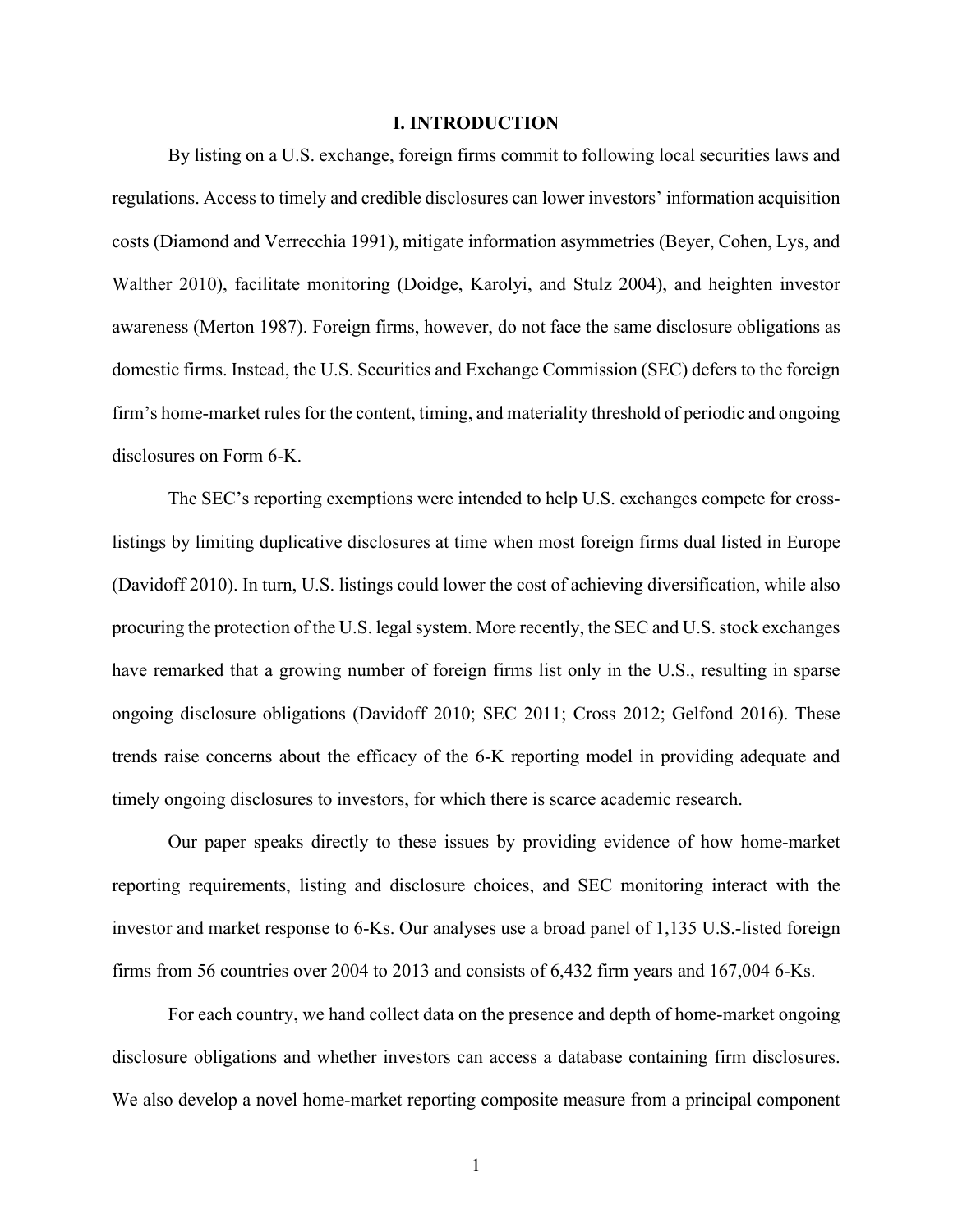analysis using country-level index values that capture variation in transparency and reporting requirements. This process reveals substantial heterogeneity in the latitude managers have in furnishing ongoing information to U.S. investors.

We first confirm that the SEC's deferral policy leads to disparate information flow based on home country reporting and disclosure requirements. Importantly, we document a divergence in information flow where firms from countries with stronger reporting requirements expand their yearly supply of 6-Ks over time, while firms from markets with weaker requirements exhibit only modest increases in 6-K disclosure frequency.

Next, we report a sharp increase in the proportion of U.S.-only listed firms, whose managers have the greatest discretion under the SEC's deferral policy since they lack home-market disclosure requirements (Cross 2012). Indeed, we show that the proportion of U.S.-only listed firms grows by 160 percent during our sample period. These firms provide 35 percent fewer ongoing and interim disclosures than cross-listed foreign firms, and fewer disclosures than matched samples of similar domestic and foreign firms. Consequently, U.S.-only listed managers use the discretion afforded by SEC rules to furnish fewer material updates. Such evidence is consistent with the notion that, even when firms are subject to a new regulatory framework, homemarket characteristics continue to influence reporting properties (Lang, Raedy, and Wilson 2006; Leuz 2006; Doidge, Karolyi, and Stulz 2007).

To gauge the informativeness of 6-Ks, we examine the investor demand and market response. We proxy for investor demand using search volume around each 6-K filing based on the SEC's Electronic Data Gathering and Retrieval (EDGAR) web logs. If 6-Ks provide value-relevant information, they should elicit increased information acquisition via EDGAR, especially when home-market disclosures are not publicly accessible. The SEC does not impose strict 6-K filing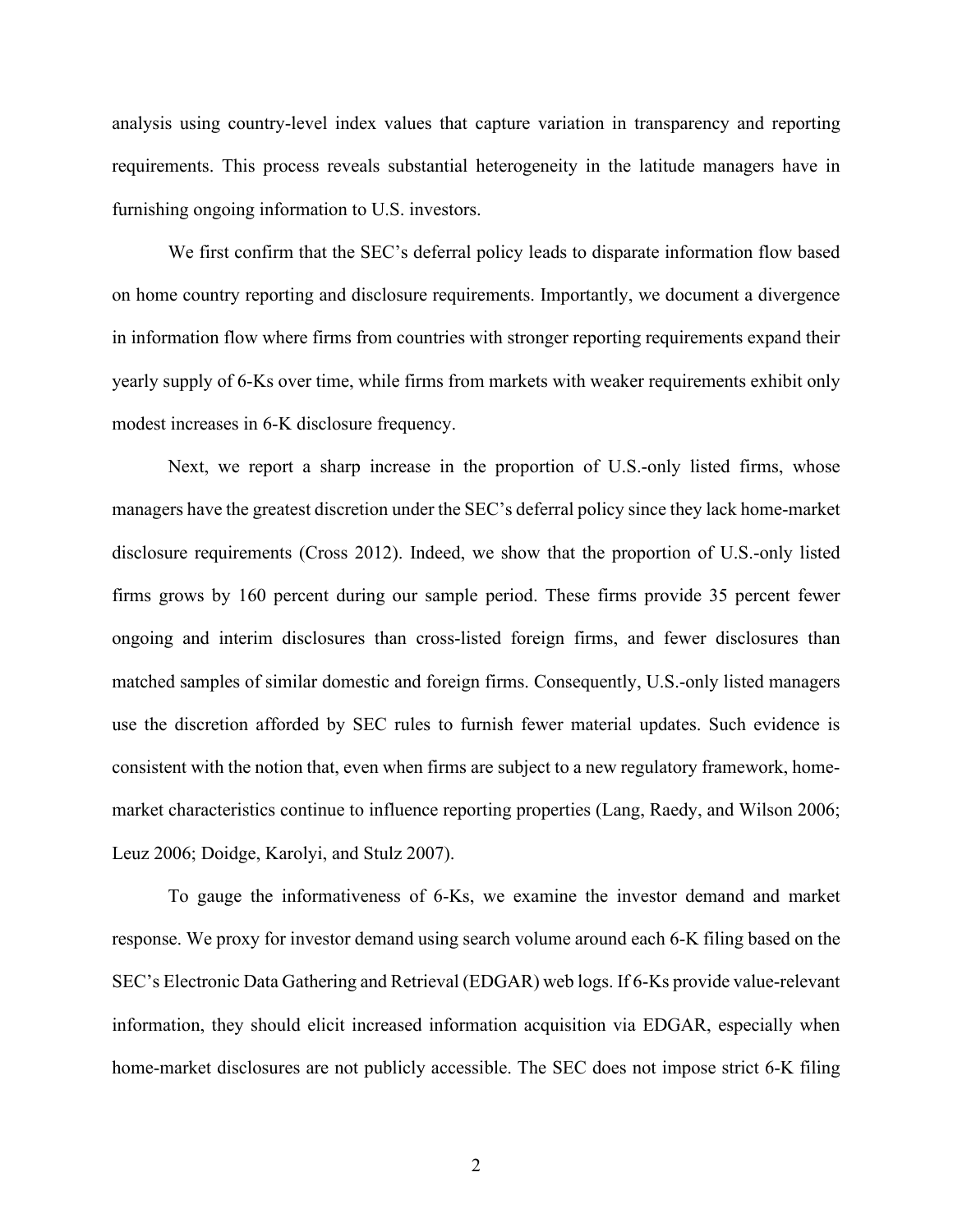deadlines and rarely brings enforcement actions for delinquent 6-K filings (Cohen, Dudek, and Trotter 2018). Thus, to the extent that 6-Ks are not timely or that firms previously disclosed the information in their home market, then it is possible that 6-Ks could yield little investor interest.

Upon a new 6-K filing, we document a surge in EDGAR search volume relative to baseline levels, indicating that investors are interested in their content. 6-Ks generate significantly greater search volume when the firm stems from a country with weaker reporting requirements, even when controlling for the frequency and timing of disclosures. These findings suggest that investors exhibit more interest in 6-Ks by firms with fewer ongoing disclosure requirements, higher search costs, and where material updates could potentially reduce more information asymmetry.

Next, we study the market response around the 6-K filing date. Our analysis shows that the average new 6-K is associated with economically significant abnormal trading volume of 39.0 percent and absolute cumulative abnormal returns of 4.0 percent during the three-day window centered on the 6-K filing date. To the extent that variation in home-market reporting requirements creates differing incentives to supply certain content, alter the timing of disclosures, or affects the credibility of information, there could be implications for the value-relevance of 6-Ks.<sup>[1](#page-3-0)</sup>

We find that the market response is greater for firms with weaker home-market reporting requirements, suggesting that 6-Ks by these firms contain more value-relevant updates. The results are robust to controlling for EDGAR search volume, 6-K frequency, and the timeliness of reporting. 6-Ks by firms listing exclusively in the U.S. also elicit a large and significant market response, even when controlling for the high instance of incorporating in tax haven countries.

We next examine 6-K content. Unlike ongoing disclosures by domestic firms on SEC Form

<span id="page-3-0"></span><sup>&</sup>lt;sup>1</sup> When the SEC proposed shorter deadlines for foreign firms' annual reports, some noted that, "Outdated financial" information may make it more likely that investors will misjudge both the viability of the issuer and the value of its securities." *Foreign Issuer Reporting Enhancements*, Sep. 2008[, http://www.sec.gov/rules/final/2008/33-8959.pdf.](https://www.sec.gov/rules/final/2008/33-8959.pdf)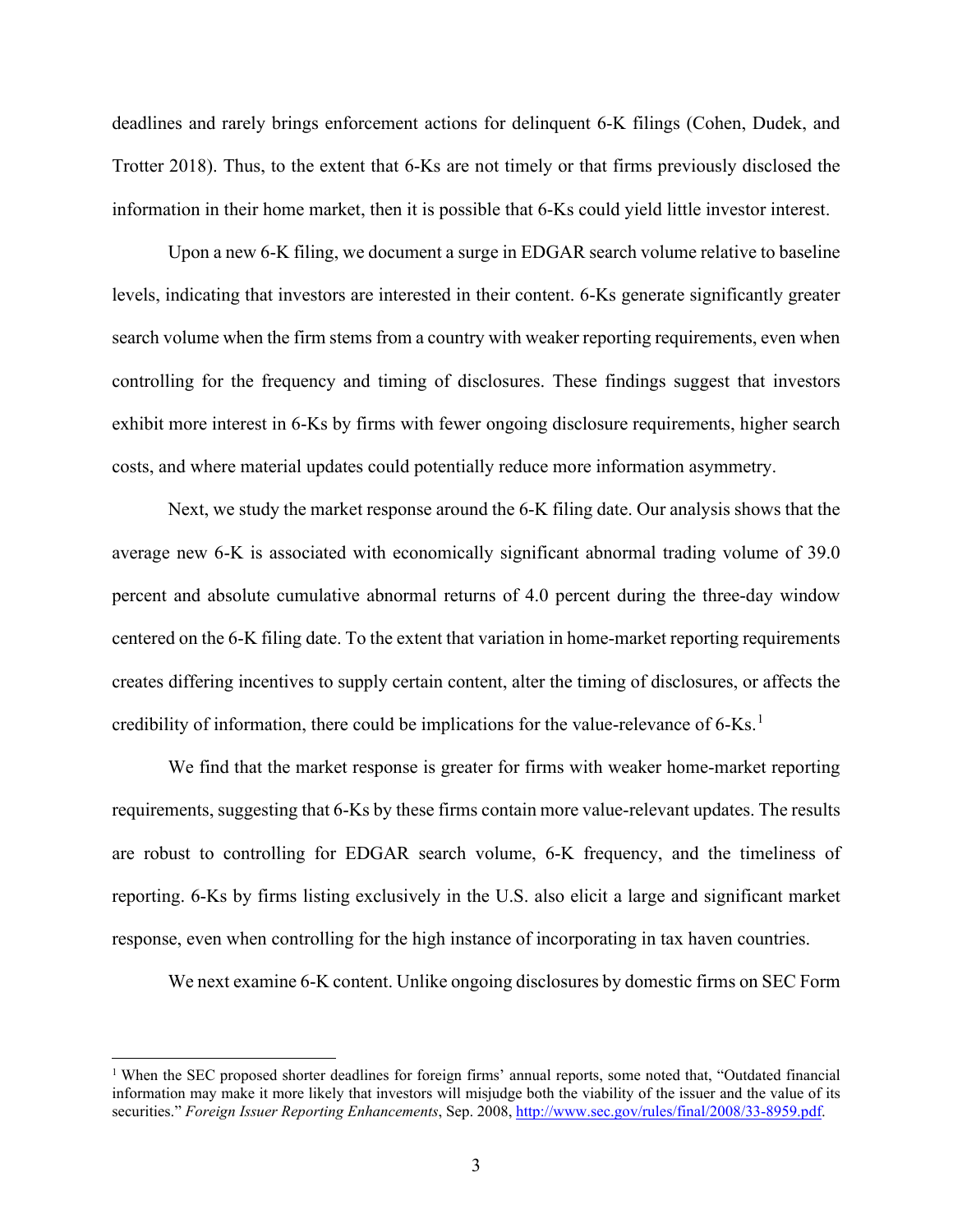8-K, Form 6-K disclosures lack item numbers, which obfuscates the type of information they contain. To shed light on 6-K content, we conduct textual analysis based on identification of keywords grouped into broad content categories. Financial results, such as earnings reports, have the largest content representation in 6-Ks. Disclosures related to mergers and acquisitions and governance are also relatively common. Less frequent are filings on payout policy, financing, and legal issues. Regardless of content, we find that investors respond more to 6-Ks by firms from countries with weaker disclosure requirements. Firms from weaker home markets also tend to report fewer items that could constrain managers, such as governance or payout policy.

One possibility is that the SEC substitutes for low information flow by actively monitoring firms from weaker markets (Naughton, Rogo, Sunder, and Zhang 2018). We find little evidence to support this notion. Indeed, the SEC rarely issues comment letters on 6-Ks and does not comment more often to firms providing relatively fewer 6-Ks within a country. However, firms that receive an SEC comment letter do produce more ongoing disclosures in the subsequent year.

Collectively, our paper provides new evidence on foreign firm information flow. While prior work examines information provided in annual reports (Lang, Raedy, and Wilson 2006; Lundholm, Rogo, and Zhang 2014), these filings constitute only five percent of SEC disclosures by foreign firms. In contrast, 6-Ks represent more than 90 percent of their disclosures to the SEC. We show that 6-Ks are an important and timely source of information that assists investors in updating their assessment of firm value. Our results support the notion that furnishing disclosures in the U.S. can reduce search costs and facilitate investor access to information, especially for firms from countries with weaker reporting requirements and limited online access to disclosures.

Our study also contributes to the literature examining the information environment of foreign firms. Prior work indicates that firms cross-listing in the U.S. experience an enriched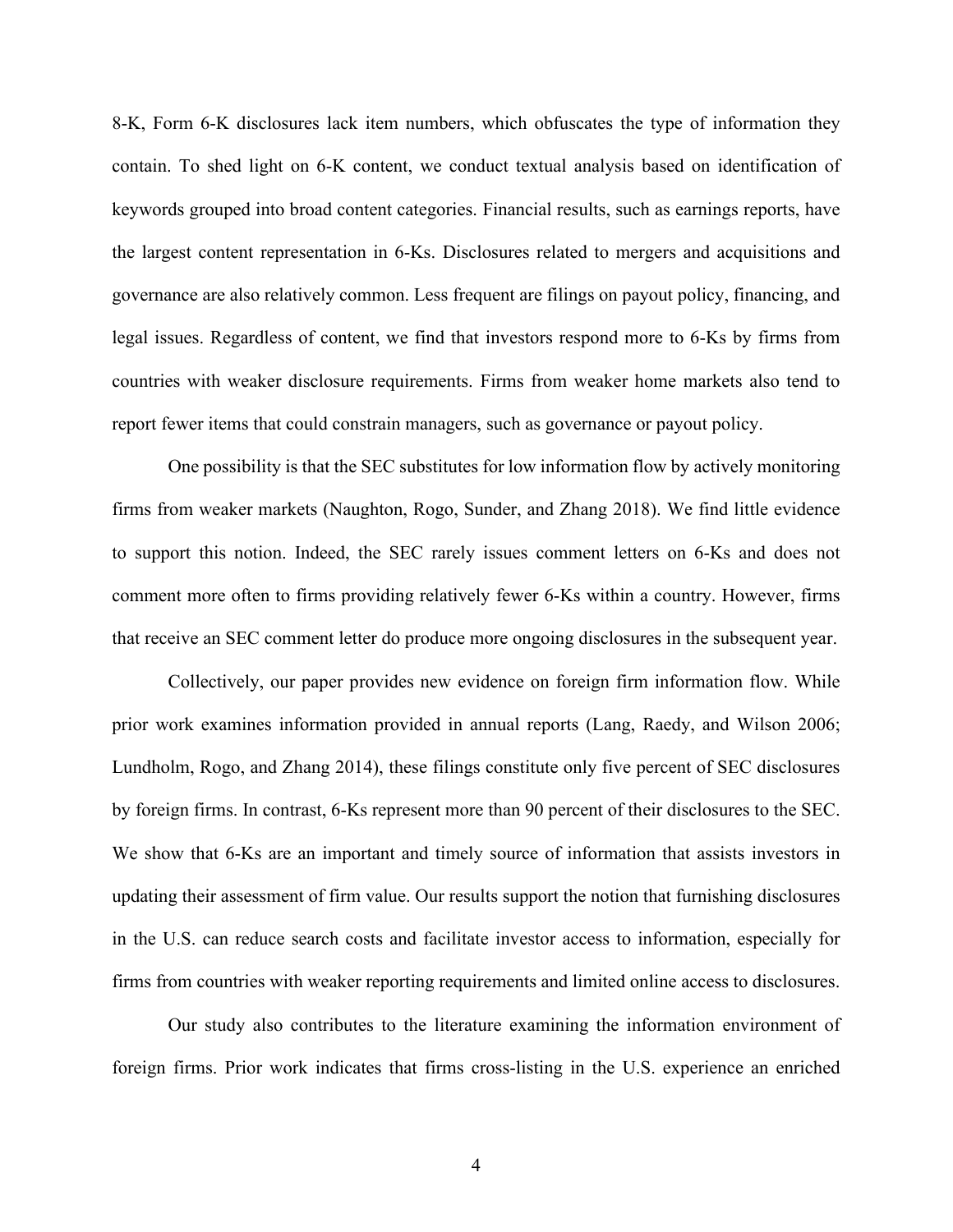information environment, as measured by changes in analyst forecasts and newspapers (Baker, Nofsinger, and Weaver 2002; Lang, Lins, and Miller 2003; Fernandes and Ferreira 2008), the market response to earnings (Bailey, Karolyi, and Salva 2006), and overall price discovery (Foucault and Gehrig 2008). These studies, while indicative of enhanced firm disclosure, offer indirect evidence on the actual mechanism that managers use to convey timely updates. Our paper provides direct evidence on the type and frequency of ongoing information that investors receive, which illustrates plausible channels for the improvement in the information environment of firms cross-listing in the U.S.

Some critics raise questions about the continued efficacy of the SEC's one-size-fits-all approach to 6-K disclosures given the current landscape of foreign firms (Davidoff 2010; Cross 2012). We show that an increasing proportion of U.S.-listed foreign firms incorporate in countries with less extensive reporting requirements or exclusively list their securities in the U.S, leading to a divergency in ongoing information flow. We caution that our analyses do not conclude whether this divergence harms investors. It does, however, yield important insights for regulators on how the SEC's deferral policy influences disclosure and the ensuing investor and market response.

## **II. FOREIGN FIRM REPORTING REQUIREMENTS AND HYPOTHESES**

#### **SEC Reporting Requirements**

SEC reporting requirements for foreign firms depend on how the firm's equity is traded in the U.S. Firms with Level 1 or unsponsored American Depository Receipts (ADRs) are quoted over-the-counter and are not required to report to the SEC. Exchange-listed firms—Level 2 and 3 ADRs and Direct Listings—must follow SEC Rule 4-01(a), which requires annual financial disclosures on Forms 20-F or 40-F using U.S. Generally Accepted Accounting Principles (GAAP), International Financial Reporting Standards (IFRS), or local GAAP reconciled to U.S. GAAP.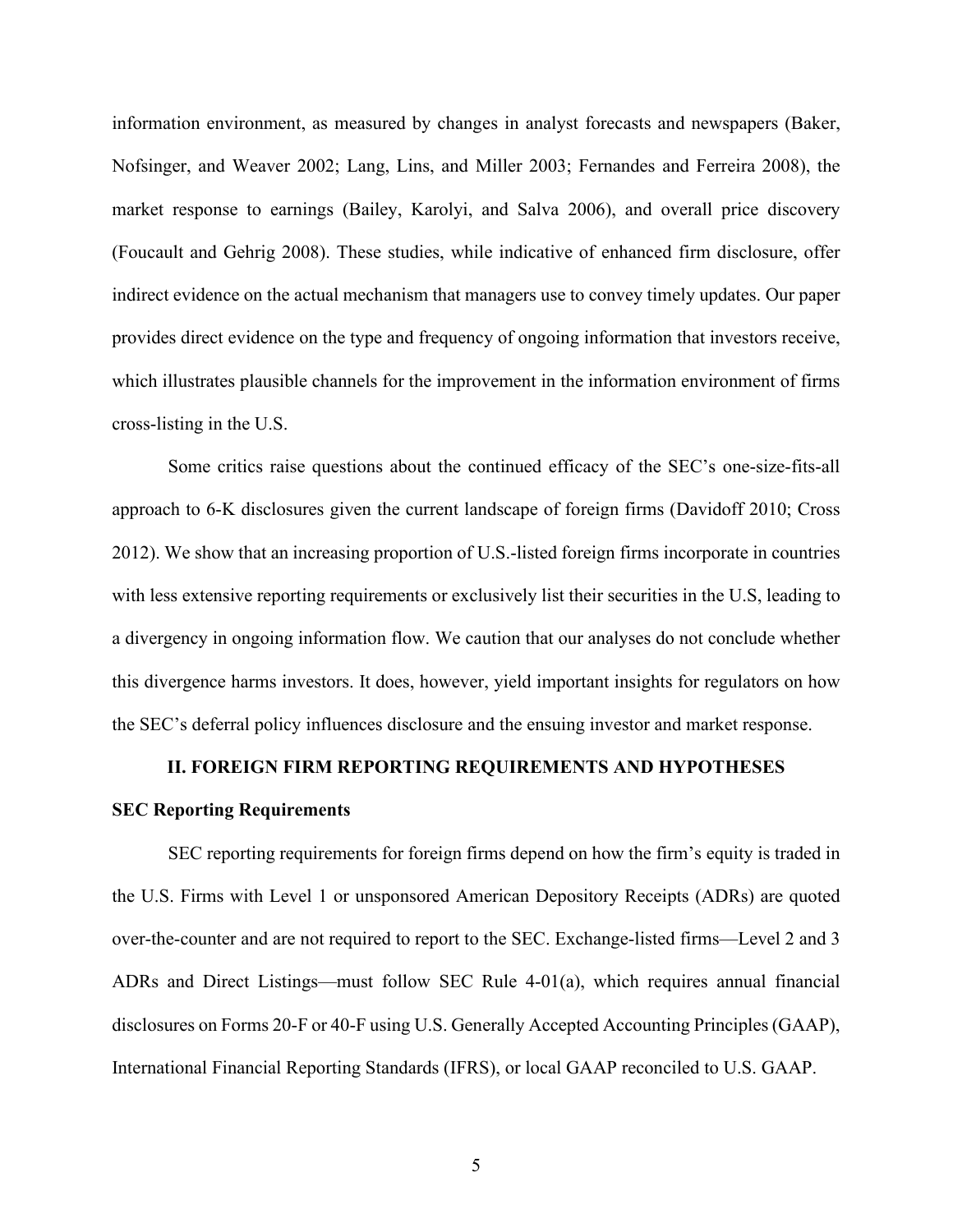Rather than prescribing specific events or timing of ongoing disclosures like those on Forms 8-K and 10-Q for domestic firms, the SEC permits foreign firms to follow home-market requirements. Specifically, SEC rules stipulate that U.S.-listed foreign firms must promptly furnish in English any information that the firm: (i) is required to make public under the laws of its home country; (ii) files or is required to file with a foreign stock exchange on which its securities trade; or (iii) distributes or is required to distribute to its security holders.<sup>[2](#page-6-0)</sup> Consequently, the SEC only requires foreign firms to furnish a 6-K when a disclosure occurs in its home market.

We summarize SEC disclosure rules and home-market reporting requirements in the Internet Appendix. Many home markets do not require interim reports or material-event disclosures. Importantly, U.S.-only listed foreign firms often have no home-market requirements (Cross 2012), affording their managers substantial leeway in the substance and timing of 6-Ks.<sup>[3](#page-6-1)</sup>

#### **Hypotheses**

Due to heterogeneity in reporting requirements across home markets, and the SEC's deference to home-market rules, firms from weaker regimes have greater discretion in supplying 6-Ks. Although foreign firms are subject to SEC regulations, monitoring, and enforcement, homemarket factors can continue to shape their reporting (Lang, Raedy, and Wilson 2006; Gong, Ke, and Yu 2013). Foreign firms with fewer home-market reporting requirements might use their discretion to furnish fewer overall 6-Ks. Thus, we propose the following:

**H1**: Firms with fewer home-market reporting requirements supply fewer 6-Ks.

Alternatively, firms from weaker regimes could supply more 6-Ks than those from stronger

<span id="page-6-0"></span><sup>2</sup> Shearman and Sterling LLP (2014) interpret a 'prompt' 6-K as: "The same day of publication for financial information and other material information that would be likely to have an immediate market impact, and 'as soon as practicable' but in no event more than 30 days after initial publication for other information."

<span id="page-6-1"></span><sup>&</sup>lt;sup>3</sup> Firms are subject to other home-market factors that might influence disclosure, such as enforcement or litigation. Foreign firms are exempt from Regulation Fair Disclosure and XBRL requirements (Cohen, Dudek, and Trotter 2018).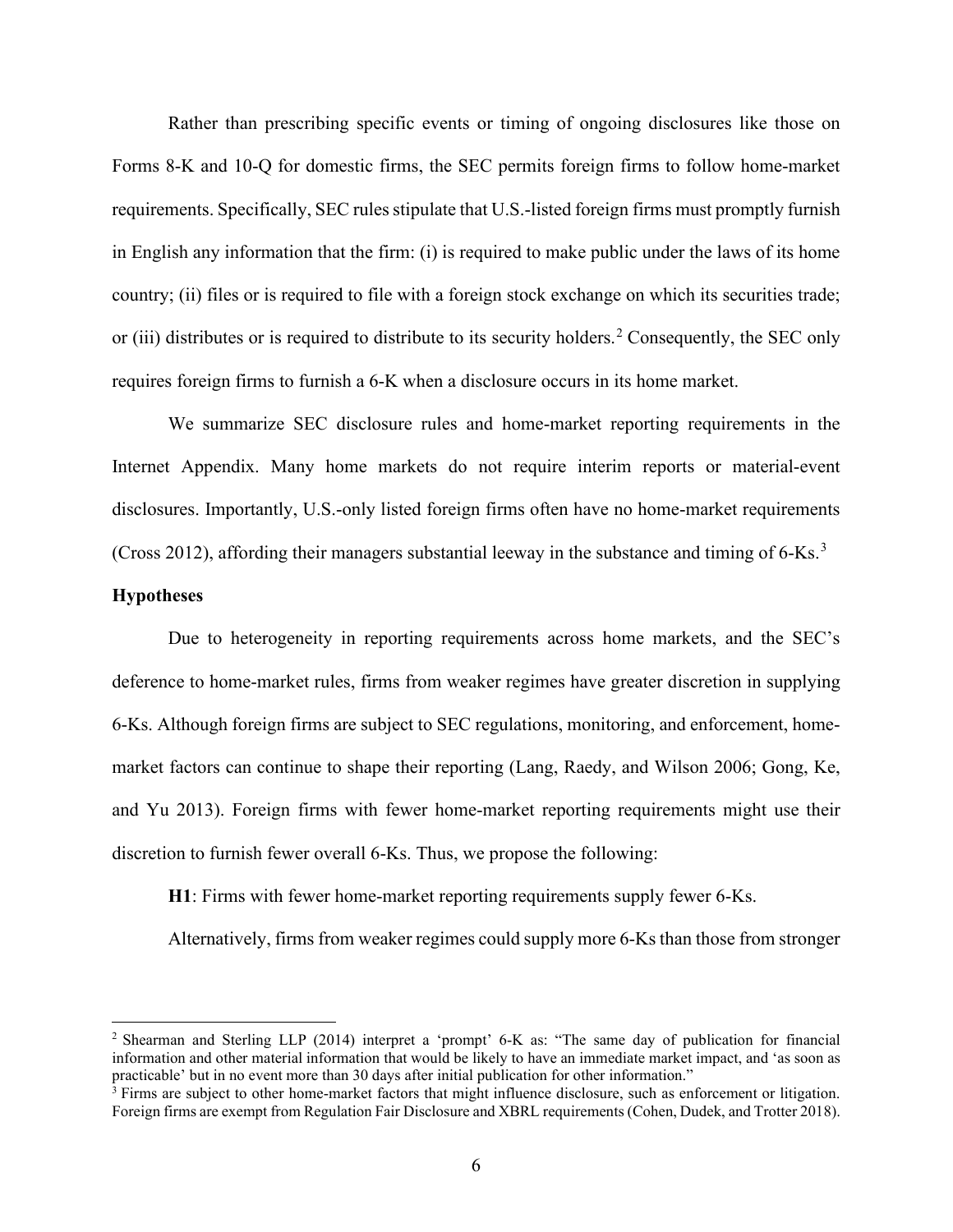home markets. For example, Fishman and Hagerty (1989) suggest that firms might provide more disclosure to compete for investors' attention. Firms from weaker regimes could also supply additional information to assuage investor concerns about agency issues and firm performance (Stulz 1999; Coffee 2002; Doidge, Karolyi, and Stulz 2004), attract greater institutional ownership (Bradshaw, Bushee, and Miller 2004), or enhance reputational capital for supplying relevant and timely disclosures (Leuz and Wysocki 2016). Thus, we may not find support for H1.

We next investigate how investors respond to 6-Ks. Because the SEC only requires foreign firms to furnish 6-Ks when a disclosure occurs in its home market, it is possible that 6-Ks impart little incremental information to U.S. investors. In this case, there would be no significant investor interest or market reaction to 6-Ks, particularly if managers utilize the SEC's lenient 6-K filing deadlines and enforcement to delay reporting after an event. For example, Li, Ramesh, and Shen (2011) finds investors only react to an initial, and not subsequent, Dow Jones news alerts.

Even if a firm previously disclosed information in its home market, 6-Ks can facilitate investors' access to information. Some countries require disclosures in a language other than English. Thus, 6-Ks could reduce processing costs for U.S. investors. Furnishing a 6-K also makes the information immediately available on the SEC's EDGAR website. This resource is freely accessible to all investor, whereas a similar resource might be absent or obscure for home-market disclosures.<sup>[4](#page-7-0)</sup> Moreover, U.S.-listed foreign firms are subject to SEC rules and could face legal actions for providing misleading or false information. As such, 6-Ks could be a credible disclosure source for investors (Karolyi 2012). Thus, we propose the following hypotheses:

**H2A:** Investors use 6-Ks as a source of foreign firm information.

<span id="page-7-0"></span><sup>4</sup> The European Union issued a Transparency Directive requiring member states to establish a website for publishing company disclosures, which generally occurred in 2007. Mazars (2009) finds these databases are not well known and sparsely used. In contrast, the information in EDGAR filings are often widely disseminated by news outlets.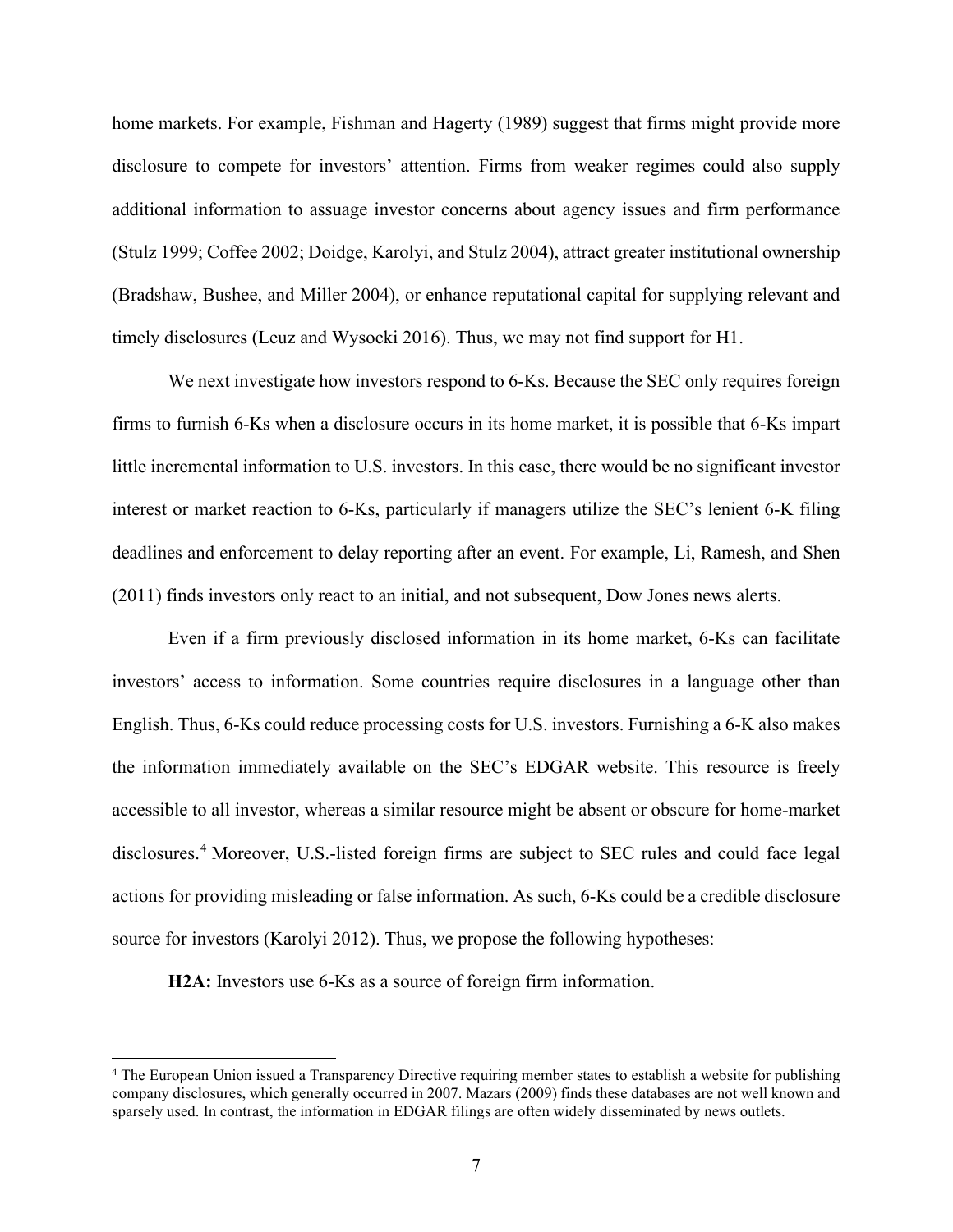**H2B**: 6-Ks contain value-relevant information that generates a market response.

We next examine how the investor response to 6-K filings relates to home-market reporting and listing characteristics. 6-Ks furnished by firms with less extensive home-market reporting requirements could be more informative and generate a greater response by resolving incrementally greater information asymmetry. Moreover, foreign firms listing only in the U.S. lack any home-exchange required disclosures, so their 6-Ks could have a greater propensity to include previously undisclosed information. Prior work finds that firms providing fewer updates receive more attention when issuing periodic reports because the market did not previously have access to the information (Li, Ramesh, and Shen 2011). Under this scenario, our hypothesis is as follows:

**H3**: The investor and market response to 6-Ks is greater for firms with weaker homemarket reporting requirements and listing characteristics.

Alternatively, if investors do not view disclosures by firms with weaker home-market reporting requirements as containing credible information, we might not find support for H3. Lang, Raedy, and Wilson (2006) document that U.S.-listed foreign firms engage more in earnings management when they stem from countries with weaker investor protection. Weaker reporting standards often correspond to less enforcement of disclosure rules in the home market (Siegel 2005; Licht, Li, and Siegel 2018), which reduces the consequences of not releasing updates in a timely manner. 6-Ks are also "furnished" rather than "filed" with the SEC like domestic firms' 8- Ks. This designation indicates lower liability under SEC rules. Consequently, the investor demand and market response could be diminished for 6-Ks by firms with more discretion. Consistent with this notion, studies by Bailey, Karolyi, and Salva (2006) and Fernandes and Ferreira (2008) suggest that price informativeness following a U.S. cross-listing increases more for firms from developed markets (i.e., stronger information environments) versus emerging markets.

We next analyze the type of information disclosed via 6-Ks. The limited studies of 6-Ks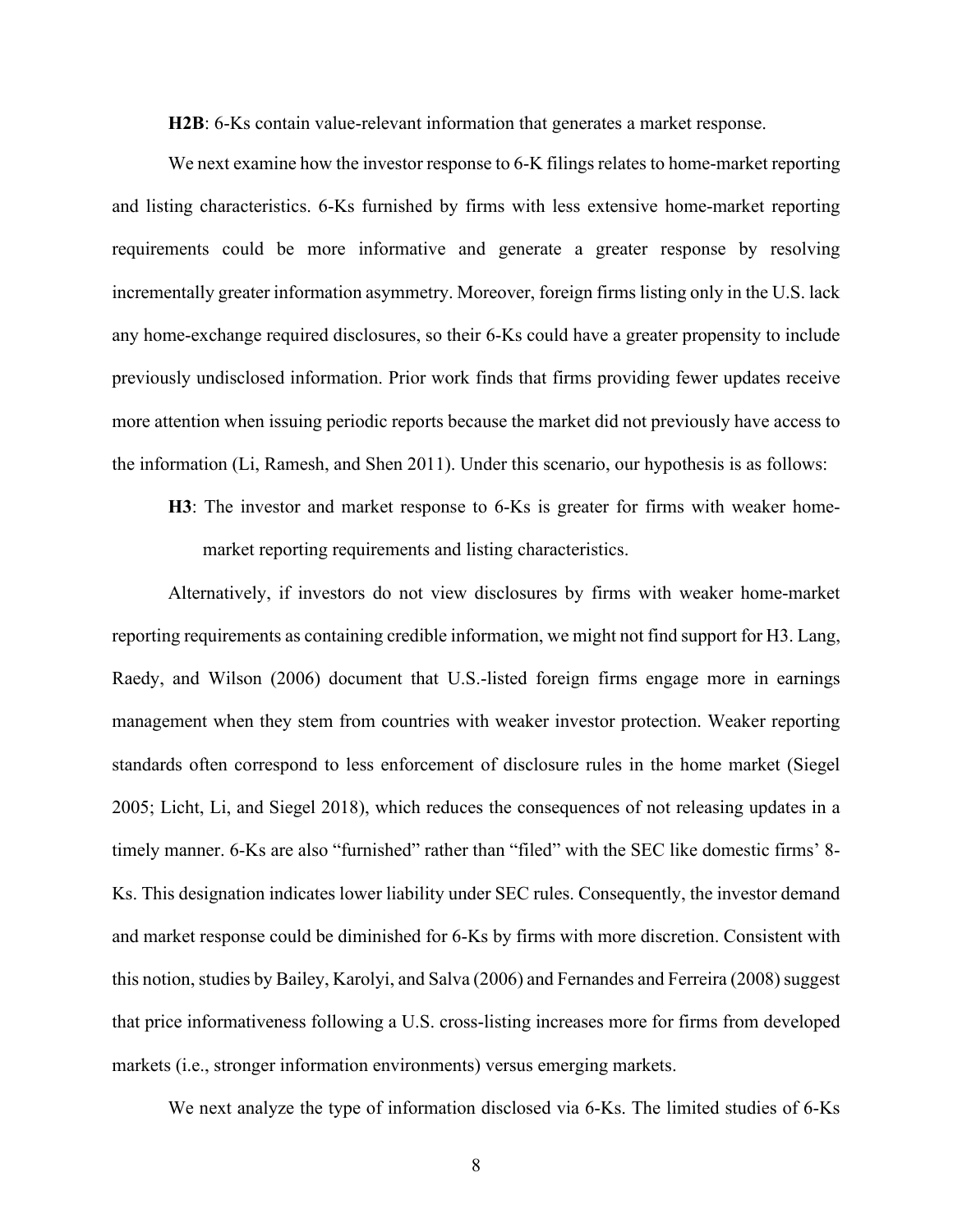(Frost and Pownall 1994) do not investigate its content, likely because the SEC does not require event-related item numbers as it does for domestic firms filing 8-Ks (Lerman and Livnat 2010). Specifically, we expect the type of information disclosed in a 6-K to be related to the rules of the home market. Firms from stronger (weaker) reporting environments have greater (lower) mandates to supply a wide array of information. When weaker home markets do require disclosure, it is more likely to correspond to interim earnings reports, rather than event-driven disclosures. Moreover, foreign firms are permitted to opt-out of governance standards established by the SEC and U.S. exchanges for domestic firms (Foley, Goldsmith-Pinkham, Greenstein, and Zwick 2018). If weaker home market rules correlate with lower governance and oversight, we could observe fewer 6-Ks relating to items that constrain managerial behavior, such as governance or payout policy. Such analysis helps address how the SEC's deference to home-market reporting influences foreign firms' information production choices. Thus, our next hypothesis is stated as follows:

**H4**: Firms with weaker home-market reporting requirements supply relatively more 6-Ks related to earnings, and fewer 6-Ks related to governance or payout policy.

We also explore how the nature of 6-K information could impact the market response. Disclosures with verifiable quantitative information could elicit a stronger response. Li, Ramesh, and Shen (2011) show that certain disclosures by U.S. firms, such as legal and bankruptcy events, generate greater investor attention. Moreover, the authors find a lower market response when content is not clearly labeled, which they attribute to investor costs associated with viewing and interpreting information. The market response to 6-Ks could be lower when content is not easily identifiable. Thus, we state the following hypothesis:

**H5**: 6-Ks with quantitative and identifiable information elicit a stronger market response. The investor and market response to 6-K content could also vary by home-market factors.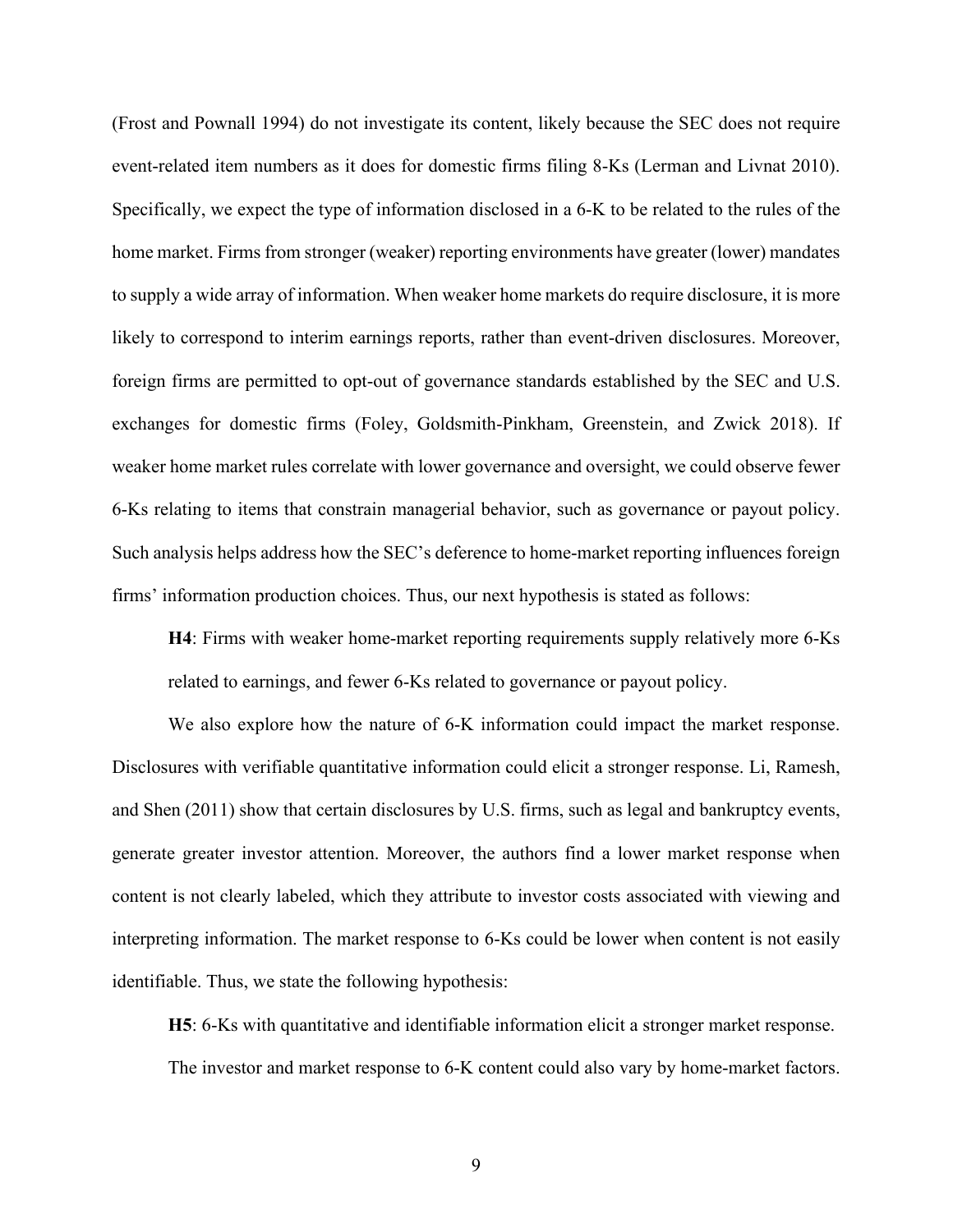For firms from weaker reporting environments, the response could be larger for 6-Ks containing information on factors that constrain managerial discretion or enhance monitoring (Stulz 1999). In contrast, more extensive reporting requirements could boost the credibility of 6-Ks leading to a larger response for firms from stronger home markets.

We next explore the interaction of foreign firms' disclosure practices, home-market requirements, and SEC oversight. Monitoring the disclosure practices of SEC reporting firms via comment letters is an important role of the SEC for investor protection (Johnston and Petacchi 2017; Naughton, Rogo, Sunder, and Zhang 2018; Duro, Heese, and Ormazabal 2019). Given the home-market deferral policy for 6-K disclosures, the SEC could substitute for reduced information flow through enhanced monitoring, resulting in more comment letters. For example, Naughton, Rogo, Sunder, and Zhang (2018) find a negative relation between SEC comment letter frequency and the strength of foreign firms' home-market enforcement regime. Thus, we state the hypothesis on monitoring intensity based on firm-specific disclosure levels:

**H6A**: The SEC provides more comment letters when firm-level information flow is lower.

We might not find support for H6A because firms supplying more 6-Ks afford the SEC more opportunities to comment. The SEC might also primarily monitor annual filings because they are "filed," whereas 6-Ks are "furnished" and subject to lower liability. Consistent with this notion, one U.S. law firm notes that the SEC has never brought an enforcement action based on 6-K timeliness or the failure to provide a 6-K after a material event (Cohen, Dudek, and Trotter 2018).

We also examine the ex-post consequences of SEC monitoring on foreign firms' ongoing information flow. Johnston and Petacchi (2017) and Duro, Heese, and Ormazabal (2019) find that SEC comment letters are associated with reductions in information asymmetry. To the extent that the information environment improves following SEC monitoring, we would expect foreign firms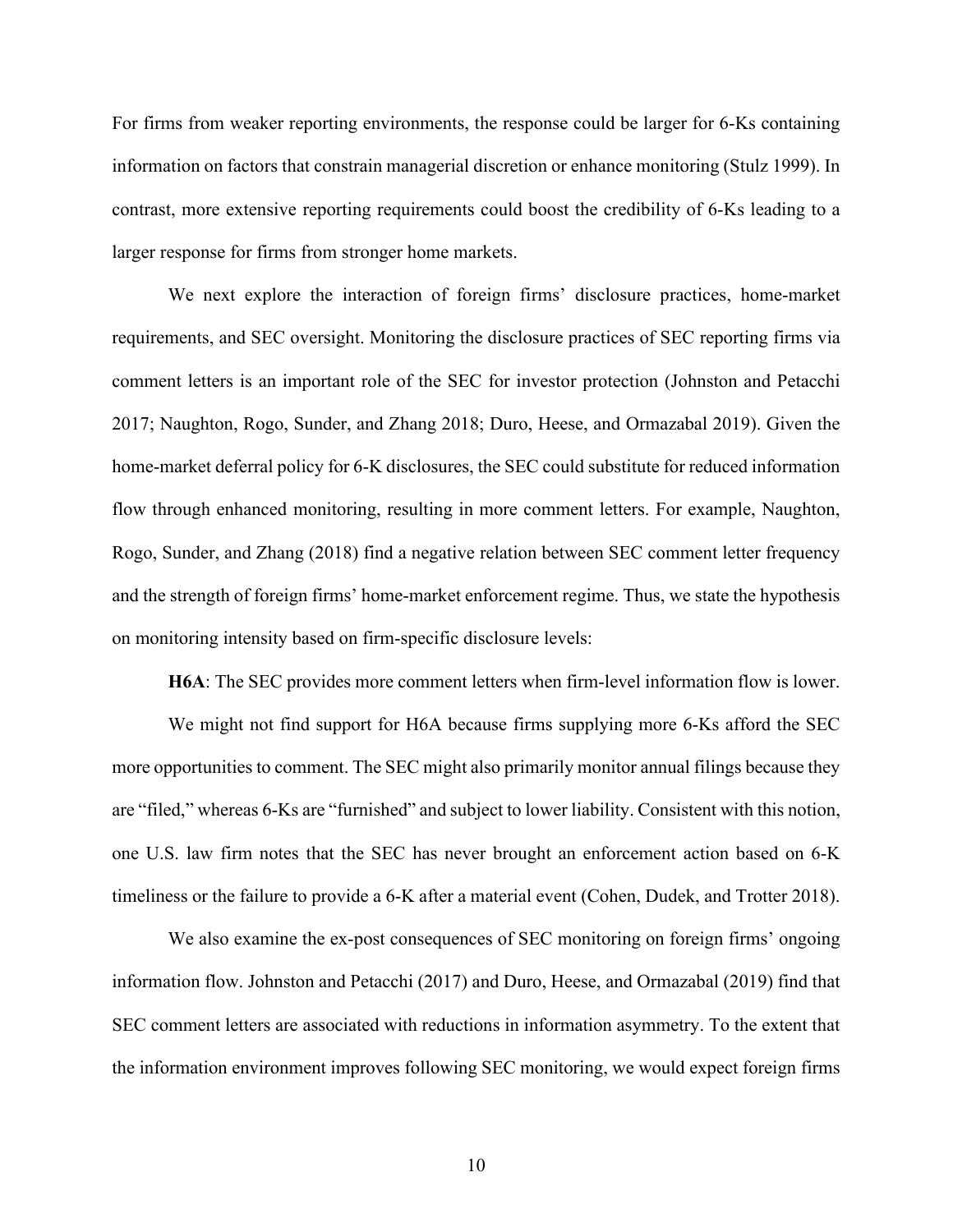to provide more ongoing disclosures via 6-Ks. Thus, we also state the following hypothesis:

**H6B**: Following an SEC comment letter, firms provide more ongoing disclosures.

# **III. SAMPLE CONSTRUCTION AND INFORMATION MEASURES**

# **Sample Generation**

We begin by extracting a list of foreign firms from the SEC's website over 2004 to 2013. This period corresponds to the availability of EDGAR search volume. We obtain a file from the SEC's Office of International Corporate Finance that contains auditor and accounting information (i.e., IFRS, U.S. GAAP, or local GAAP) for foreign firms. We then extract all SEC Form 6-K, 20- F, and 40-F filings from WRDS SEC Analytics Suite and merge the datasets.

We collect ADR data from Bank of New York Mellon, Citigroup, J.P. Morgan, NYSE, and NASDAQ websites. We verify exchange-listing information, listing dates, and ADR levels via annual report information, the Center for Research in Security Prices (CRSP), and foreign firms' websites. Because Level 1 and unsponsored ADRs do not report to the SEC, we eliminate these firms from our sample. We also require firms to have stock price and accounting data in CRSP and Compustat. This process creates a final sample of 1,135 foreign firms and 167,004 6-Ks.

#### **Home-Market Reporting Measures**

Panel A of Table 1 displays the number of firms, firm years, and 6-Ks in our sample by the firms' home country. We assign firms to a country using incorporation, rather than headquarter, location because incorporation country and exchanges dictate a firm's disclosure, legal, and enforcement regime.<sup>[5](#page-11-0)</sup> Furthermore, the legal environment can shape the disclosure incentives of firms even when they list in another country (Leuz and Wysocki 2016). We obtain incorporation

<span id="page-11-0"></span> $5$  Over 90% of cross-listed firms list on an exchange in their home country of incorporation. Our results are robust to excluding cross-listed firms that list outside of their incorporation country. For U.S.-only listed firms, we redo our tests using the enforcement index for the headquarter, rather than incorporation, country and the results hold.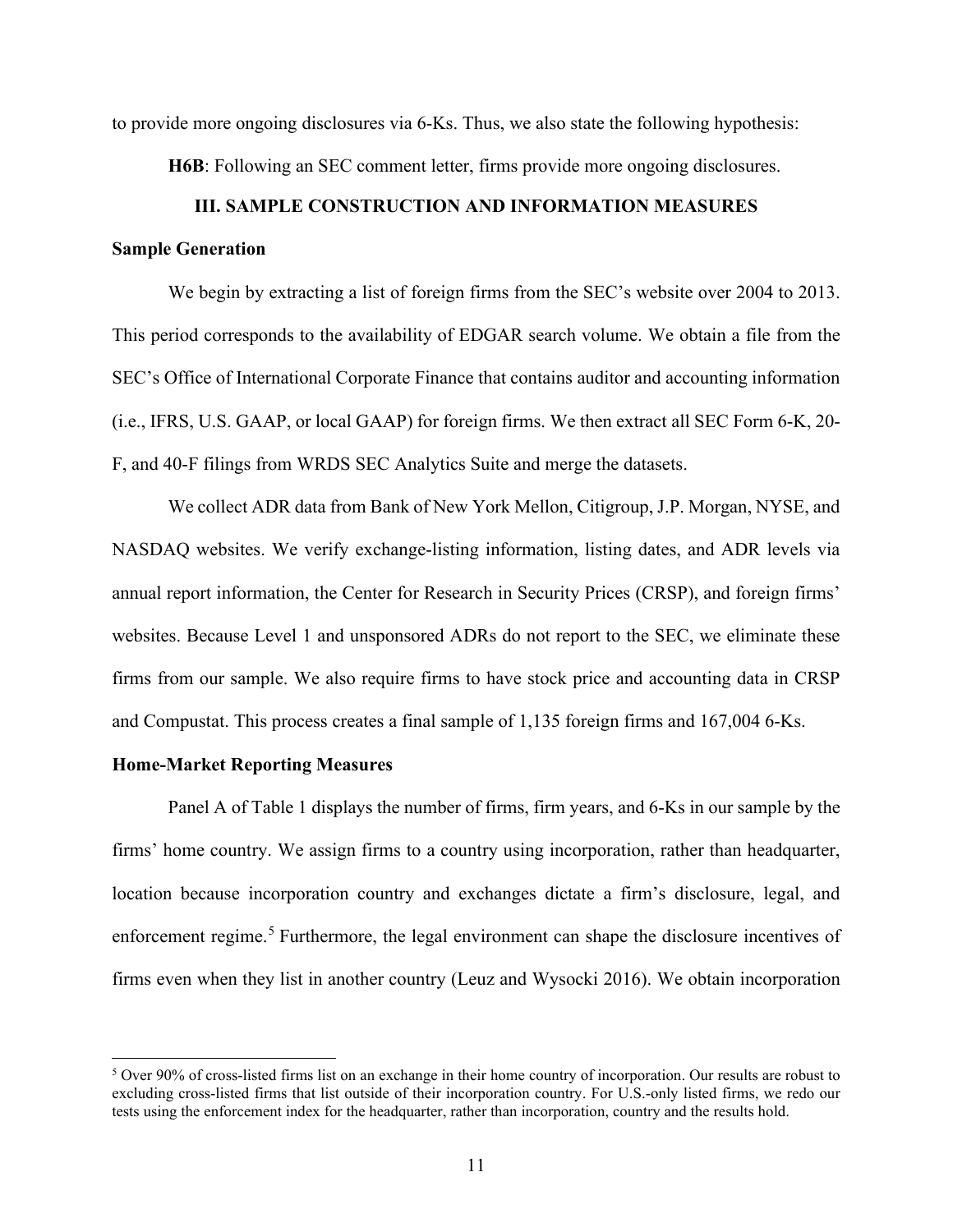country from annual reports. For our sample, the countries with the highest representation of firmyears are Canada, Cayman Islands, and Israel, but firms emanate from 56 different countries, indicating the potential for disparity in home-market reporting requirements.

# <Insert Table 1 about here>

In Panel B, we capture characteristics associated with a foreign firm's home-market reporting requirements. We hand-collect the annual, periodic, and event-driven disclosure requirements for each country and exchange in our sample and identify whether there is a homemarket database of company filings or announcements similar to the EDGAR website. An online database can facilitate access to disclosures and reduce investors' search costs.

While just over 70 percent of sample countries or exchanges require, at a minimum, that companies disclose price-sensitive information, most home-market regulators or exchanges place the burden of determining materiality thresholds on companies. The lack of detailed rules across countries and exchanges creates an impediment to systematically classifying which events require disclosure versus those that are voluntary. We, therefore, capture the variation in event-driven disclosure requirements and databases through categorical variables.

First, we create a disclosure variable (*EVENT*) that takes the value of zero if event-driven disclosures are not required by the home-market regulator or exchange; one if the home market requires event-driven disclosures but does not prescribe specific events requiring disclosure; and two if the home market requires event-driven disclosures and provides an event list or materiality threshold that triggers disclosure. Next, we generate a database variable (*DATABASE*) that captures whether the home-market regulator or exchange has a website containing company announcements and regulatory filings. It takes the value of zero if we cannot locate a database; one if a home-market website contains some company announcements but they are only available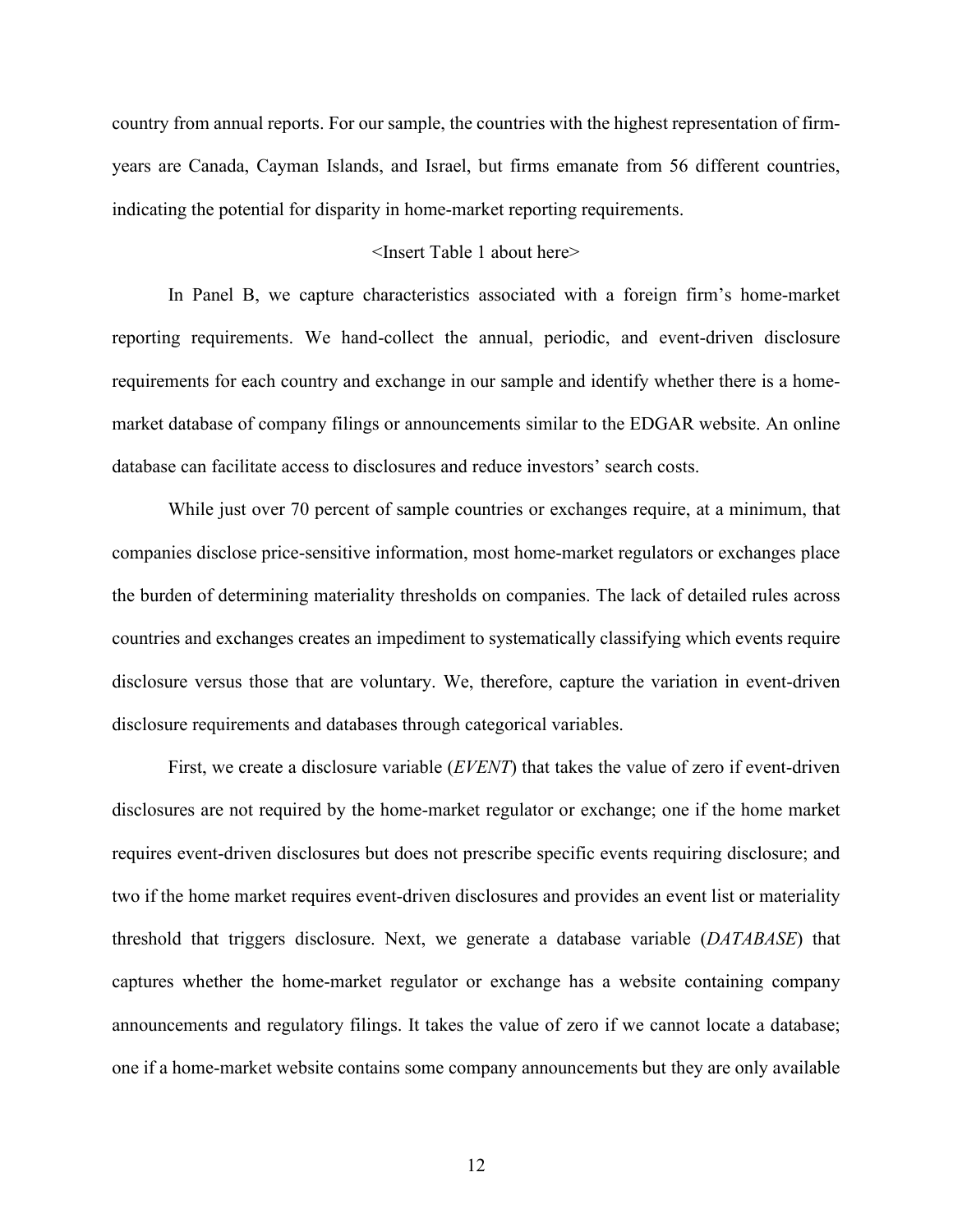for a limited period or not provided in English; and two if the country has a fully searchable database similar to EDGAR. No database source exists for 42 percent of sample firm-years.

Next, we use two country-level index measures. First, we obtain the extent of corporate transparency index (*TINDEX*) from the World Bank's website, which ranges from zero to nine, where higher values indicate stronger country-level transparency across five components: (i) ownership stakes; (ii) board members' other directorships and employment; (iii) manager compensation; (iv) external audits of annual financial statements; and (v) whether audit reports must be disclosed. [6](#page-13-0) Second, we obtain the reporting index (*RINDEX*), which represents the strength of audit and reporting standards and ranges from one (extremely weak) to seven (extremely strong) based on annual executive surveys. The World Economic Forum publishes these values annually in their Global Competitiveness Report.<sup>[7](#page-13-1)</sup>

Panel B presents the average home-market reporting characteristics for each country at the firm-year level. We also report the average values for the U.S. as a reference point. Countries with a higher *TINDEX* and *RINDEX* values tend to have more specific rules for event-driven disclosure obligations. For example, Norway and Brazil prescribe several events that elicit disclosures. Many low-ranking countries (e.g., Bermuda and Bahamas) have no ongoing disclosure requirements. Thus, the index values reflect similar attributes as our directly measured *EVENT* variable.

Next, we identify whether firms list exclusively on a U.S. exchange (*USONLY*). In these instances, the firm has opted not to list in its home market or on any other foreign exchange. U.S. only listed firms have maximum discretion in supplying 6-K disclosures as countries generally

<span id="page-13-1"></span><span id="page-13-0"></span><sup>6</sup> See [http://www.doingbusiness.org/Methodology/Protecting-Minority-Investors.](http://www.doingbusiness.org/Methodology/Protecting-Minority-Investors) Values are based on Djankov, La Porta, Lopez-de-Silanes, and Shleifer (2008). For missing country-year data, we use the value from the next year. <sup>7</sup> See<http://reports.weforum.org/global-competitiveness-report-2015-2016/competitiveness-library/> for the survey construction. Missing *RINDEX* values for 2004-2005 are replaced with 2006 values. Country-level values are missing for Antigua and Barbuda, Bahamas, Bermuda, British Virgin Islands, Curaçao, Cayman Islands, Guernsey, Jersey, Marshall Islands, and Papua New Guinea. For these countries, we use the sample minimum value.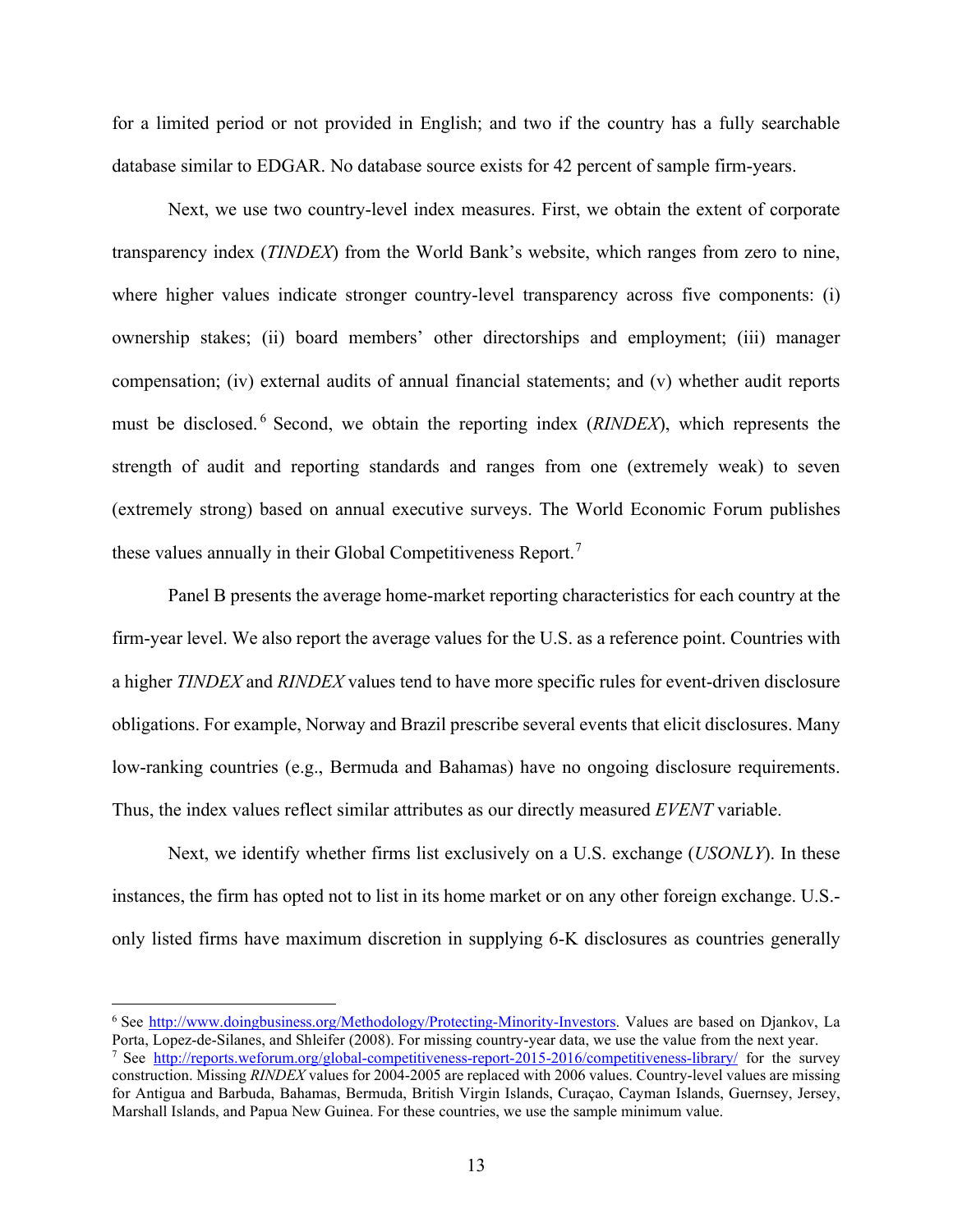limit disclosure rules to firms that are both incorporated in that country and list on a domestic exchange. Indeed, other than requirements for half-yearly financial reporting for NASDAQ-listed companies beginning in 2006, foreign firms that list only in the U.S. are not required by the SEC to furnish any other ongoing disclosures during our sample period (Cross 2012; Cohen, Dudek, and Trotter 2018). We posit that a U.S.-only listing is a strong proxy for weak reporting requirements. Further, many sample firms that incorporate in countries with low event-driven disclosure standards, such as the Cayman Islands, list their equity exclusively in the U.S. $^{8}$  $^{8}$  $^{8}$ 

There is a high correlation between our five measures of home-market reporting.<sup>[9](#page-14-1)</sup> While each of these measures has distinct features, they all gauge the quality of home-market transparency, accounting standards, and access to timely and material information. We, therefore, construct a novel composite measure using a principal component analysis (PCA) to capture the relative importance of each variable. The PCA approach allows us to include information from all five measures of home-market reporting. We follow standard PCA procedures of dimension reduction and generate a singular value (*HOMEMKT*). By design, *HOMEMKT* has a mean value of 0. Panel B reports the firm-year average for each country.

#### <Insert Fig. 1 about here>

Fig. 1 shows the time series trend for two measures of the information environment: *EVENT* and *USONLY*. In this figure, *EVENT* is an indicator variable for countries that require at least some event-driven disclosure, which is depicted as a percentage per year on the left y-axis. The right y-axis corresponds to the annual percentage of U.S.-only listed foreign firms. The plot of *EVENT* shows a marked decline over time, while the *USONLY* plot displays a large increase.

<span id="page-14-1"></span><span id="page-14-0"></span><sup>&</sup>lt;sup>8</sup> We verify that our results are not driven by firms headquartered in China or Chinese shell companies. <sup>9</sup> These measures are also highly correlated with the following information asymmetry proxies: annual bid-ask sprea absolute cumulative abnormal returns, and abnormal trading volume around the annual earnings announcement.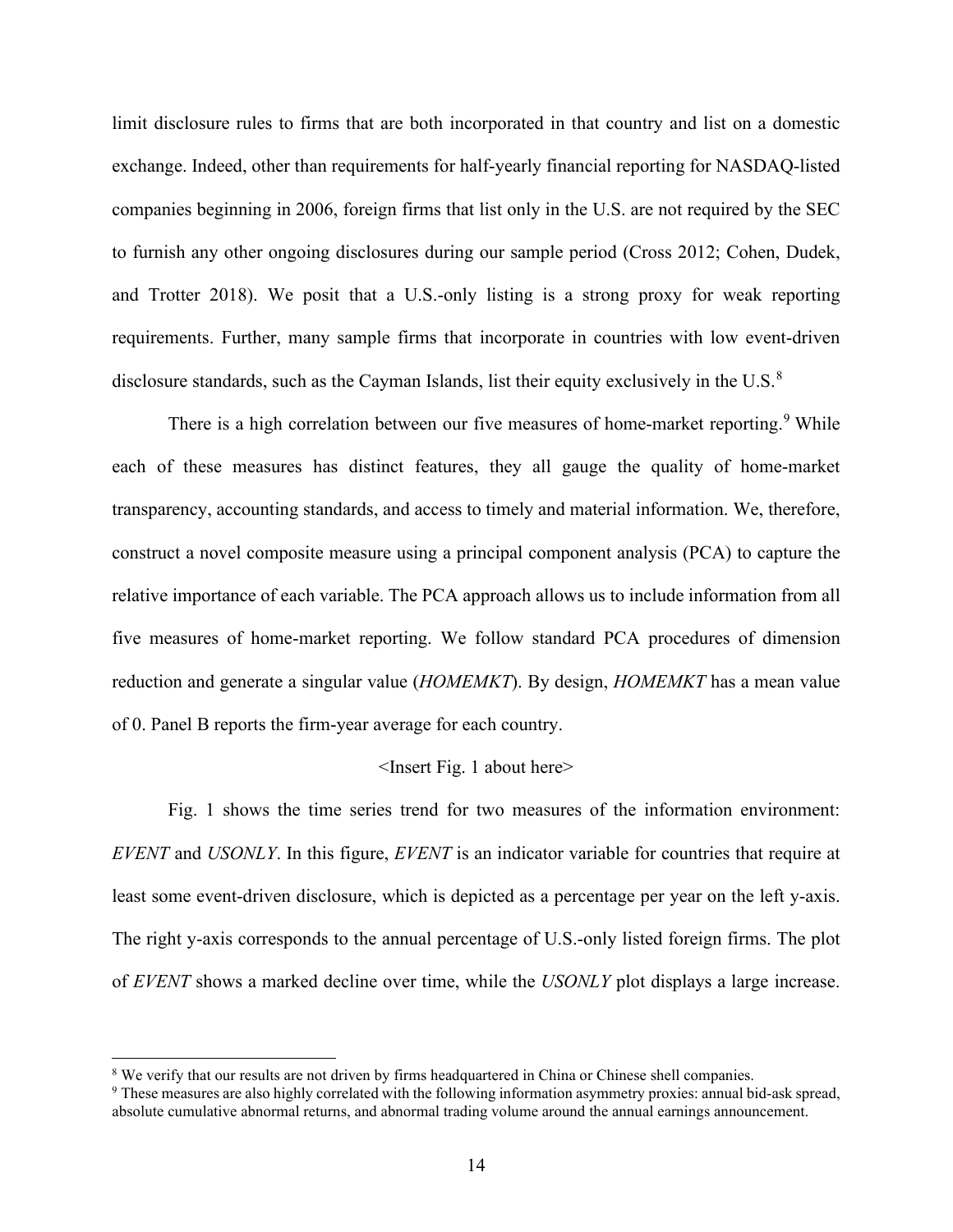These trends confirm concerns that a growing number of foreign firms have few disclosure requirements, affording their managers greater discretion over the timing and content of 6-Ks.

## **Annual Distribution of 6-K Firms and Filings**

Fig. 2 shows the number of foreign firms and 6-Ks over the sample period. The left y-axis is the number of firms. The drop in 2007 corresponds to a rule change easing the ability of foreign firms to deregister from the SEC (Fernandes, Lel, and Miller 2010). The number of firms increases in 2010 but does not rebound to the pre-2007 levels. The right y-axis depicts the total number of 6-Ks per year in thousands, which increases from 2004 to 2007, declines in 2008 to 2010, and then rises again towards the end of the sample period. These fluctuations likely reflect changes in both the number and composition of sample firms and home-market reporting requirements over time.

## <Insert Fig. 2 about here>

Fig. 3 plots the average number of 6-Ks partitioned by listing status: U.S.-only or crosslisted. It reveals a disparity in information flow between these groups. As of 2013, U.S.-only listed firms provide an average of 13.0 6-Ks per year, while cross-listed firms provide 36.2. This evidence suggests that U.S.-only listed firms use their discretion to supply fewer 6-Ks.

#### <Insert Fig. 3 about here>

# **Firm and Listing Characteristics**

Panel C of Table 1 presents firm and listing characteristics at the firm-year level. Appendix A provides variable definitions. Total assets (*SIZE*), debt financing (*LEV*), return-on-assets (*ROA*), and growth opportunities (*MTB*) might reflect benefits of disclosure. We winsorize these variables at the one percent level and set 14 observations with negative *MTB* values to the maximum sample value. In our regressions, we log transform *SIZE*. Across other characteristics, the average firm has 20.1 percent leverage,  $-1.2$  percent return on assets, and a market-to-book of 2.9.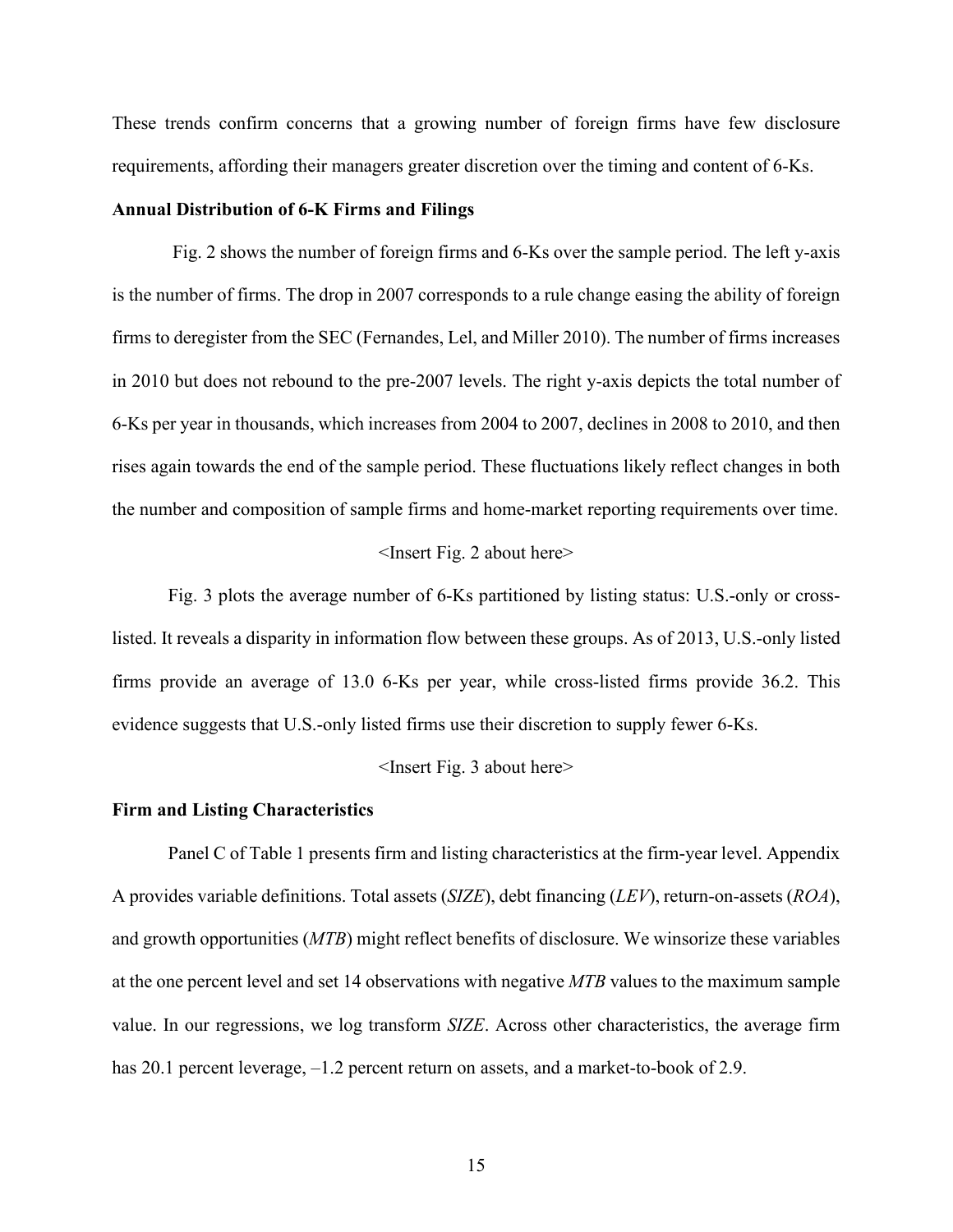Over 90 percent of firms use a big four affiliated auditor (*BIG4*). About 24 percent prepare financials in accordance with IFRS, 32 percent use local GAAP (*LOCGAAP*), and 44 percent use U.S. GAAP (*USGAAP*). Almost 30 percent incorporate in countries not requiring disclosures to be reported or translated into English (*NONENG*). We measure home-market reporting enforcement (*ENFORCE*) based on the Brown, Preiato, and Tarca (2014) enforcement index, which ranges from 0 to 24 based on surveys and studies of the activities and resources of securities market regulators and exchange monitoring of financial reporting. The average firm-year has an *ENFORCE* value of 15.3.

We find that 55 percent of foreign firms list on the NYSE and 36 percent list on NASDAQ. About 20 (33) percent are Level 2 (Level 3) ADRs. The median firm lists on two exchanges including the U.S. listing, and approximately 15 percent of firms list on three or more exchanges.

## **IV. EMPIRICAL DESIGN**

#### **Supply of 6-K Disclosures**

We examine how home-market reporting requirements and listing characteristics interact with the supply of 6-K disclosures. We specify the following equation:  $6KFREQ = \alpha + \beta_1 REPORT + \theta Controls + Year FE + Industry FE + \varepsilon,$  (1) where *6KFREQ* is the annual number of 6-Ks a firm provides. Because *6KFREQ* is overdispersed and right-skewed, we estimate eq. (1) using negative binomial rather than Poisson regressions to

The variable of interest, *REPORT,* represents the home-market reporting and listing measures, *HOMEMKT, EVENT*, *DATABASE*, *TINDEX*, *RINDEX*, and *USONLY*, described in Section III. A positive *β*<sup>1</sup> coefficient on all home-market measures, except the *USONLY* indicator, implies that stronger home-market disclosure requirements are associated with more 6-Ks. Due to

avoid biasing the standard errors. The results are robust to using OLS or Poisson regressions.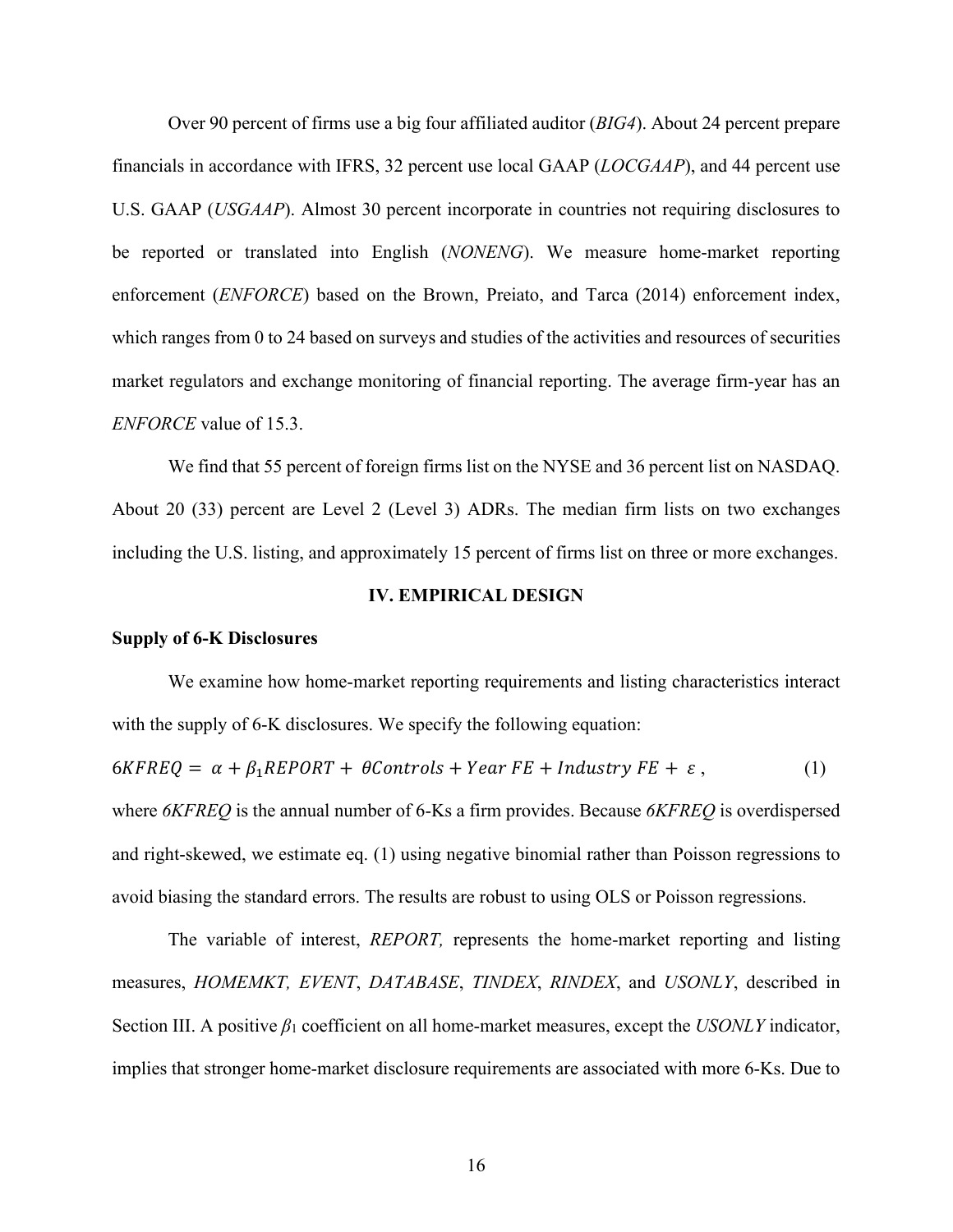collinearity among home-market proxies, we run separate regressions for each measure. We control for the following contemporaneous characteristics (*θ*): *NUMEXCH*, *IFRS*, *LOCGAAP*, *BIG4*, *NONENG*, *L3ADR*, *DIRECT*, *SIZE*, *MTB*, *LEV*, *ROA*, *ENFORCE*, and *NASDAQ*. [10](#page-17-0) We also control for year and industry fixed effects using the Fama-French 48 industries and present *t*statistics based on robust standard errors clustered at the firm and country level. We utilize twotailed tests throughout the manuscript.

For U.S.-only listed firms, we examine whether 6-K reporting differences are driven by variation in firm fundamentals by comparing ongoing information flow for U.S.-only listed firms to four matched samples using a propensity score methodology. All matches are based on year, industry (Fama-French 48 industries), *SIZE* (total assets), and *RISK* (annual standard deviation of returns). We compare *6KFREQ* of U.S.-only listed firms to (1) U.S. domestic firms disclosing on Forms 8-K and 10-Q; and *6KFREQ* of cross-listed foreign firms; (2) firms within the same headquarter country; (3) firms that incorporate in countries with similar values of *HOMEMKT*; and (4) firms with similar values of *TINDEX*. These tests speak directly to the SEC and NYSE's concerns of disparity in information flow for U.S.-only listed firms (Cross 2012; Gelfond 2016).

# **Information Acquisition**

To determine whether investors seek information in 6-Ks, we investigate information acquisition patterns. We use Internet search volume on the SEC's website. The EDGAR search volume dataset contains the anonymized Internet Protocol (IP) address, time and date of access, SEC file and accession numbers, and the firm's Central Index Key. We link the accession number to each 6-K using data from WRDS SEC Analytics Suite. As noted by Loughran and McDonald (2017), EDGAR search volume data are missing from September 24, 2005, through May 10, 2006,

<span id="page-17-0"></span><sup>10</sup> We do not control for *NUMEXCH* in tests where *USONLY* is the variable of interest.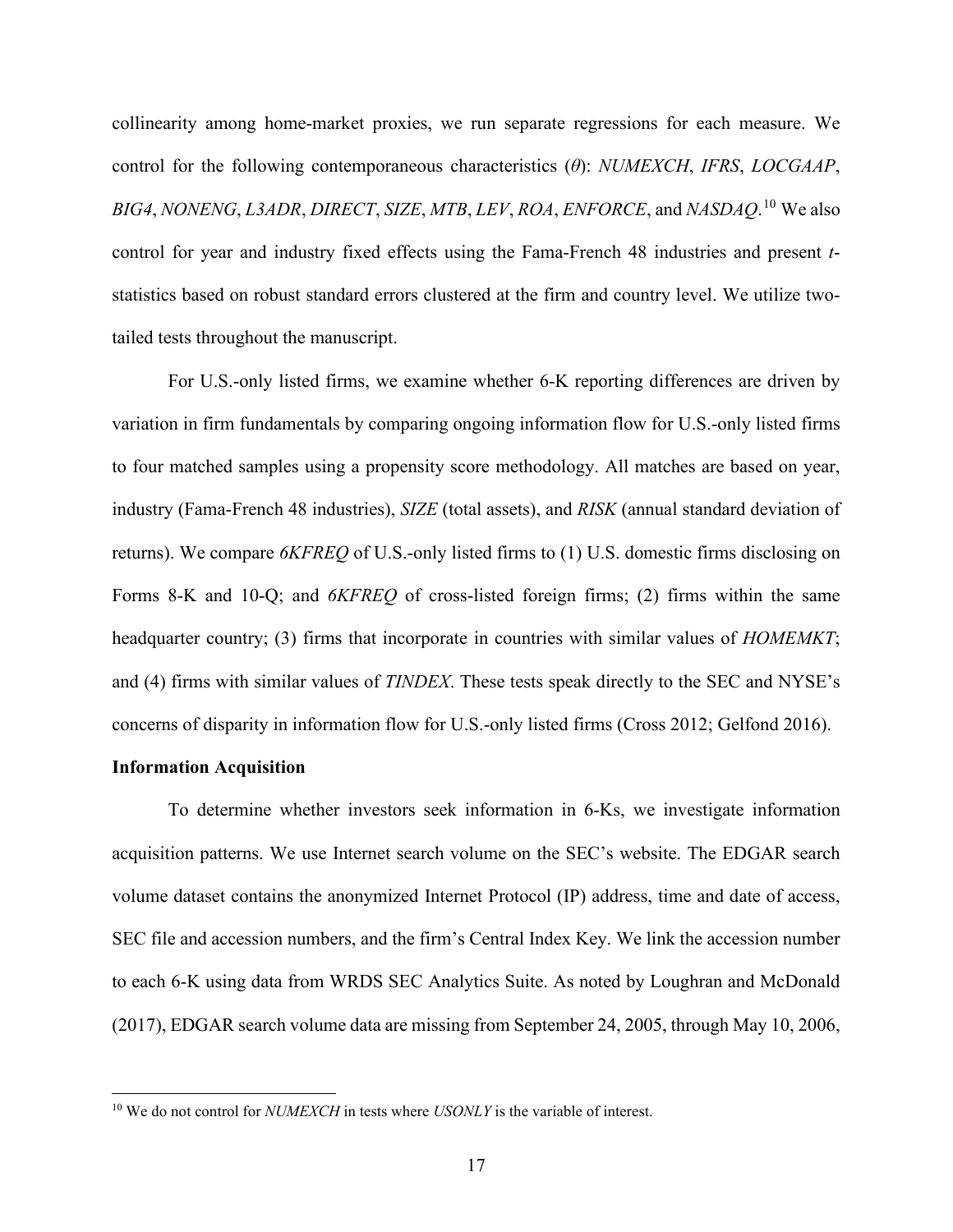so we exclude these periods from our information acquisition analyses. We have EDGAR search volume data for a large subset of 156,526 6-K filings, representing 94 percent of our total sample.<sup>[11](#page-18-0)</sup>

We construct an information acquisition measure, EDGAR search volume (*ESV-6K*), by aggregating the number of 6-K requests for a specific filing over several event windows, where day 0 is the filing date of a new 6-K:  $[0, +1]$ ,  $[0, +7]$ ,  $[0, +30]$ ,  $[0, +60]$ , and  $[0, +90]$ . Drake, Roulstone, and Thornock (2015), Lee, Ma, and Wang (2015), and Loughran and McDonald (2017) partition *ESV* into robot and individual users. Loughran and McDonald (2017) find that individuals are more likely to make targeted requests related to an event versus robots. Following their process, we classify *ESV-6K* into individual and robot requests based on the traffic pattern of each unique IP address. We designate an IP address as a *robot* if it requests at least 50 unique filings of any form during a single calendar day. All others are considered *individual* requests.[12](#page-18-1)

To examine cross-sectional variation in information acquisition, we transform the dependent variable, *ESV-6K*, by taking the log of one plus *ESV* for each filing to normalize the distribution. We winsorize *ESV-6K* at the one percent level. We use an OLS regression to test the following equation separately for robots and individuals over the period  $[0, +7]$ :

 $LN(1 + ESV-6K) = \alpha + \beta_1 REPORT + \theta Controls + Year FE + Industry FE + \varepsilon$ . (2) The coefficient of interest is *β*<sup>1</sup> for our *REPORT* variables. A negative coefficient on *β*<sup>1</sup> for *HOMEMKT, EVENT*, *DATABASE*, *TINDEX*, *RINDEX,* and a positive coefficient for *USONLY* would indicate greater investor interest in 6-Ks by firms from less transparent home markets. The control variables (*θ*), fixed effects, and standard error clustering are identical to eq. (1).

<span id="page-18-1"></span><span id="page-18-0"></span><sup>&</sup>lt;sup>11</sup> While other sources exist for general interest in the firm (e.g., Google searches), *ESV* captures 6-K specific interest. <sup>12</sup> Lee, Ma, and Wang (2015) note individuals tend to click Hyper-Text Markup Language (HTM) files more than text (TXT). We partition individual searches into HTM and TXT files and find similar results.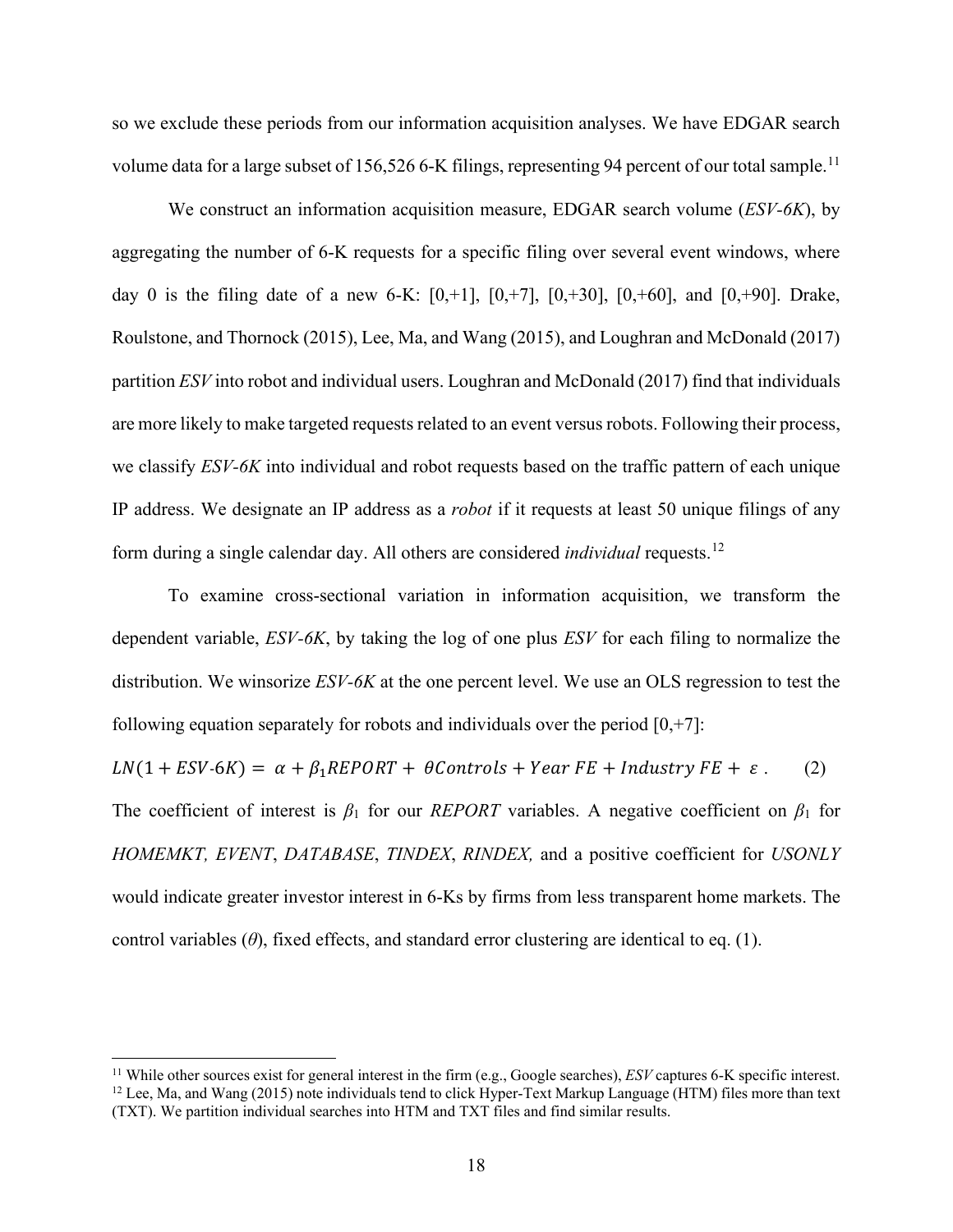#### **Return and Trading Volume**

We next gauge whether 6-K information is substantive and credible enough to yield a significant market response. Our approach entails estimating abnormal trading volume and returns around a new 6-K filing (Bailey, Karolyi, and Salva 2006). For abnormal trading volume (*TRADVOL*), we conduct an event study on log-transformed volume (Campbell and Wasley 1996). We estimate baseline volume by regressing the daily trading volume relative to the CRSP equalweighted index using a window of [-200,-11] prior to the 6-K filing date (Tkac 1999). *TRADVOL* is estimated using prediction errors cumulated over [-1,+1] centered on the 6-K filing date.

We compute absolute cumulative abnormal returns (*ABSCAR*) based on a single-factor market model using the same estimation and event window as *TRADVOL* tests. We cumulate abnormal returns over [-1,+1] centered on the 6-K filing date and take the absolute value. If a firm files multiple 6-Ks per day, we use a single observation. We estimate this equation:  $Y = \alpha + \beta_1 REPORT + \theta Controls + Year FE + Industry FE + \varepsilon,$  (3) where *Y* is *ABSCAR* and *TRADVOL*. We use OLS and the same controls (*θ*), fixed effects, and

standard error clustering as eqs. (1) and (2). The coefficient of interest is *β*<sup>1</sup> for *REPORT*.

One concern with this approach is that 6-K information could be simultaneously released in a firm's home market, making it potentially difficult to disentangle the market response due to the home-market disclosure versus the 6-K filing. Although we cannot completely rule out that the information was released elsewhere and that this separate disclosure generated the market response, we conduct three tests to alleviate such concerns. First, we re-estimate eq. (3) using the level of individual *ESV-6K* as an additional explanatory variable. If the 6-K itself is an important disclosure mechanism, we expect a portion of *ABSCAR* and *TRADVOL* to be explained by the amount of EDGAR search volume by individuals.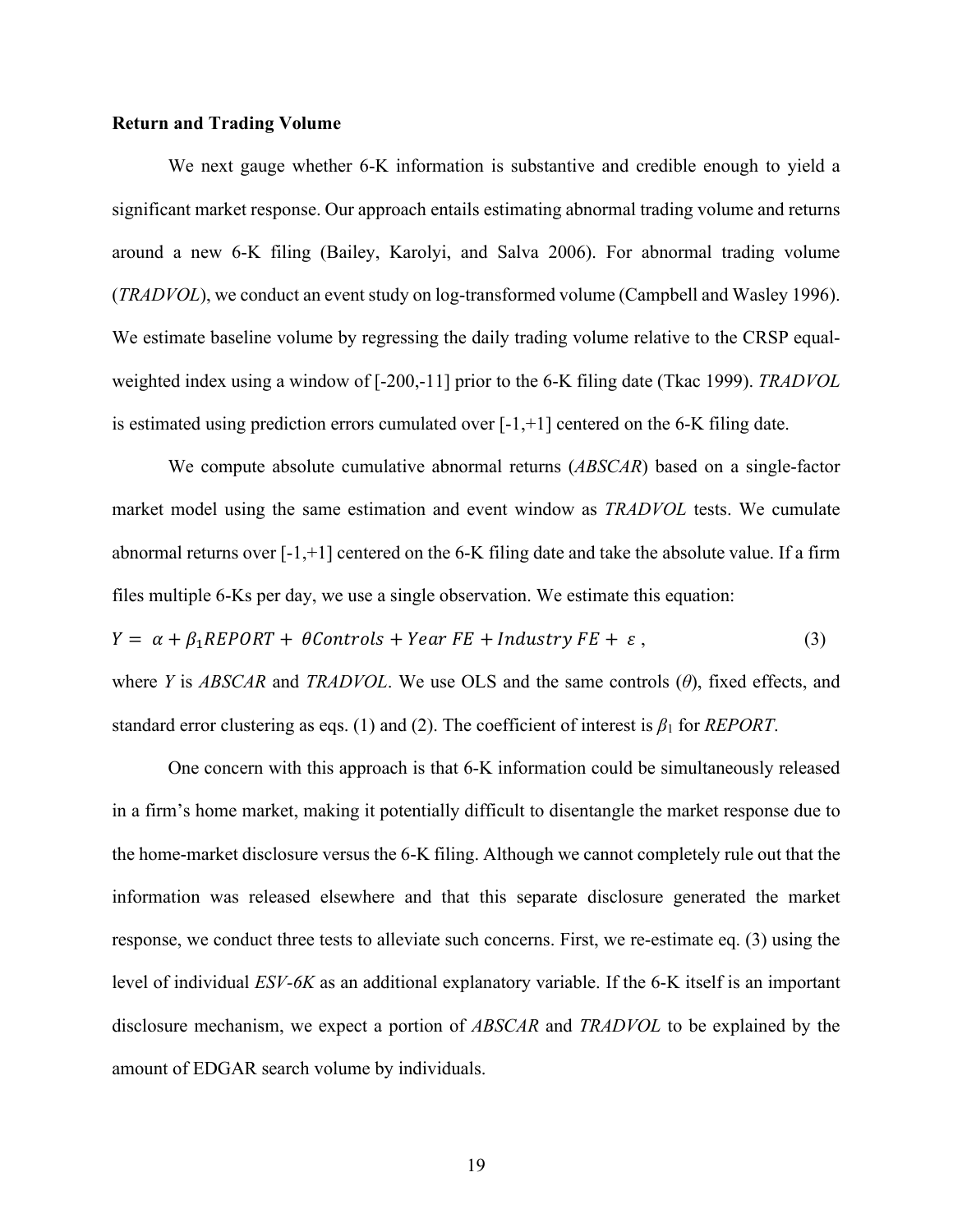Second, we examine 6-K disclosure timing relative to the reported event. If 6-Ks generate a significant market response after controlling for "stale" news, then it further suggests that the 6- K filing is an important disclosure medium. Unfortunately, 6-Ks do not systematically identify the event date in the header. Thus, we generate a random sample of 15,000 6-Ks across countries in proportion to our full sample. We hand collect the difference the between the earliest event date in the 6-K, such as a press release, and the 6-K filing date and label this value as *DELAY*. We reestimate eqs. (2) and (3) with the natural log of (1+*DELAY*) as an additional control. Third, we use the same random sample and limit our analysis to 6-Ks where the event date and filing date are within one day or less, which reduces the likelihood that the information is stale.

# **Gauging 6-K Content**

We next examine 6-K information content. Unlike 8-Ks, 6-Ks do not contain item numbers designating its content. Thus, we extract and classify 6-K content through textual analysis. We ascertain the title, header, centered text, and first paragraph from each filing. For a random sample of 1,000 6-Ks, we identify 46 content related keywords. As shown in Appendix B and described further in the Internet Appendix, we group keywords into seven broad categories: Asset restructuring (*ASSET\_RES*) includes items such as acquisitions; Financing (*FINANCING*) includes news related to capital structure such as issuing securities; Governance (*GOVERN*) reports information related to management or boards; Legal and default risk (*LEGAL*) includes keywords related to litigation or credit ratings; Miscellaneous (*MISC*) are keywords that do not fit into one of the other categories; payout policy (*PAYOUT*) provides information on dividends and share repurchases; and results (*RESULTS*) are financial updates, such as quarterly or half-yearly reports*.*  Those 6-Ks without discernable keywords are labeled unclassified (*UNCLASS*) content.

This methodology assigns 77 percent of the 6-Ks with identifiable content to a single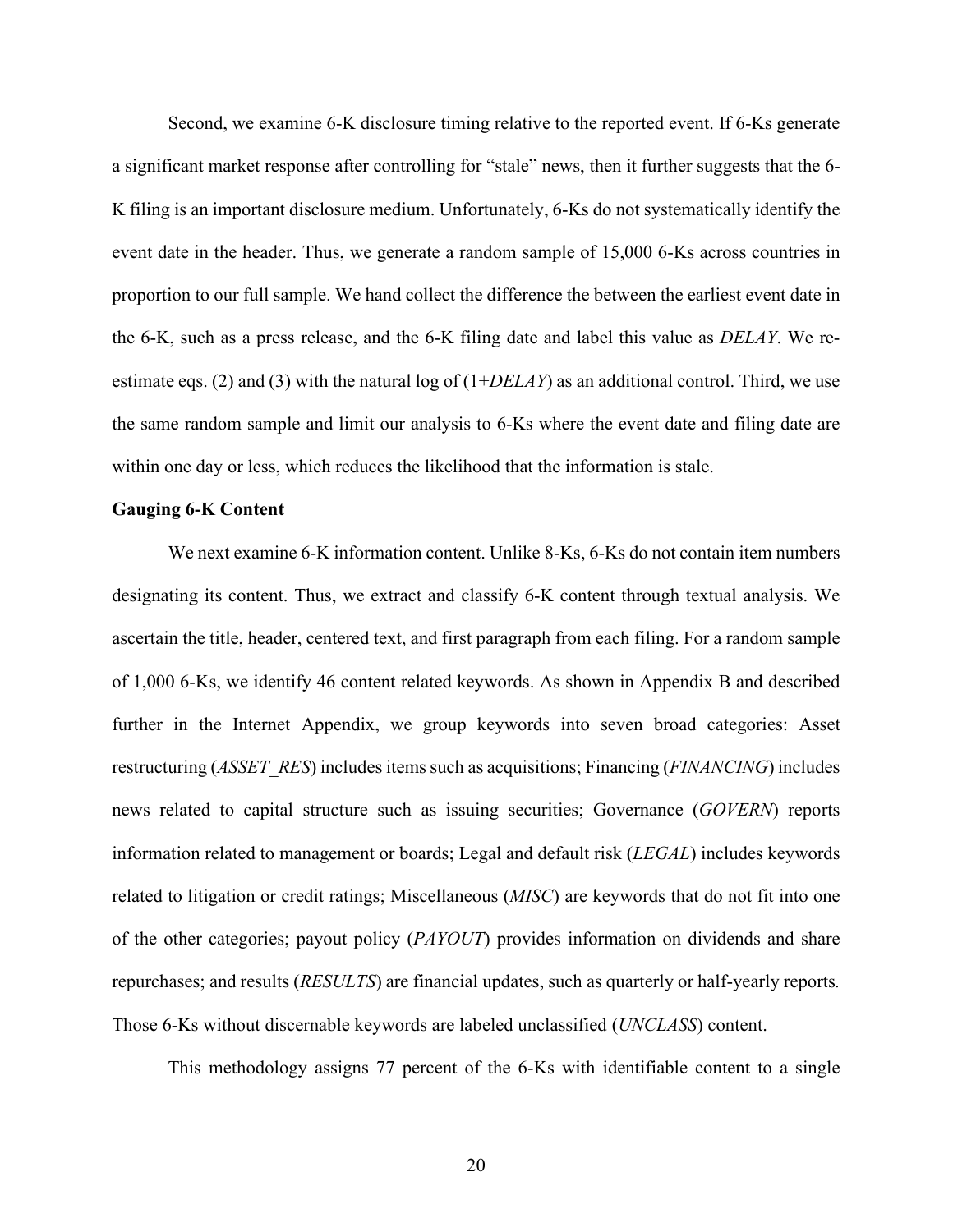category, 21 percent to two categories, and three percent are assigned to three or more categories. Thus, approximately 23 percent of 6-Ks in the sample have potentially bundled content.

Next, we examine the relation between 6-K content and home-market characteristics. For the univariate tests, we bifurcate the sample based on whether a firm is cross-listed (*CROSSLIST*) or lists only in the U.S. (*USONLY*). We also partition the sample based on home-market reporting requirements. For these tests only, *HI\_HOME* (*LO\_HOME)* equals one if the *HOMEMKT* variable is above (below) the median in a given year. We then compare the average proportion of each content category across these partitions using a standard two-tailed *t*-test of the mean value.

We also examine variation in the investor and market response based on 6-K content using OLS. For these tests, we estimate eqs. (2) and (3) separately for each content category using the same firm-level controls, year and industry fixed effects, and clustering of standard errors.

#### **Measuring SEC Monitoring**

To determine if the SEC varies monitoring of foreign firms based on disclosure properties, we take two approaches. First, we estimate an equation using country fixed effects that enables us to examine monitoring based on 6-K levels conditional on country reporting requirements:

 $SEC_{CL} = \alpha + \beta_1 6KFREQ + \theta Controls + Year FE + Industry FE + Country FE + \varepsilon$ , (4) where *SEC* CL, equals one if the firm receives a comment letter on its annual report (20-F/40-F) or 6-K from the SEC. Comment letter data are from the Audit Analytics database over the period 2005 to 2013. The coefficient of interest in this equation is *β*<sup>1</sup> for the variable *6KFREQ.* We also estimate eq. (4) after replacing *6KFREQ* with *HI\_6KFREQ*, which equals one if the firm provides the median or higher number of annual 6-K filings at the country, year, and industry level (Fama-French 17 industries). We use OLS to estimate eq. (4) due to high dimensional year, industry, and country fixed effects. We cluster standard errors at the country-industry level and use similar firm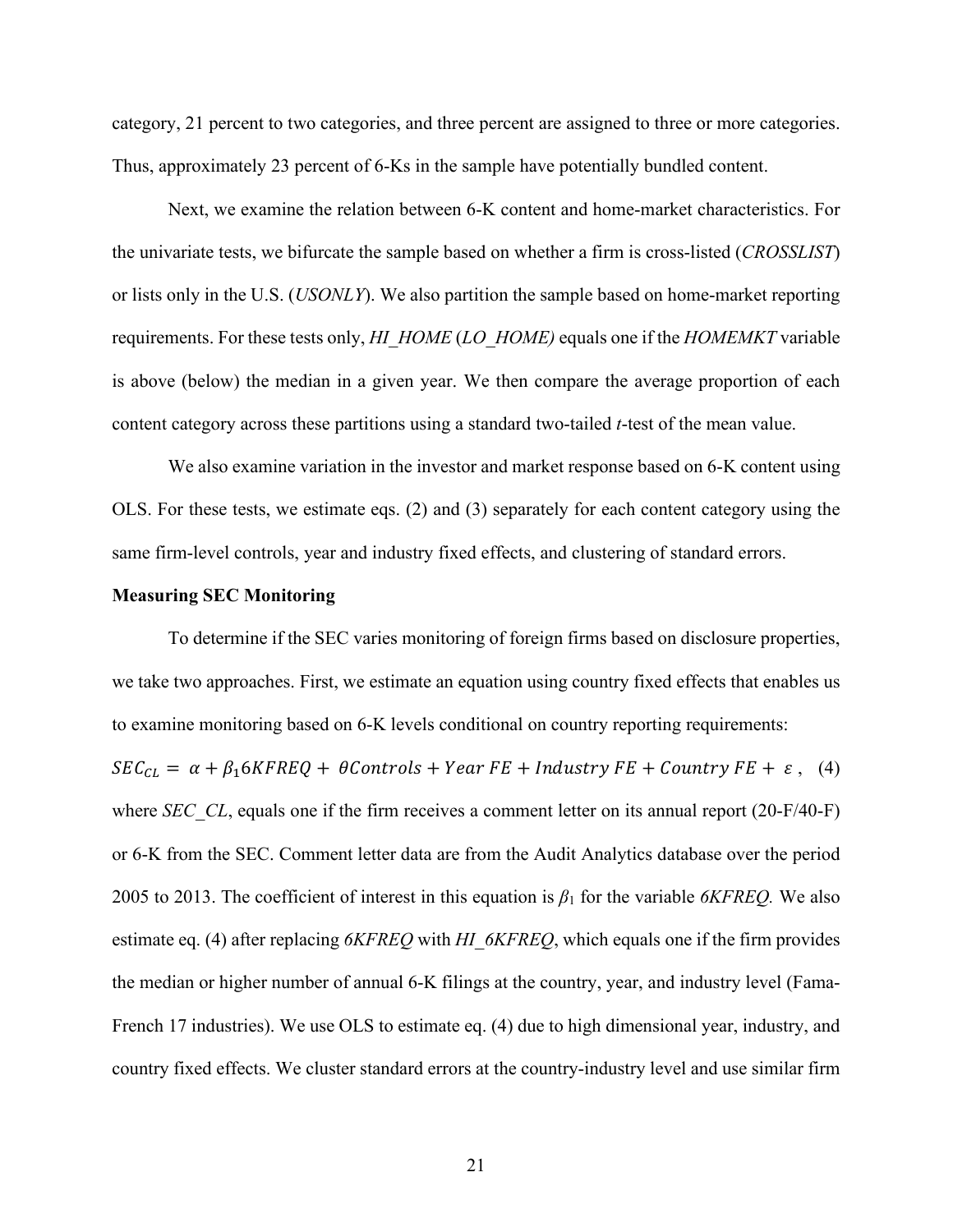controls  $(\theta)$  as eq. (1).

Second, we test whether the probability of receiving an SEC comment differs for U.S.-only listed firms versus those that cross-list in the U.S. by estimating this equation using OLS:

 $Y = \alpha + \beta_1 USONLY + \theta Controls + Year FE + Industry FE + \varepsilon,$  (5)

where *Y* is *SEC CL* or *SEC CL 6K*, the latter of which equals one if the firm receives an SEC comment on a 6-K. We use OLS to estimate eq. (4) and include year and industry fixed effects. We cluster standard errors at the country-industry level and use similar controls (*θ*) as eq. (1).

We also exploit an SEC comment letter policy change for U.S.-only listed firms as a "shock" to monitoring. In response to growth in U.S.-only listed firms, the SEC eliminated confidential submission and commenting on the initial registration for U.S.-only listed firms in 2011 (SEC 2011). The policy did not change for cross-listed firms. We create an indicator variable, *POST*, for the years 2011 to 2013 and interact *USONLY × POST*, which reflects the propensity for the SEC to monitor U.S.-only listed firms after the policy change. For these tests, we re-estimate eq. (5) but do not include year fixed effects as the variable *POST* captures time trends. We include industry fixed effects and similar controls and standard error clustering as eq. (5).

To examine the effect of SEC monitoring on firm-level 6-K frequency, we re-estimate eq. (1) and add the variable *SEC\_CL* lagged by one year. We include year, industry, and firm fixed effects, the latter of which subsumes country fixed effects. If firms increase 6-K frequency following SEC monitoring, we expect a positive relation between lagged *SEC\_CL* and *6KFREQ*.

#### **V. RESULTS**

# **Supply of 6-K Disclosures**

To test the interaction of home-market reporting requirements with the supply of 6-K disclosures, Table 2 presents negative binomial regressions of eq. (1) at the firm-year level. In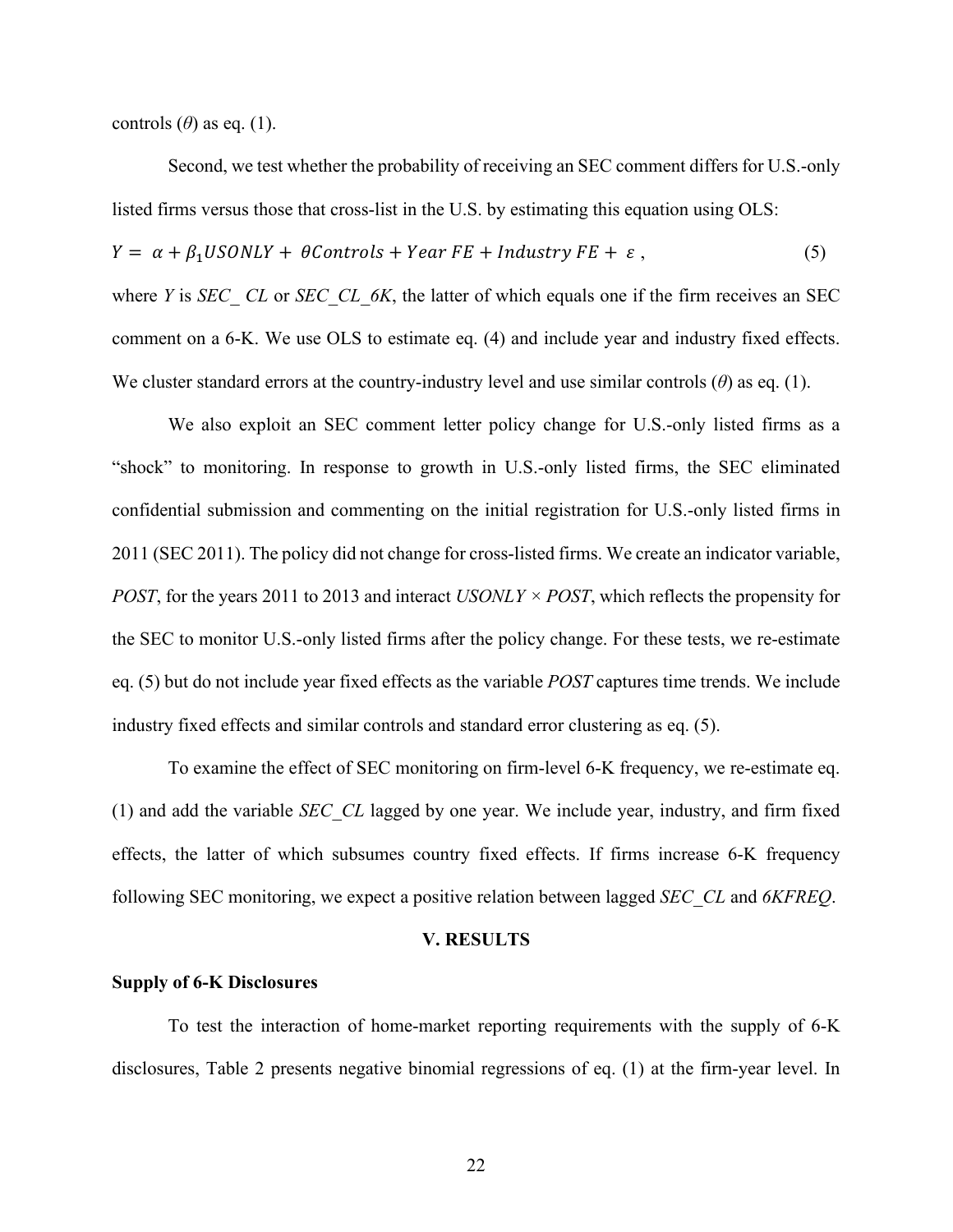Columns (1) to (5) of Panel A, the coefficients for the home-market reporting are positive and significantly related to *6KFREQ* at the five percent level or better. These results indicate that firms from countries with more extensive disclosure requirements, an accessible disclosure database, and with higher transparency and auditing index values produce significantly more 6-Ks per year. Column (6) shows that foreign firms listing exclusively in the U.S. produce 35 percent fewer 6-Ks than those also listing in another country.<sup>[13](#page-23-0)</sup> This result illustrates that managers use the discretion afforded by the SEC's deferral policy to provide fewer 6-Ks, which is consistent with H1.

# <Insert Table 2 about here>

Panel B verifies that reporting differences for U.S.-only listed firms are not driven by variation in observable firm characteristics. The average U.S.-only listed firm provides significantly fewer ongoing disclosures than firms across four matched samples.

#### **EDGAR Search Volume around 6-Ks**

We next examine the use of 6-Ks as a source of information. Panel A of Table 3 displays information acquisition statistics for both a new 6-K and previous SEC filings. We report average *ESV-6K* over five windows starting on the 6-K filing date (day 0). On average, a new 6-K receives 13 (147) individual (robot) searches during the first two days and 26 (173) individual (robot) searches during the [0,+7] period. Individuals and robots exhibit different search patterns over time. Almost 70 percent of robot *ESV-6K* occurs in the first week of a three-month period, while individuals continue searches over time with only 37 percent of total *ESV-6K* during the first week.

#### <Insert Table 3 about here>

Panel A also presents EDGAR search volume for all SEC filings (*ESV-TOTAL*) at the unique 6-K filing-day level. During the first week, *ESV-6K* represents nine percent of aggregate

<span id="page-23-0"></span><sup>&</sup>lt;sup>13</sup> Computed by exponentiating the coefficient from the negative binomial regression as follows:  $(e^{-0.424} - 1) = -0.346$ .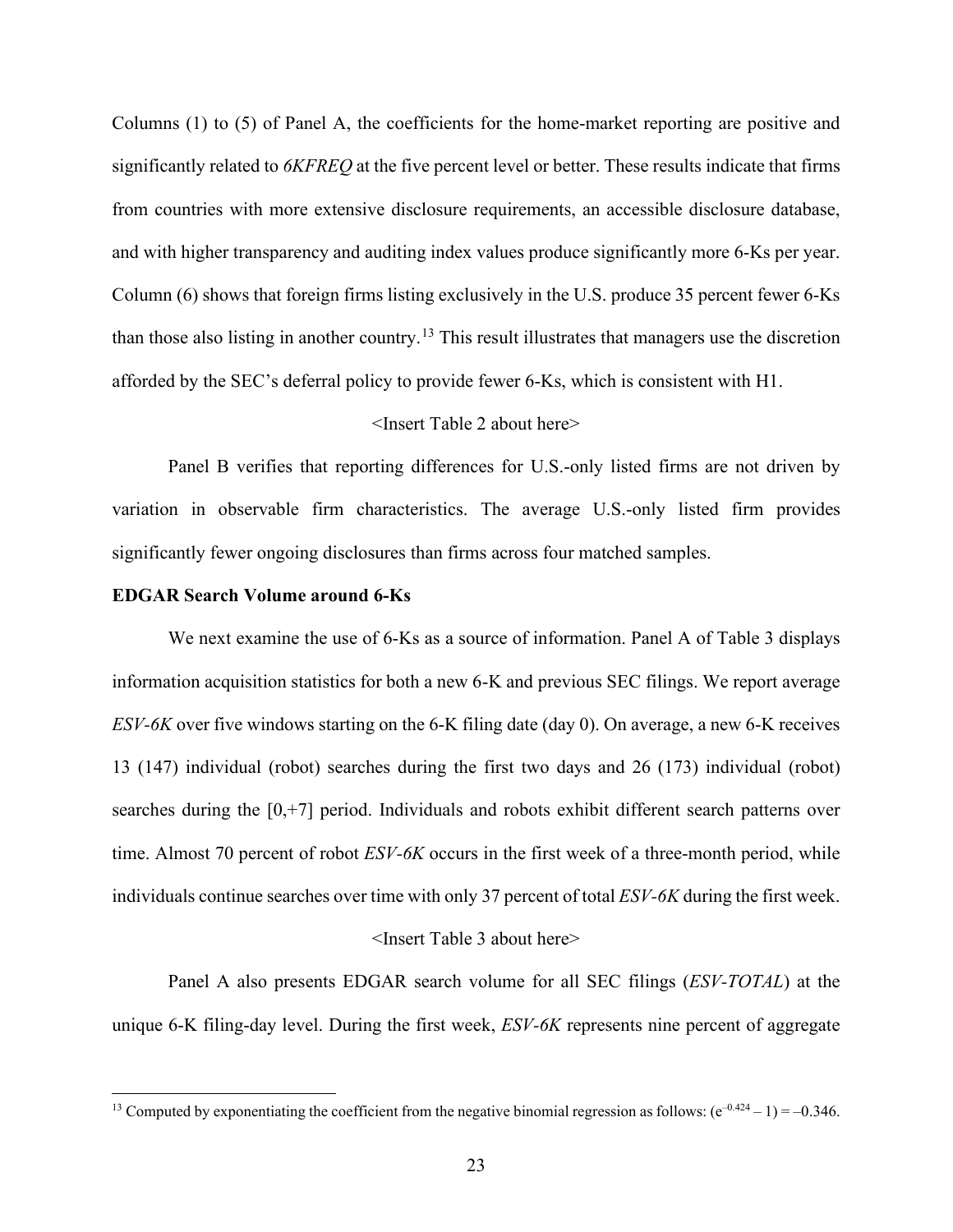individual and 16 percent of aggregate robot search volume. Over the 3-month period, this rate drops to two percent of both individual and robot *ESV-TOTAL*. The concentration of information acquisition around the filing date provides initial evidence that 6-Ks contain timely information.

In Fig. 4, we plot *ESV-6K* around a new 6-K filing. We display this figure in event time over [-20,+20], where day 0 is the filing date. Negative days [-20,-1] represent the typical *ESV-6K* for a given firm. Day 0 and positive days represent the abnormal search volume after the 6-K is furnished. Because *ESV* declines cyclically during the weekend, we only graph weekday file requests. The average new 6-K yields a 41 percent increase in *ESV-6K* from the prior day (16.6 to 23.4). Average *ESV-6K* reverts to the baseline by the end of the second trading week (day +10). Thus, a new 6-K filing generates a significant increase in the demand for foreign firm information.

## <Insert Figs. 4 and 5 about here>

In Fig. 5, we also explore whether a new 6-K is linked to search volume of annual reports by plotting *ESV* for previously filed annual reports around a new 6-K (*ESV-ANNUAL*). A new 6- K triggers a 23 percent increase in *ESV* for the firm's most recent annual report as compared to the pre-filing average, suggesting that investors use 6-Ks as important updates.

We next examine *ESV-6K* in a regression framework. Panel B (Panel C) of Table 3 reports the regression tests of individual (robot) *ESV-6K* over [0,+7]. Panel B shows the coefficients on *HOMEMKT, EVENT*, *DATABASE*, *TINDEX*, and *RINDEX* are negative and significant, all with *p*-values<0.001. Thus, 6-Ks by firms with weaker home-market requirements have greater individual *ESV-6K*. Column (6) shows that 6-Ks by U.S.-only listed firms attract considerably greater search volume versus cross-listed firms. [14](#page-24-0)

Panel C examines robot EDGAR search volume. Similar to individual *ESV-6K*, the

<span id="page-24-0"></span><sup>14</sup> We report control coefficients the Internet Appendix. The *NONENG* coefficient is insignificant in individual *ESV-6K* tests, indicating that 6-Ks do not simply remove language barriers.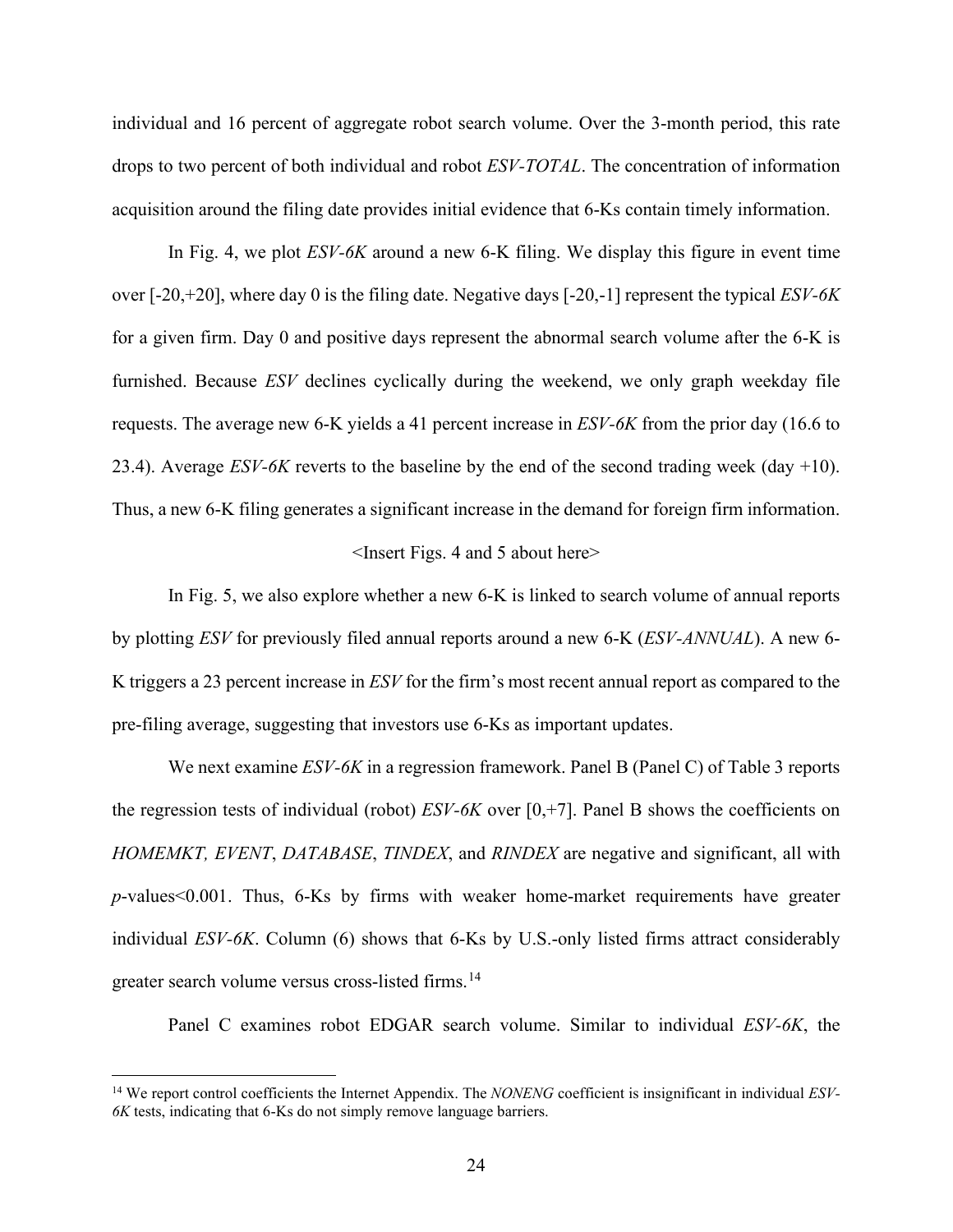coefficients for each of the first five home-market measures are negative and significant at the one percent level, suggesting that robots are more likely to access 6-Ks of foreign firms from weaker disclosure regimes. The positive coefficient on *USONLY* also indicates that robots acquire information furnished by these foreign firms more than 6-Ks by cross-listed firms.

The degree of *ESV* implies that investors expect 6-Ks to contain important and timely information. Thus, these results support H2A in that 6-Ks are an important source of information on foreign firm activities, especially for firms from weaker home-market, which supports H3.

As a shock to the supply of 6-Ks, we exploit the European Union's (EU) Transparency Directive (TPD), which strengthened disclosure and enforcement rules for EU-based firms in 2007. Using entry-into-force dates from Christensen, Hail, and Leuz (2016), we find the TPD leads to more 6-Ks by treated firms. We also find individual *ESV-6K* diminishes after the TPD for firms with stronger home-markets, which indicates that investors acquire less information via EDGAR when firms have lower information asymmetry. We report these results in the Internet Appendix.

#### **Market Reaction to 6-Ks**

Table 4 displays the market response to a new 6-K during the [-1,+1] window. Panel A indicates that the average 6-K triggers a 4.0 percent *ABSCAR* and 39.0 percent increase in *TRADVOL*. Panel B reports regressions showing the home-market measures are significantly related to the *ABSCAR* around 6-Ks. Disclosures by firms from weaker regimes are associated with greater informativeness. For example, Column (1) shows the coefficient for *HOMEMKT* is −0.230 (*p*-value<0.001). Column (6) shows that 6-Ks by foreign firms listing only in the U.S. produce approximately 1.1 percent greater *ABSCAR* than 6-Ks by cross-listed firms (*p*-value<0.001).

# <Insert Table 4 about here>

Panel C shows that weaker home-market reporting characteristics are generally associated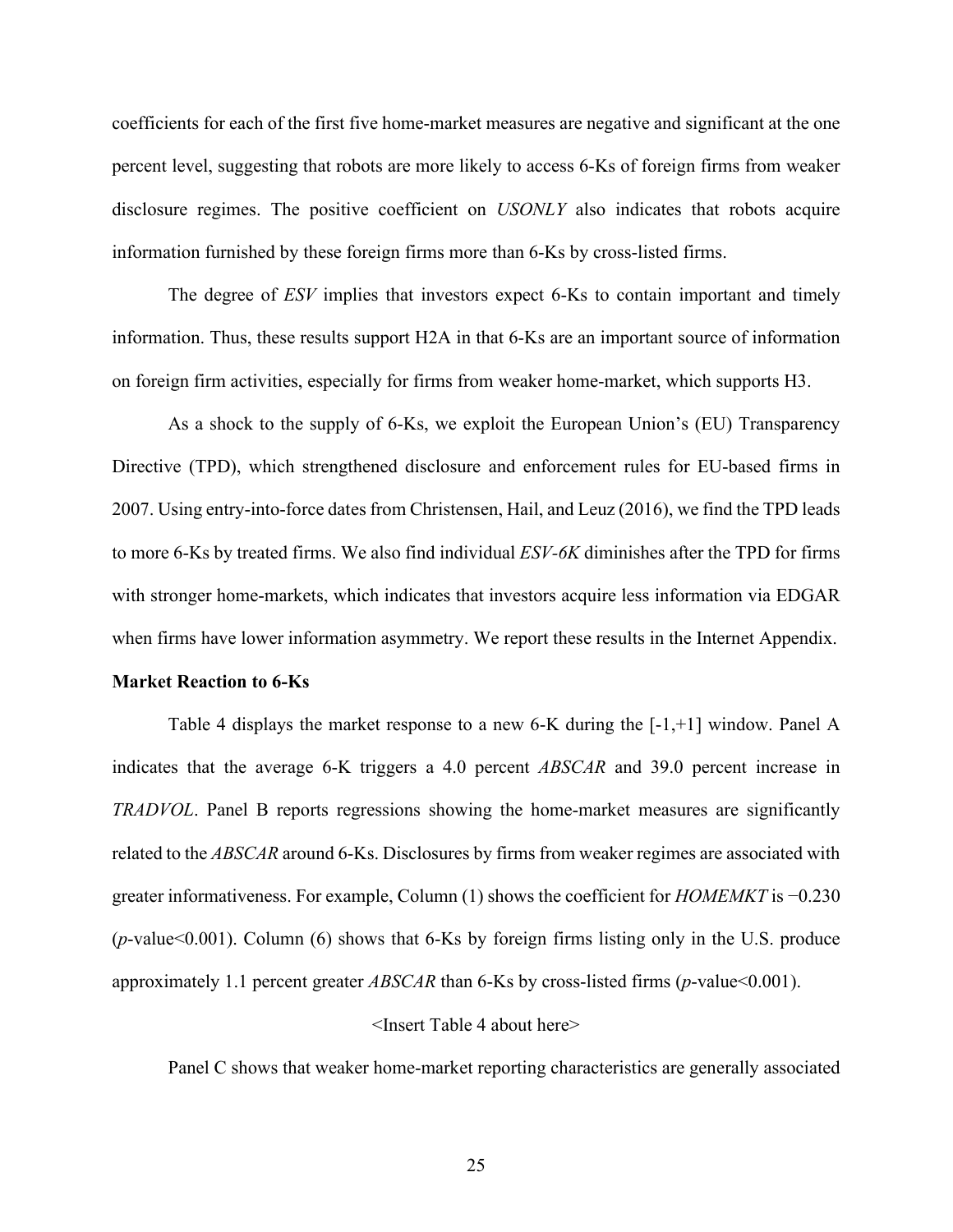with larger *TRADVOL* around 6-K filings. For example, the estimated coefficients on *HOMEMKT, EVENT*, *TINDEX*, and *RINDEX* are all negative and significant at the one percent level. In Column (3), the coefficient on *DATABASE* is not statistically significant. Column (6) shows that *USONLY* firms experience greater *TRADVOL*, which is significant at the one percent level.[15](#page-26-0)

The results in Table 4 suggest that foreign firms provide value-relevant disclosures through 6-Ks, which supports H2B. The variation in the informativeness corresponds to heterogeneities in home-market disclosure requirements. These findings are consistent with H3.

#### **6-K Filing Delays**

We explore how the disclosure timing affects the investor and market response. The average (median) 6-K is filed 3.4 (0.0) days after the event. Table 5 shows that *ESV-6K* is not related to *DELAY*, which suggests that individuals and robots cannot initially distinguish if the 6- K information is stale. This finding could reflect the lack of an event date in the 6-K header. We do find, however, that *ABSCAR* and *TRADVOL* are both negatively related to *DELAY*. Thus, once investors ascertain that news is stale, they are less likely to trade upon it. *HOMEMKT* remains negatively and significantly related to the investor and market response in all columns. The results in Table 5 suggest that even when controlling for the timeliness of 6-Ks, the investor and market response remain larger for firms from weaker home-market reporting environments.<sup>[16](#page-26-1)</sup>

<Insert Table 5 about here>

# **6-K Content**

In Table 6, we study 6-K content. Panel A presents the number and percent of 6-Ks by

<span id="page-26-0"></span><sup>&</sup>lt;sup>15</sup> To ensure the investor and market response results are not driven by differences in the supply of 6-Ks, we redo the regressions of the investor and market response controlling for number of 6-Ks filed during the previous 180 days to rule out a potential mechanical relationship between 6-K frequency and these outcomes. As reported in the Internet Appendix, the coefficients on *HOMEMKT* and *USONLY* are similar to those in the main specifications.

<span id="page-26-1"></span><sup>&</sup>lt;sup>16</sup> In the Internet Appendix, we find that *ESV-6K* is positively related to the market response, suggesting that 6-Ks are an important mechanism for reducing information acquisition costs. To limit stale disclosures, we study also 6-Ks where the event and filing date are within one day. The investor and market response are similar for this subsample.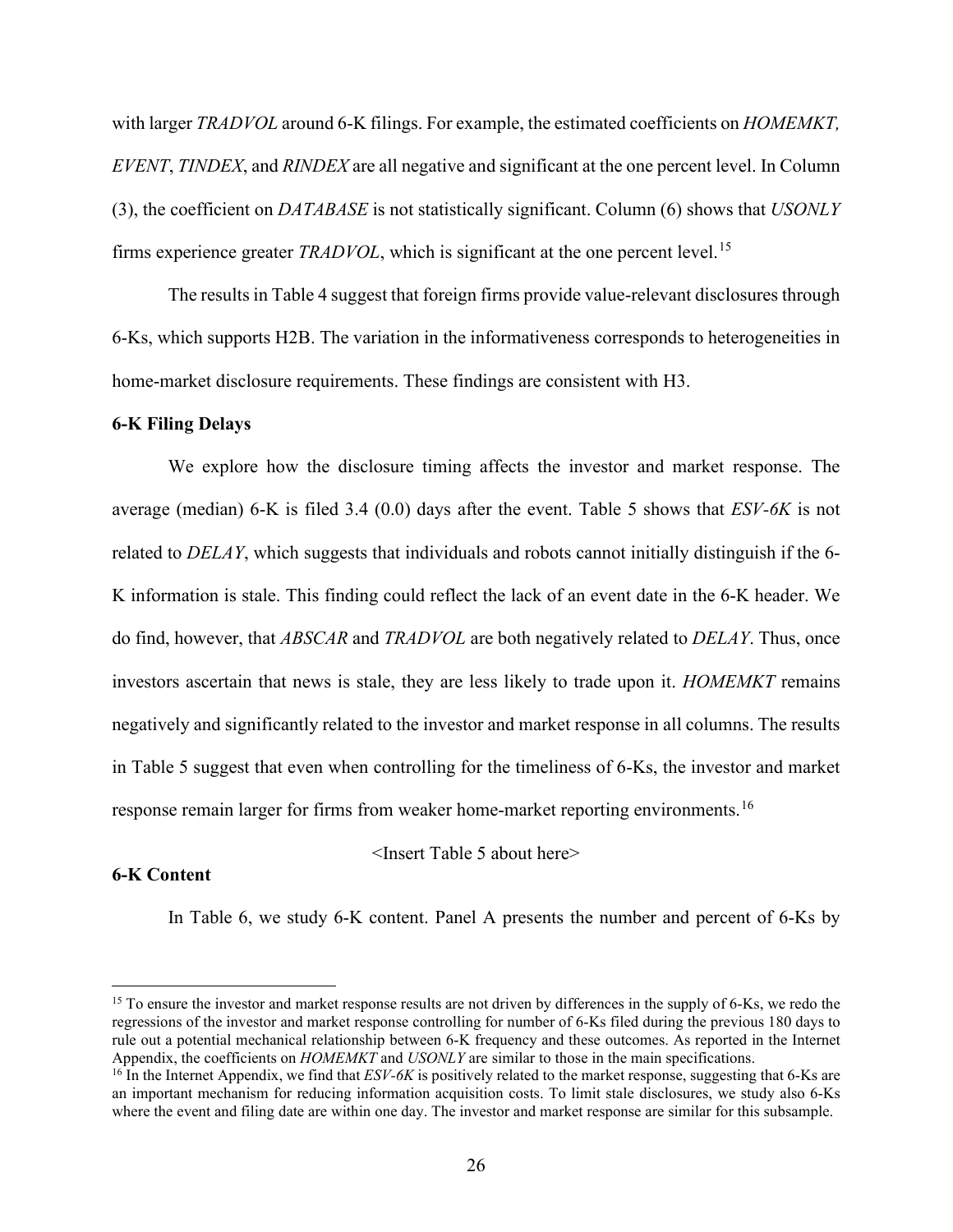content categories. *RESULTS* are the most common disclosure type at 24 percent of the sample, likely because foreign firms file interim financials via 6-Ks rather than on a separate SEC form. Other common topics include *ASSET\_RES* and *GOVERN*, each comprising 13 percent of the sample. Fewer 6-Ks cover the following: *PAYOUT* (six percent), *FINANCING* (four percent), *LEGAL* (three percent), and *MISC* (four percent). Across all 6-Ks, 48 percent have unclassifiable (*UNCLASS*) content based on information in the title, header, centered text, or first paragraph.

## <Insert Table 6 about here>

In Panel A, we bifurcate the sample based on the *HOMEMKT* value and whether a firm lists only in the U.S. While *USONLY* firms furnish more 6-Ks related to *RESULTS*, firms in the *LO\_HOME* category do not. Thus, evidence is mixed as to whether firms with weaker homemarket requirements supply more earnings-related 6-Ks. Consistent with H4, *LO\_HOME* and *USONLY* firms provide fewer 6-Ks related to *PAYOUT* and to *GOVERN*, which suggests that firms with weaker disclosure mandates are less likely to report on items that constrain managers.

Panel B displays the average investor and market response to 6-Ks across content categories. Disclosures with *PAYOUT* and *GOVERN* information have a lower market response, while *RESULTS* have the highest, followed by *MISC* and *FINANCING*. 6-Ks with information on *PAYOUT* and *GOVERN* yield lower individual *ESV-6K*, while *LEGAL* information has a higher investor response. 6-Ks with *UNCLASS* content generally have a lower investor and response. These results support H5 in that less identifiable content generates a smaller investor response.<sup>[17](#page-27-0)</sup>

Panel C (D) tests whether the investor (market) response differs based on disclosure content and home market requirements. Each column represents a different content category and the coefficients are for separate regressions with the *HOMEMKT* and *USONLY* variables of interest.

<span id="page-27-0"></span><sup>&</sup>lt;sup>17</sup> For subset of mappable content keywords, we compare the market response of 6-Ks to 8-Ks in the Internet Appendix. Most 6-K content has a similar response to 8-Ks, but some (e.g., *LEGAL*) have a smaller response.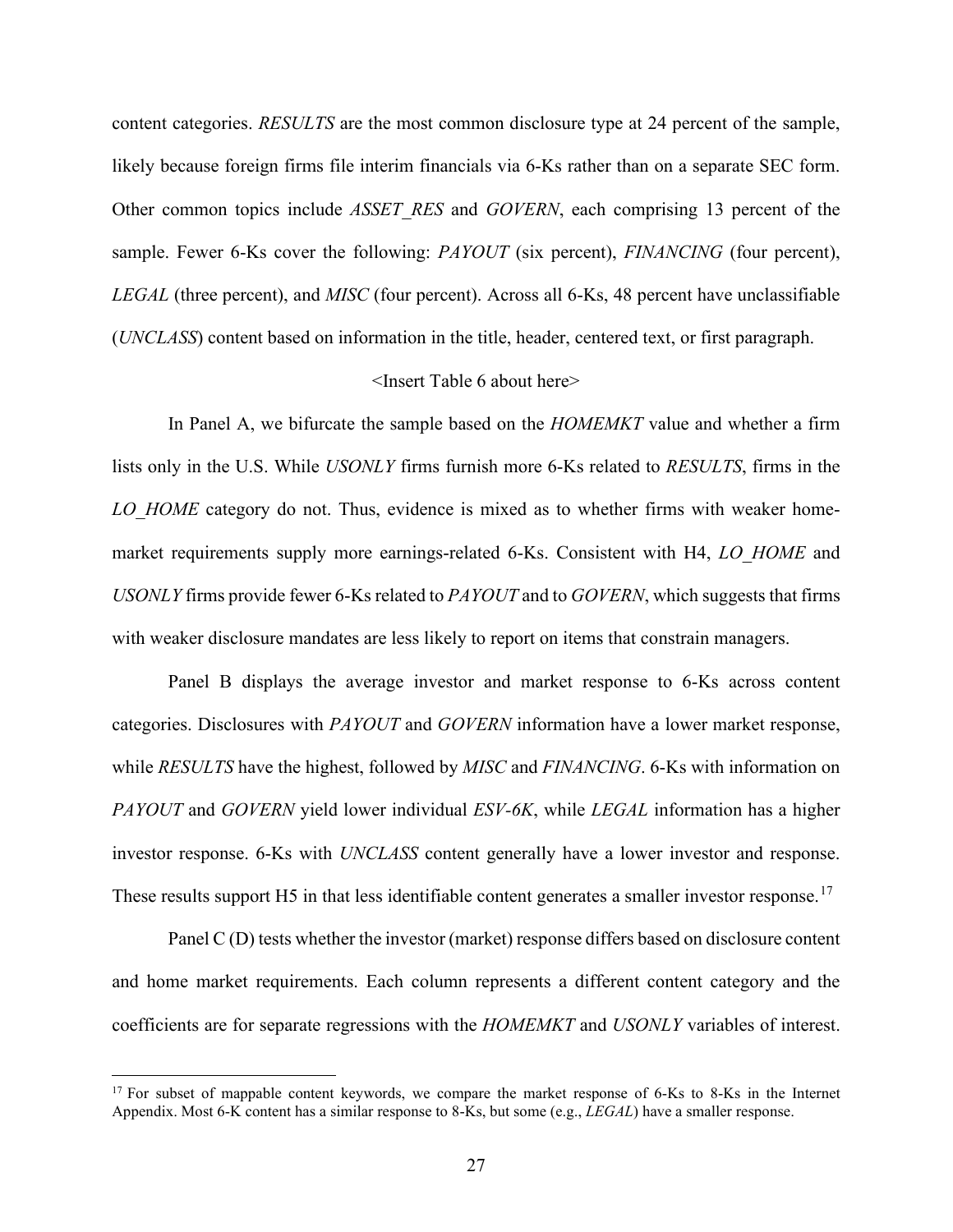All regressions use similar controls and fixed effects as those reported in Tables 3 and 4. The results indicate that differential content does not drive these findings as the direction and magnitude of the coefficients on *HOMEMKT* and *USONLY* remain largely unchanged from the main results in Column (1). Overall, these tests reinforce the notion that investors pay more attention to 6-Ks by firms from countries with weaker disclosure requirements, independent of the type of information in the disclosure.<sup>[18](#page-28-0)</sup>

## **SEC Monitoring**

In Table 7, we examine the SEC monitoring. Panel A reports that 38 percent of sample firm years include at least one SEC comment letter. Virtually all of these comments reference an annual filing (99 percent), while only 13 percent reference a 6-K. Panel B reports regression results of eq. (4). We find a higher probability of receiving a comment letter when the firm supplies more 6-Ks relative to other firms in their country and industry. These results, which fail to support H6A, imply that the SEC does not increase monitoring for low disclosers within a country. Instead, the SEC appears to comment more when a firm provides more information to comment upon.

#### <Insert Table 7 about here>

We also examine SEC monitoring for U.S.-only versus cross-listed firms. Panel A shows that U.S.-only listed firms receive 13 percent fewer comments overall but are 6.6 percent more likely to receive a comment letter referencing a 6-K. In Panel C, we confirm these relations in a regression setting. Controlling for other factors, Column (1) shows that U.S.-only listed firms have a 4.0 percent lower probability of receiving a comment letter, while Column (4) reveals a 1.7 percent higher probability of receiving a comment referencing a 6-K, but the results are only

<span id="page-28-0"></span><sup>&</sup>lt;sup>18</sup> In the Internet Appendix, we report the interaction of *HOMEMKT* and *USONLY* with 6-K content. We also show that the market response to *RESULTS* content is stronger when it contains voluntary information such as guidance. Voluntary 6-Ks elicit a larger response for firm from a stronger home-market, indicating that investors view them as more credible. Further, regression results are robust to using 6-Ks classified into a single content category.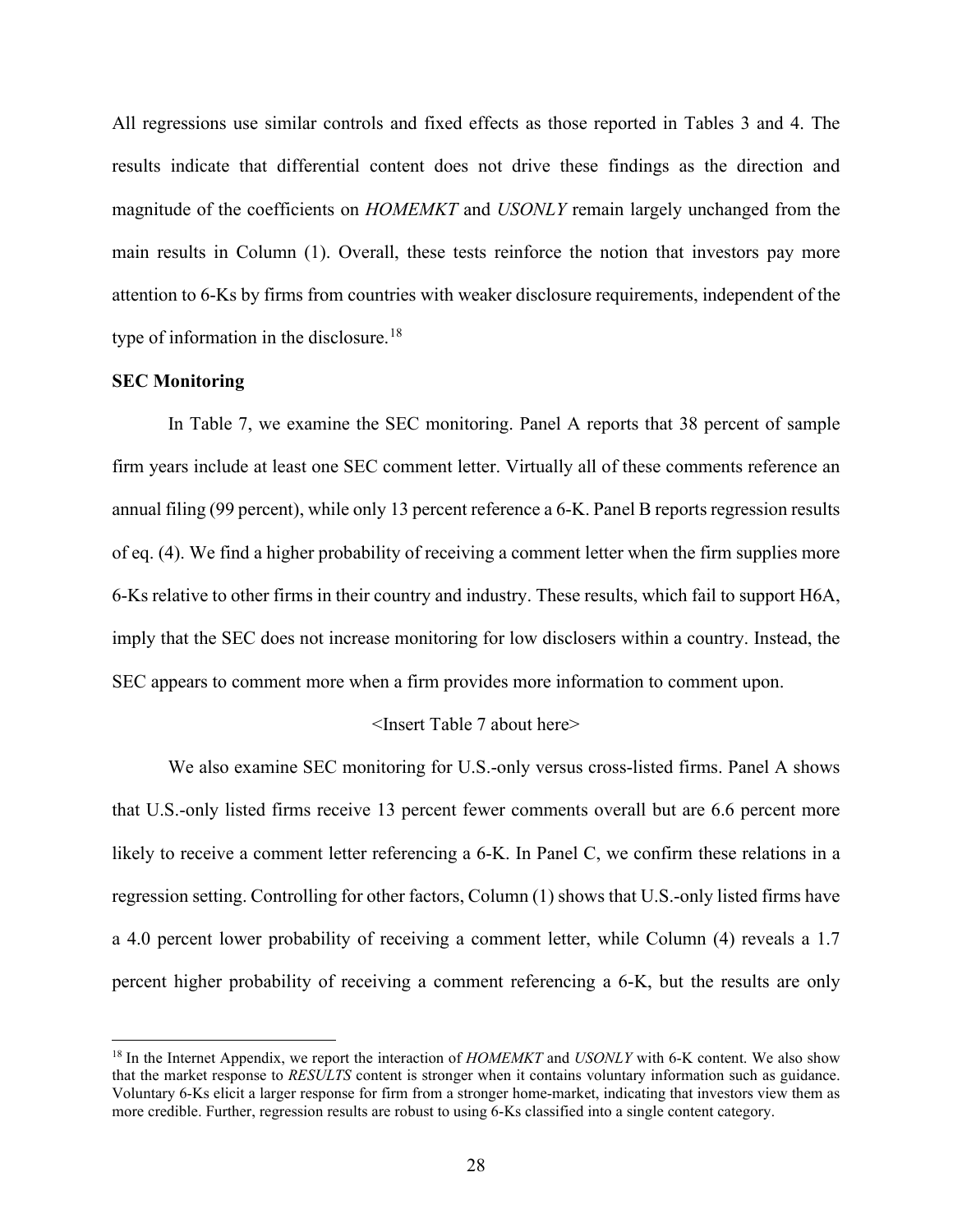significant at the 10 percent level. Thus, there continues to be no strong evidence that the SEC substitutes for reduced 6-K information flow with greater monitoring intensity.

As noted in Section IV, the SEC altered a part of its comment policy for U.S.-only listed firms in 2011. The coefficient on *USONLY × POST* in Column (3) shows an increase in monitoring (*SEC\_CL*) for U.S.-only listed firms after this period. Panel D shows that an SEC comment in the prior year corresponds to greater firm-level 6-K frequency in the following year. Thus, in support of H6B, greater SEC monitoring is associated with additional subsequent information flow.

#### **Disclosure Haven or Tax Haven?**

A large portion of U.S.-only listed firms incorporate in countries with favorable tax requirements. We conduct tests to ensure our results are not driven by tax-friendly jurisdictions. Following Hines and Rice (1994) and Hines (2010), we create a variable, *TAX\_HAVEN*, that equals one if a firm incorporates in: Antigua and Barbuda, Bahamas, Belize, Bermuda, British Virgin Islands, Cayman Islands, Cyprus, Guernsey, Hong Kong, Ireland, Jersey, Liberia, Luxembourg, Marshall Islands, Mauritius, Panama, Singapore, and Switzerland. We also include Curaçao because the U.S. State Department identifies it as a likely tax haven. The correlation between *USONLY* and *TAX\_HAVEN* is 56 percent (65 percent) at the firm-year (firm) level.

We repeat our main regressions after adding the *TAX\_HAVEN* dummy in Table 8. The coefficients on *HOMEMKT* (*USONLY*) in Panel A (Panel B) are significant and directionally identical to the primary specification. Thus, the results are not driven solely by tax havens.

<Insert Table 8 about here>

#### **VI. CONCLUSION**

Our study provides direct evidence on foreign firm information flow in the U.S. via SEC Form 6-K. The SEC stipulates that U.S.-listed foreign firms must furnish interim financial reports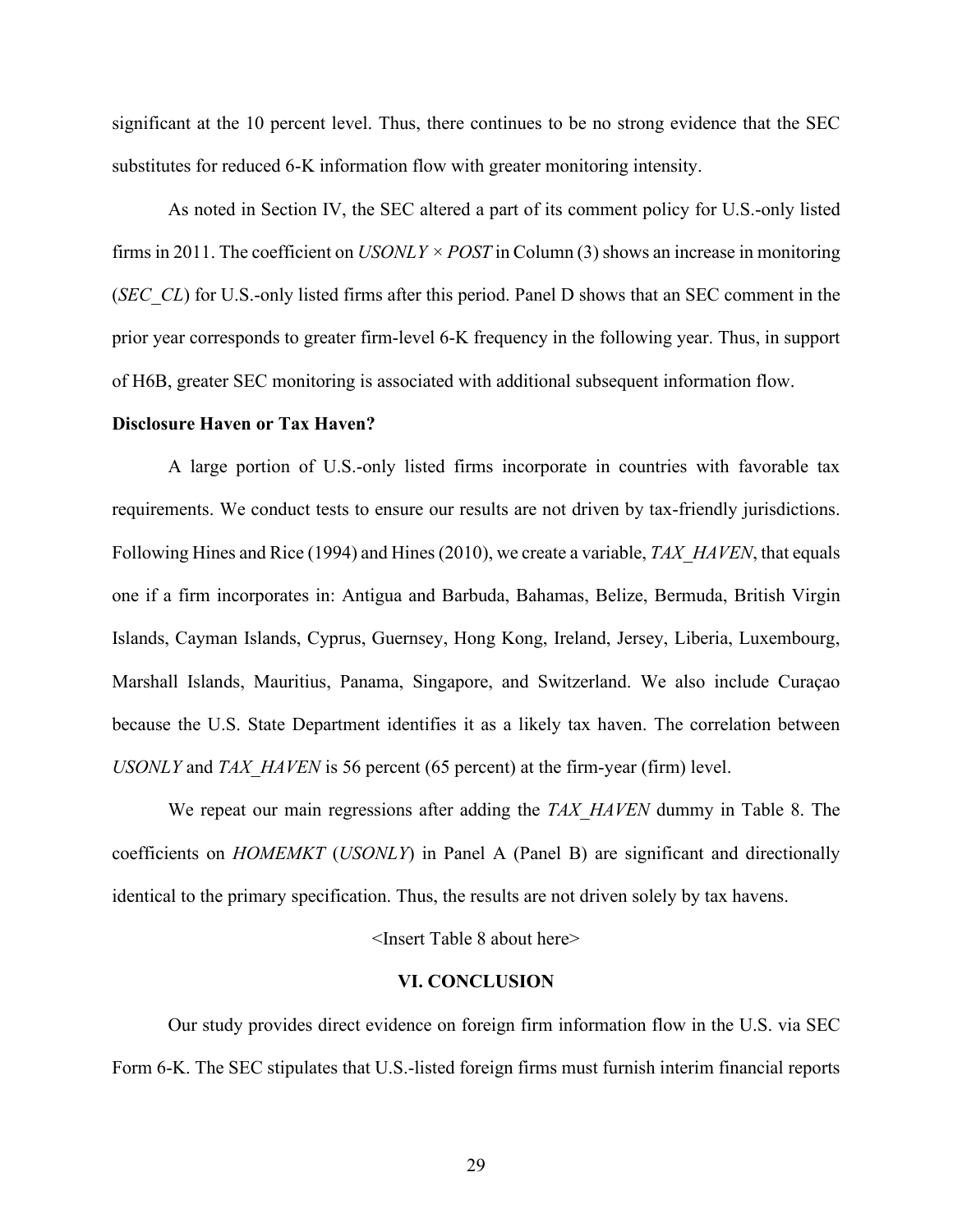or event-driven disclosures on 6-Ka only when such disclosures are mandated by their home country or exchange. This policy creates significant heterogeneity in the discretion that managers of foreign firms possess in supplying information to the U.S. market.

We reveal that an increasing proportion of foreign firms stem from countries with less extensive reporting requirements or list their securities exclusively in the U.S. Moreover, these firms supply significantly fewer disclosures in the U.S., but experience greater investor demand and market response around a 6-K disclosure.

We do not find that the SEC actively comments on 6-Ks or increases monitoring intensity when a foreign firm supplies fewer 6-Ks within a country. Those receiving an SEC comment letter provide greater ongoing disclosure in the U.S. in subsequent periods. Collectively, our results offer timely and salient evidence as the SEC and U.S. stock exchanges consider foreign firms' disclosure requirements.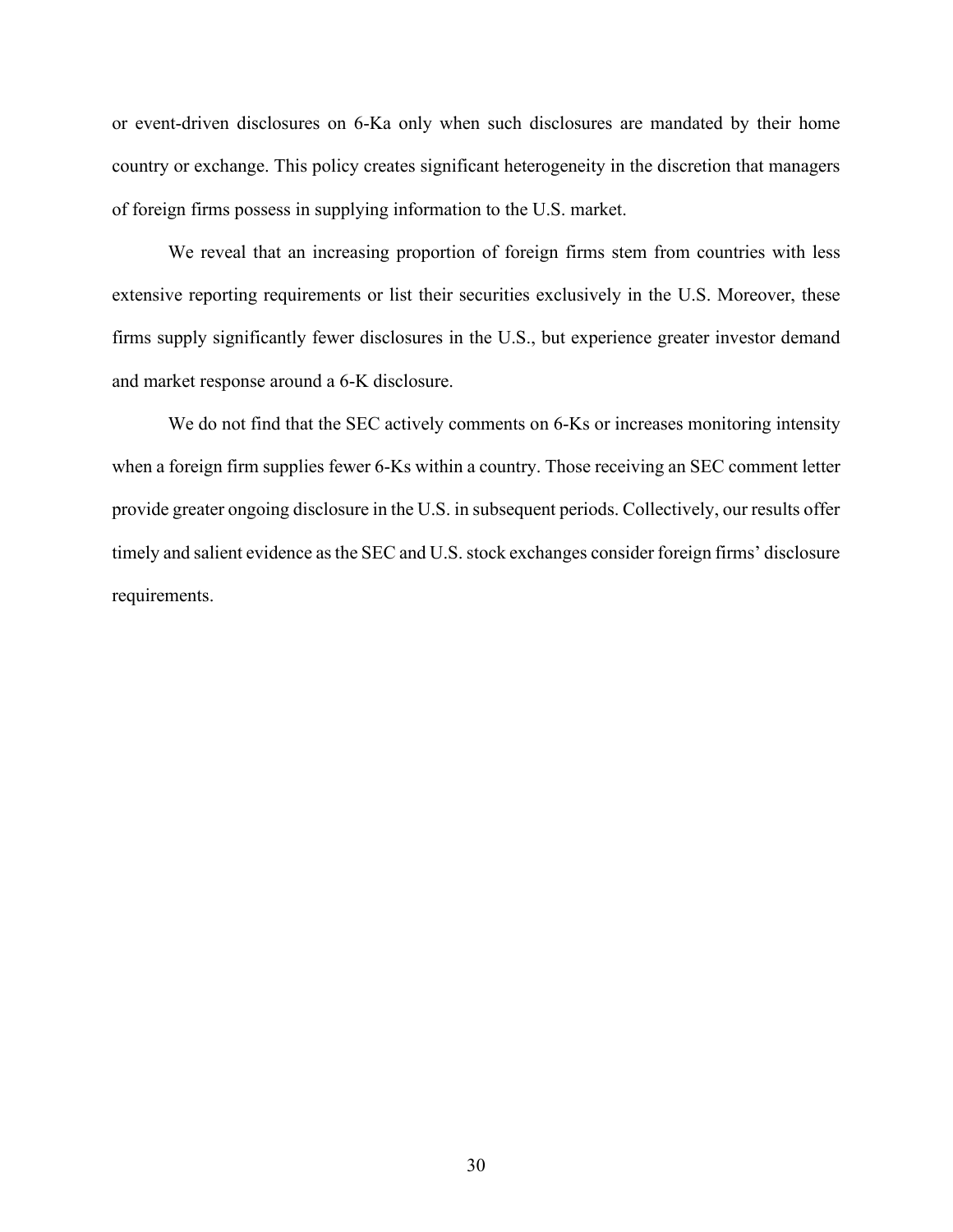# **APPENDIX A Variable Definitions**

| <b>Dependent Variables</b> |                                                                                                                                                  |
|----------------------------|--------------------------------------------------------------------------------------------------------------------------------------------------|
| <b>6KFREQ</b>              | One plus the natural log of the number of 6-Ks furnished to the SEC over the specified period                                                    |
| ESV                        | EDGAR search volume is the number of requests on the SEC's EDGAR website for the specific filings (6-K, TOTAL, and ANNUAL)                       |
| <b>ABSCAR</b>              | Absolute value of cumulative abnormal return over $[-1, +1]$ based on a one factor model using the CRSP equal-weighted index over $[-200, -11]$  |
| <b>TRADVOL</b>             | Abnormal trading volume over [-1,+1] based on prediction errors from trading volume regressed on the U.S. market index over [-200,-11]           |
| SEC CL                     | Equals 1 if the SEC provides at least one comment letter on a foreign firm's annual report or 6-K during the year; otherwise 0                   |
| SEC CL 6K                  | Equals 1 if the SEC provides at least one comment letter on a foreign firm's 6-K during the year; otherwise 0                                    |
| <b>Control Variables</b>   |                                                                                                                                                  |
| <b>SIZE</b>                | Natural log of the book value of total assets from Compustat                                                                                     |
| MTB                        | Market-to-book is the U.S. market capitalization from CRSP divided by book value of equity from Compustat                                        |
| LEV                        | Leverage is the total debt divided by total assets from Compustat                                                                                |
| ROA                        | Return on assets is operating income divided by total assets from Compustat                                                                      |
| BIG4                       | Equals 1 if the firm's auditor is affiliated with PricewaterhouseCoopers, Deloitte, Ernst & Young, or KPMG during the filing year; otherwise 0   |
| <b>IFRS</b>                | Equals 1 if the firm provides financial statements conforming to International Financial Reporting Standards during the filing year; otherwise 0 |
| <b>LOCGAAP</b>             | Equals 1 if the firm provides financial statements in accordance with local GAAP during the filing year; otherwise 0                             |
| <i>USGAAP</i>              | Equals 1 if the firm provides financial statements in accordance with U.S. GAAP during the filing year; otherwise 0                              |
| <b>ENFORCE</b>             | Enforcement index from Brown, Preiato, and Tarca (2014) ranging from 0 to 24 based on home-market enforcement related to financial reporting     |
| <b>NYSE</b>                | Equals 1 if the foreign firm lists on the New York Stock Exchange; otherwise 0                                                                   |
| <b>NASDAQ</b>              | Equals 1 if the foreign firm lists on the NASDAQ; otherwise 0                                                                                    |
| <b>NYAMEX</b>              | Equals 1 if the foreign firm lists on the NYSE American (formerly known as the American Stock Exchange); otherwise 0                             |
| L <sub>2</sub> ADR         | Equals 1 if the foreign firm lists on a U.S. stock exchange through an ADR and has not conducted an equity offering in the U.S.; otherwise 0     |
| L3ADR                      | Equals 1 if the foreign firm lists on a U.S. stock exchange through an ADR and has conducted an equity offering in the U.S.; otherwise 0         |
| <b>DIRECT</b>              | Equals 1 if the foreign firm lists on a U.S. stock exchange without using an ADR; otherwise 0                                                    |
| NUMEXCH                    | Number of exchanges where a firm lists its securities, including both U.S. and foreign markets                                                   |
| <b>NONENG</b>              | Equals 1 if the incorporation country or home exchange does not require ongoing disclosures to be filed or translated into English; otherwise 0  |
|                            | <b>Reporting and Listing Variables</b>                                                                                                           |
| <b>HOMEMKT</b>             | Home-market measure created from principal component analysis of these variables: EVENT, DATABASE, TINDEX, RINDEX, and USONLY                    |
| <b>EVENT</b>               | Equals 0 if event-driven reports are not required by the home market or exchange; 1 if event-driven reports are required but no named triggering |
|                            | events are provided by the home exchange or regulatory; and 2 if event-driven reports are required for named events or materiality thresholds    |
| <b>DATABASE</b>            | Equals 0 if no database like EDGAR exists in the home market; 1 if some database of press releases and periodic regulatory filings exists or     |
|                            | filings are not in English; and 2 if a fully searchable online database exists in the home market or exchange                                    |
| <b>TINDEX</b>              | World Bank's extent of corporate transparency index ranging from 0 (low) to 9 (high) based on 5 components: ownership stakes; board members'     |
|                            | other directorships and employment; manager compensation; external audits of financial statements; and whether audit reports must be disclosed   |
| <b>RINDEX</b>              | World Economic Forum's strength of audit and reporting standards index ranging from 1 (extremely weak) to 7 (extremely strong) based on the      |
|                            | annual Executive Opinion Survey                                                                                                                  |
| <b>USONLY</b>              | Equals 1 if the foreign firm's common stock only trades on an exchange in the United States; otherwise 0                                         |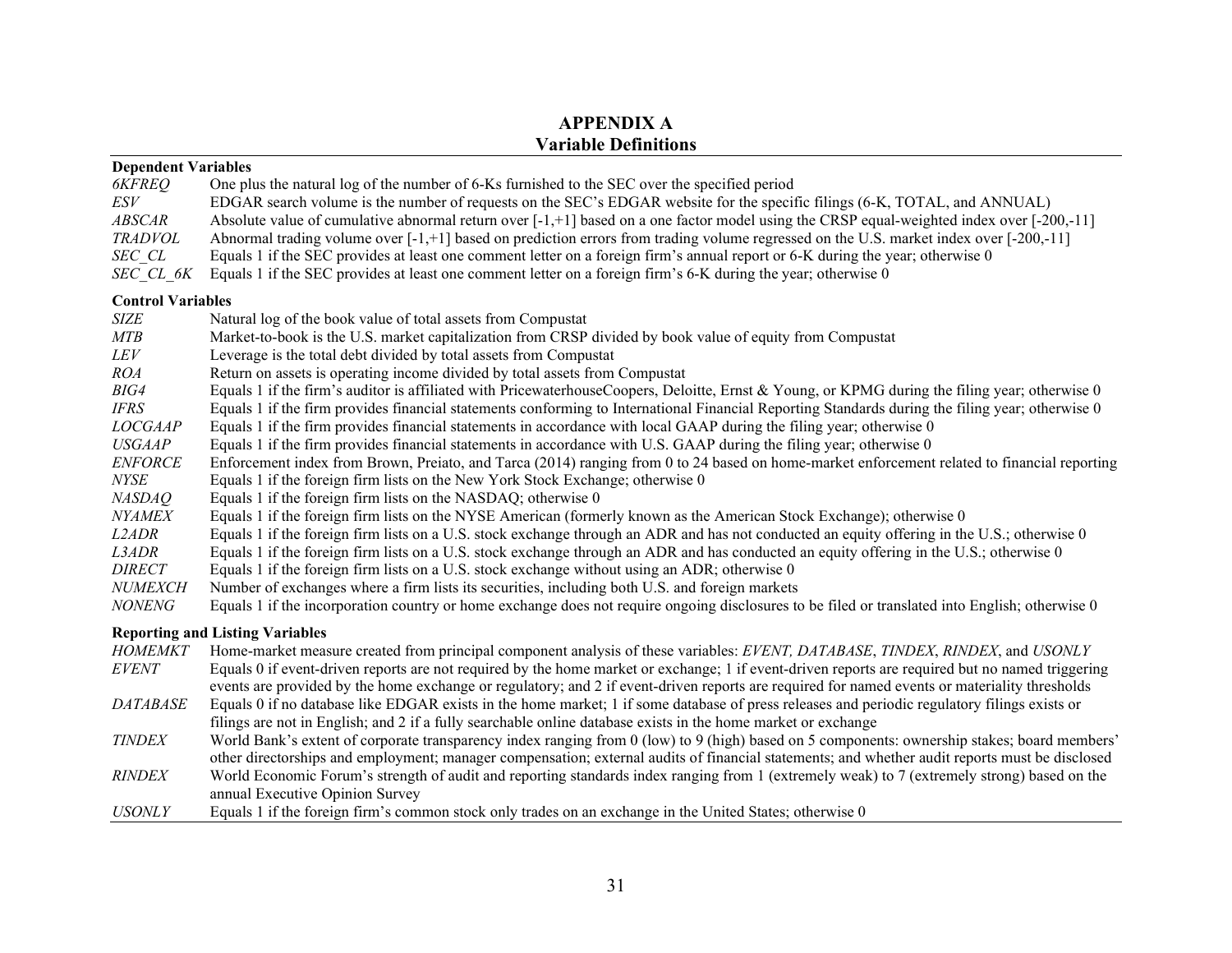| 6-K Event Category                        | Keywords                                                                                                                                                                                |
|-------------------------------------------|-----------------------------------------------------------------------------------------------------------------------------------------------------------------------------------------|
| Results<br>(RESULTS)                      | Certification, conference call, drug trial, earnings, financial updates, mineral<br>updates, tech report                                                                                |
| <b>Asset Restructuring</b><br>(ASSET RES) | Acquisition, asset sale, merger, spinoff, strategic alliance, subsidiary<br>dissolution, tender offer                                                                                   |
| Legal & Default Risk<br>(LEGAL)           | Litigation, ratings, reorganization                                                                                                                                                     |
| <b>Payout Policy</b><br>(PAYOUT)          | Buyback, dividends, DRIPs, stock split                                                                                                                                                  |
| Financing<br>(FINANCING)                  | Credit agreement, debt restructuring, own capital, rights offering, private<br>placement, public offering                                                                               |
| Governance<br>(GOVERN)                    | Articles, auditor, board meeting, conduct code, director interests,<br>management changes, option exercise, shareholder meeting, shareholder<br>resolutions, shareholder rights, strike |
| Miscellaneous<br>(MISC)                   | Award, blackout, calendar, conference attendance, listing, presentations,<br>speech, sustainability                                                                                     |
| Unclassified<br>(UNCLASS)                 | <b>NA</b>                                                                                                                                                                               |

# **APPENDIX B Categories of 6-K Disclosure Content**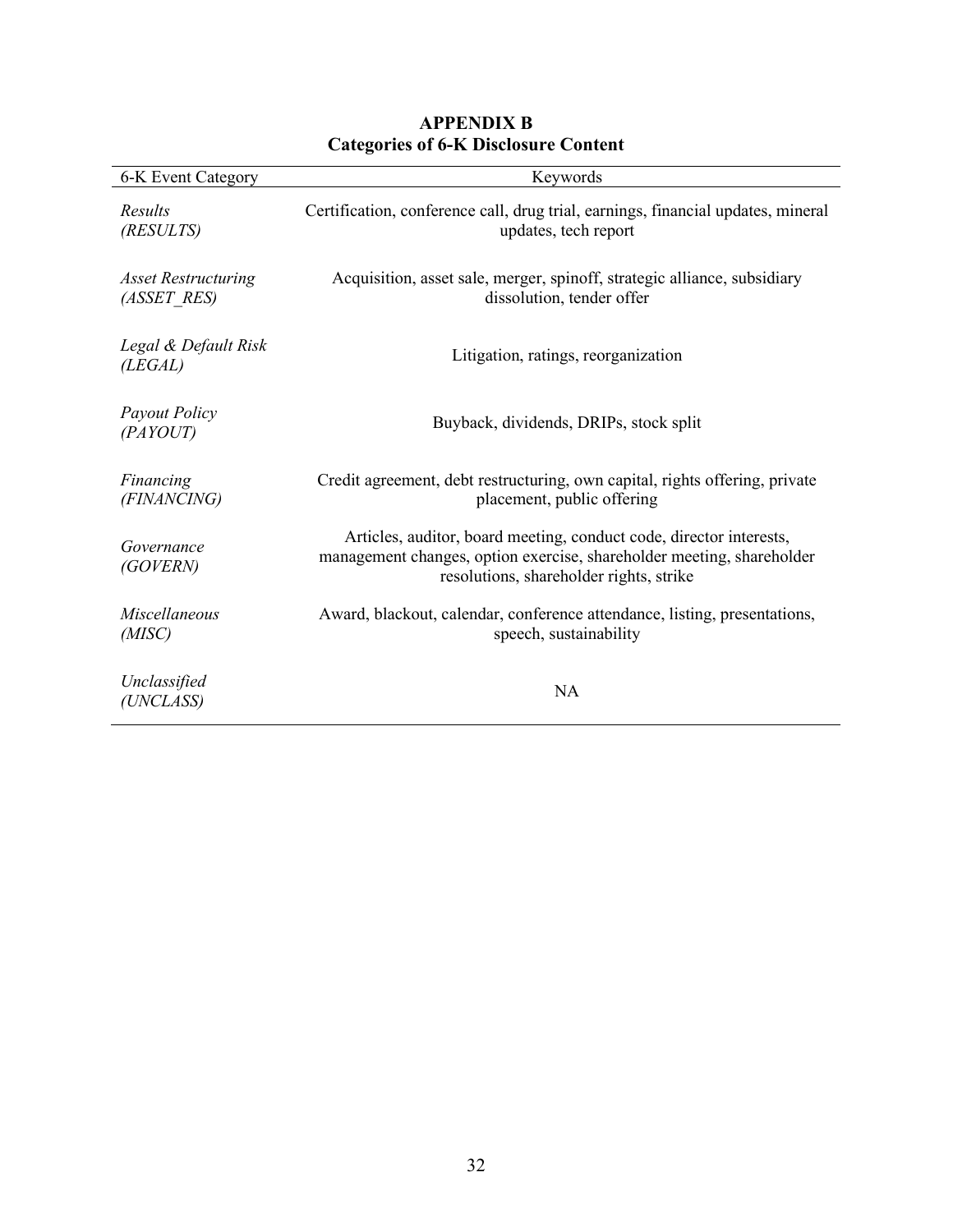#### **REFERENCES**

- Bailey, W., G. A. Karolyi, and C. Salva. 2006. The economic consequences of increased disclosure: Evidence from international cross-listings. *Journal of Financial Economics* 81 (1): 175–213.
- Baker, H., J. Nofsinger, and D. Weaver. 2002. International cross-listing and visibility. *Journal of Financial and Quantitative Analysis* 37 (3): 495–521.
- Beyer, A., D. A. Cohen, T. Z. Lys, and B.R. Walther. 2010. The financial reporting environment: Review of the recent literature. *Journal of Accounting and Economics* 50 (2–3): 296–343.
- Bradshaw, M., B. Bushee, and G. S. Miller. 2004. Accounting choice, home bias, and U.S. investment in non-U.S. firms. *Journal of Accounting Research* 42 (5): 795–841.
- Brown, P., J. Preiato, and A. Tarca. 2014. Measuring country differences in enforcement of accounting standards: An audit and enforcement proxy. *Journal of Business Finance & Accounting* 41 (1): 1–52.
- Campbell, C. J., and C. E. Wasley. 1996. Measuring abnormal daily trading volume for samples of NYSE/ASE and NASDAQ securities using parametric and nonparametric test statistics. *Review of Quantitative Finance and Accounting* 6 (3): 309–326.
- Christensen, H. B., L. Hail, and C. Leuz. 2016. Capital-market effects of securities regulation: Prior conditions, implementation, and enforcement. *Review of Financial Studies* 29 (11): 2885–2924.
- Coffee, J. C. 2002. Racing towards the top? The impact of cross-listings and stock market competition on international corporate governance. *Columbia Law Review* 102 (7): 1757–1831.
- Cohen, A. F., P. M. Dudek, and J. H. Trotter. 2018. The secrets of Form 6-K. Latham & Watkins. Available at [https://www.lw.com/thoughtLeadership/lw-secrets-form-6-k-FPI-wizard.](https://www.lw.com/thoughtLeadership/lw-secrets-form-6-k-FPI-wizard)
- Cross, M. 2012. Keynote address at PLI. *U.S. Securities and Exchange Commission*. London, England. Available a[t https://www.sec.gov/news/ speech/2012-spch030812mchtm.](https://www.sec.gov/news/speech/2012-spch030812mchtm)
- Davidoff, S. 2010. Rhetoric and reality: A historical perspective on the regulation of foreign private issuers. *University of Cincinnati Law Review* 79 (2): 619–649.
- Diamond, D. W., and R. E. Verrecchia. 1991. Disclosure, liquidity, and the cost of capital. *Journal of Finance* 46 (4): 1325–1359.
- Djankov, S., R. La Porta, F. Lopez-de-Silanes, and A. Shleifer. 2008. The law and economics of selfdealing. *Journal of Financial Economics* 88 (3): 430–465.
- Doidge, C., G. A. Karolyi, and R. M. Stulz. 2004. Why are foreign firms listed in the U.S. worth more? *Journal of Financial Economics* 81 (2): 205–238.
- Doidge, C., G. A. Karolyi, and R. M. Stulz. 2007. Why do countries matter so much for corporate governance? *Journal of Financial Economics* 86 (1): 1–39.
- Drake, M. S., D. T. Roulstone, and J. R. Thornock. 2015. The determinants and consequences of information acquisition via EDGAR. *Contemporary Accounting Research* 32 (3): 1128–1161.
- Duro, M., J. Heese, and G. Ormazabal. 2019. The effect of enforcement transparency: Evidence from SEC comment-letter reviews. *Review of Accounting Studies* 24: 780–823.
- Fernandes, N., and M. A. Ferreira. 2008. Does international cross-listing improve the information environment? *Journal of Financial Economics* 88 (2): 216–244.
- Fernandes, N., U. Lel, and D. P. Miller. 2010. Escape from New York: The market impact of loosening disclosure requirements. *Journal of Financial Economics* 95 (2): 129–147.
- Fishman, M. J., and K.M. Hagerty. 1989. Disclosure decisions by firms and the competition for price efficiency. *Journal of Finance* 44 (3): 633–646.
- Foley, C.F., P. Goldsmith-Pinkham, J. Greenstein, and E. Zwick. 2018. Opting out of good governance. *Journal of Empirical Finance* 46: 93-110.
- Foucault, T., and T. Gehrig. 2008. Stock price informativeness, cross-listings, and investment decisions. *Journal of Financial Economics* 88 (1): 146–168.
- Frost, C. A., and G. Pownall. 1994. Accounting disclosure practices in the United States and the United Kingdom. *Journal of Accounting Research* 32 (1): 75–102.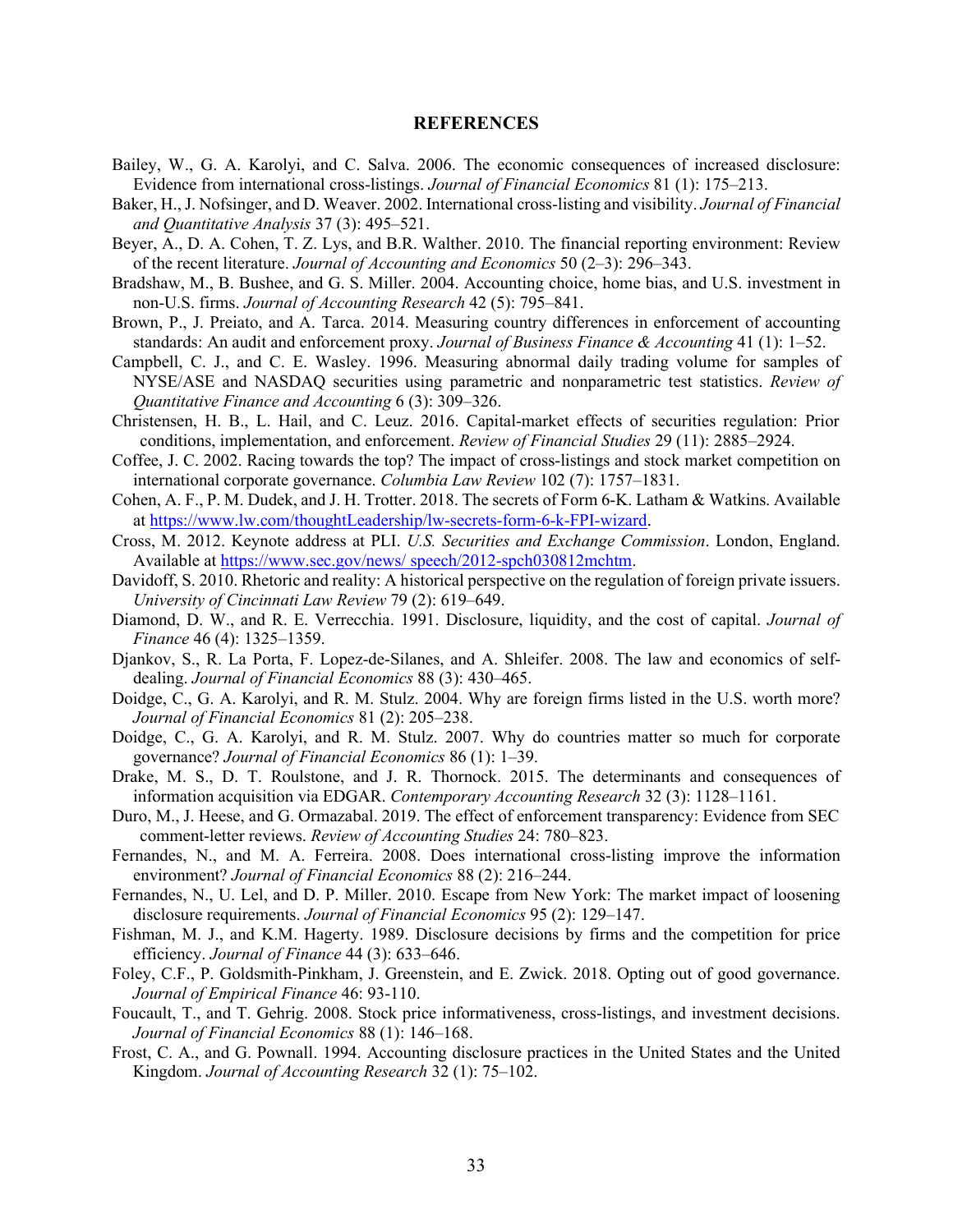- Gelfond, S. 2016. NYSE rule on reporting by FPIs. Harvard Law Forum on Corporate Governance (Mar. 6), [https://corpgov.law.Harvard.edu/2016/03/06/nyse-rule-on-reporting-by-foreign-private-issuers/.](https://corpgov.law.harvard.edu/2016/03/06/nyse-rule-on-reporting-by-foreign-private-issuers/)
- Gong, G., B. Ke, and Y. Yu. 2013. Home country investor protection, ownership structure and cross-listed firms' compliance with sox-mandated internal control deficiency disclosures. *Contemporary Accounting Research* 30 (4): 1490–1523.
- Hines, J. R. 2010. Treasure islands. *Journal of Economic Perspectives* 24 (4):103–26.
- Hines, J. R., and E. M. Rice. 1994. Fiscal paradise: Foreign tax havens and American business. *Quarterly Journal of Economics* 109 (1):149–182.
- Johnston, R., and R. Petacchi. 2017. Regulatory oversight of financial reporting: Securities and Exchange Commission comment letters. *Contemporary Accounting Research* 34 (2): 1128–1155.
- Karolyi, G. A. 2012. Corporate governance, agency problems and international cross-listings: A defense of the bonding hypothesis. *Emerging Markets Review* 13 (4): 516–547.
- Lang, M. H., K. V. Lins, and D. P. Miller. 2003. ADRs, analysts, and accuracy: Does cross listing in the United States improve a firm's information environment and increase market value? *Journal of Accounting Research* 41 (2): 317–345.
- Lang, M. H., J. S. Raedy, and W. Wilson. 2006. Earnings management and cross listing: Are reconciled earnings comparable to U.S. earnings? *Journal of Accounting and Economics* 42 (1–2): 255–283.
- Lee, C., P. Ma, and C. Wang. 2015. Search-based peer firms: Aggregating investor perceptions through internet co-searches. *Journal of Financial Economics* 116 (2): 410–431.
- Lerman, A., and J. Livnat. 2010. The new Form 8-K disclosures. *Review of Accounting Studies* 15 (4): 752– 778.
- Leuz, C. 2006. Cross listing, bonding and firms' reporting incentives: A discussion of Lang, Raedy and Wilson. *Journal of Accounting and Economics* 42 (1–2): 983–1016.
- Leuz, C., and P. Wysocki. 2016. The economics of financial reporting regulation: Evidence and suggestions for future research. *Journal of Accounting Research* 54 (2): 525–622.
- Li, E. X., R. K. Ramesh, and M. Shen. 2011. The role of newswires in screening and disseminating valuerelevant information in periodic SEC reports. *The Accounting Review* 86 (2): 669–701.
- Licht, A., X. Li, and J. Siegel. 2018. What makes the bonding stick? A natural experiment involving the supreme court and cross-listed firms. *Journal of Financial Economics* 129 (2): 329–356.
- Loughran, T., and B. McDonald. 2017. The use of EDGAR filings by investors. *Journal of Behavioral Finance* 18 (2): 231–248.
- Lundholm, R., R. Rogo, and J. Zhang. 2014. Restoring the tower of babel: How foreign firms communicate with U.S. investors. *The Accounting Review* 89 (4): 1453–1485.
- Mazars. 2009. Transparency directive assessment report. Available at: https://www.mazars.com/home/ [news/our-publications/surveys-and-studies/transparency-directive-assessment-report.](https://www.mazars.com/home/news/our-publications/surveys-and-studies/transparency-directive-assessment-report)
- Merton, R. C. 1987. A simple model of capital market equilibrium with incomplete information. *Journal of Finance* 42 (3): 483–510.
- Naughton, J. P., R. Rogo, J. Sunder, and R. Zhang. 2018. SEC monitoring of foreign firms' disclosures in the presence of foreign regulators. *Review of Accounting Studies* 23 (4): 1355-1388.
- SEC. 2011. Non-Public Submissions from Foreign Private Issuers. U.S. Securities and Exchange Commission, Dec. 2011, [https://www.sec.gov/divisions/corpfin/internatl/nonpublicsubmissions.htm.](https://www.sec.gov/divisions/corpfin/internatl/nonpublicsubmissions.htm)
- Shearman & Sterling LLP. 2014. U.S. securities and NSYE regulation: A compliance manual for non-US companies. Available at: [http://www.shearman.com/~/media/files/newsinsights/publications/2014/09/](http://www.shearman.com/%7E/media/files/newsinsights/publications/2014/09/us-securities-and-nyse-regulation-a-compliance-manual-for-nonus-companies-092214.pdf)  [us-securities-and-nyse-regulation-a-compliance-manual-for-nonus-companies-092214.pdf.](http://www.shearman.com/%7E/media/files/newsinsights/publications/2014/09/us-securities-and-nyse-regulation-a-compliance-manual-for-nonus-companies-092214.pdf)
- Siegel, J. 2005. Can foreign firms bond themselves effectively by renting U.S. securities laws? *Journal of Financial Economics* 75 (2): 319–359.
- Stulz, R. M. 1999. Globalization, corporate finance, and the cost of capital. *Journal of Applied Corporate Finance* 12 (3): 8–25.
- Tkac, P. A. 1999. A trading volume benchmark: Theory and evidence. *Journal of Financial and Quantitative Analysis* 34 (1): 89–114.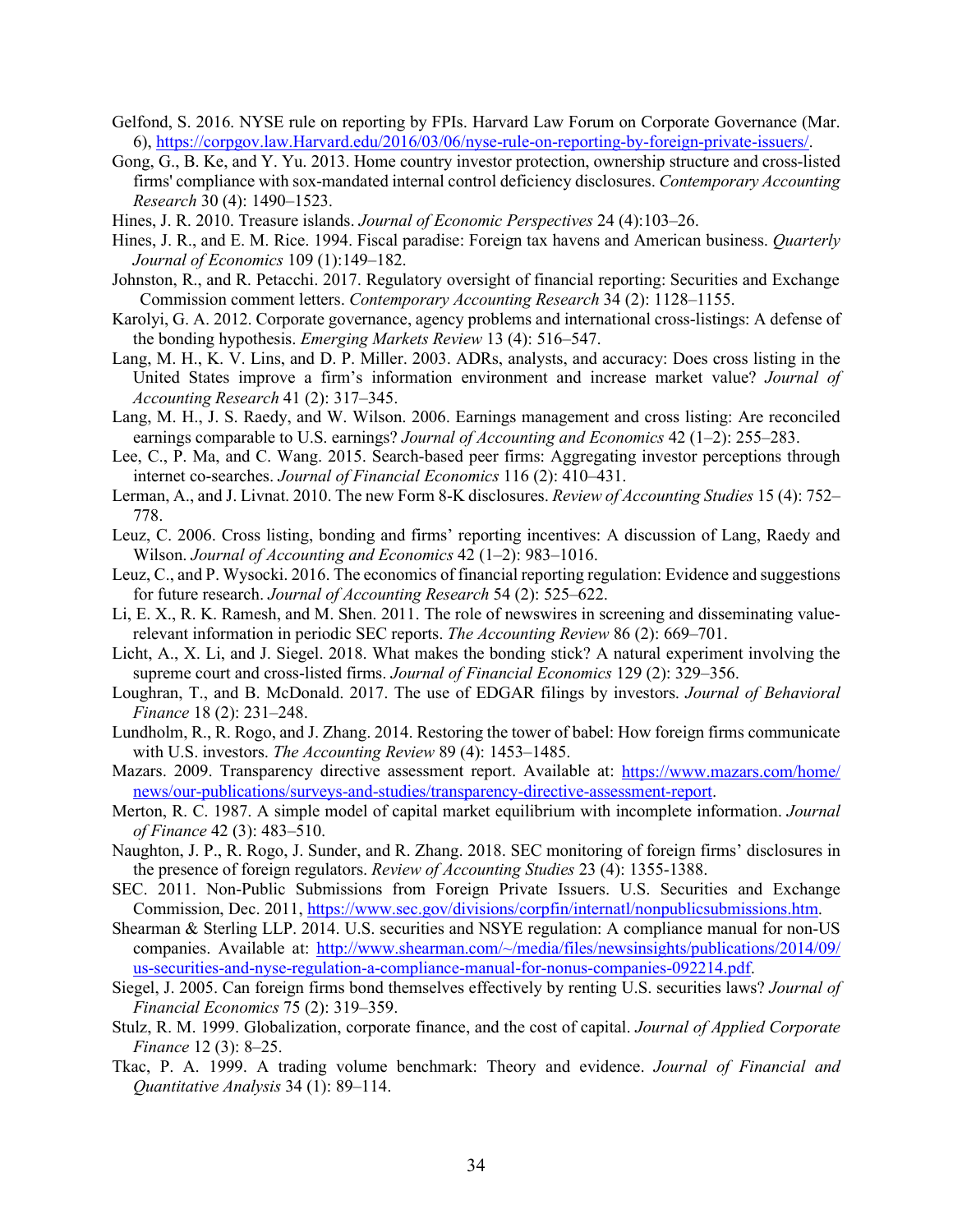

This figure plots the percentage of sample firm years with home-market at least some event-driven disclosure requirements (*EVENT*) on the left y-axis and the yearly percentage of foreign firms in our sample that list exclusively on a U.S. exchange (*USONLY*), as opposed to those that cross-list in the U.S., on the right y-axis.



**FIGURE 2 Number of Foreign Firms and Aggregate Number of 6-Ks Over Time**

This figure plots the number of 6-Ks furnished each year (*6KFREQ*). The number of firms supplying 6-Ks is presented on the left y-axis and the aggregate number of 6-Ks on the right y-axis.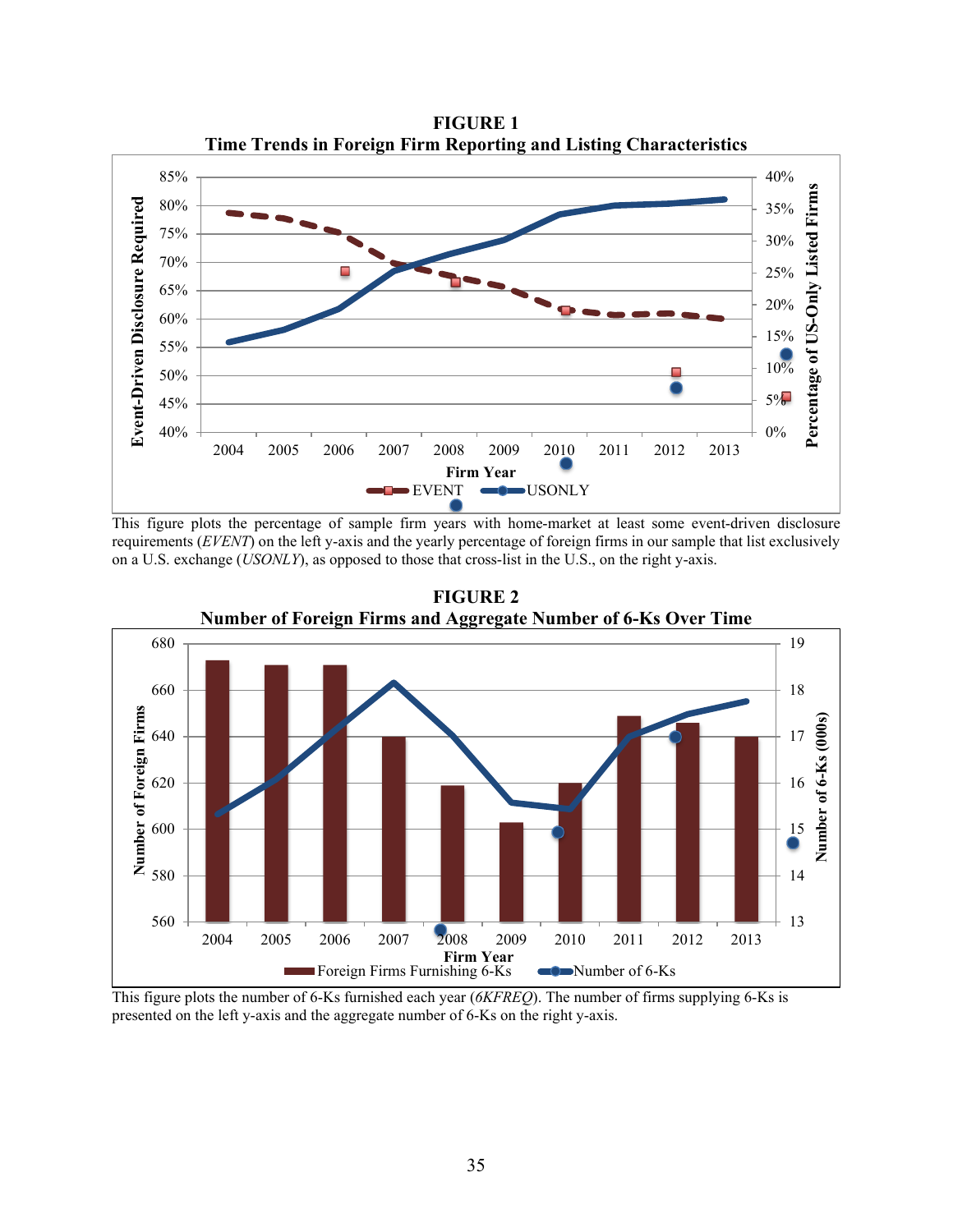

These figures plot the number of 6-Ks furnished each year (*6KFREQ*). Panel A presents the number of firms supplying 6-Ks on the left y-axis and the aggregate number of 6-Ks on the right y-axis. Panel B displays the average number of 6-Ks per firm for the full sample and by foreign firms that list exclusively on a U.S. exchange (*USONLY*), versus those that cross-list (*CROSSLIST*) in the U.S. We define variables in Appendix A.



**FIGURE 4 EDGAR Search Volume for 6-K Filings around 6-K Filings**

This figure plots the average daily EDGAR search volume (*ESV-6K*) by individuals for SEC Form 6-K (*ESV-6K<sub>INDIVIDUALS*</sub>) in event time around the 6-K filing date (day 0) for the sample period 2004 to 2013. We delete nontrading day (i.e., weekend) search volume to remove cyclical components in this measure.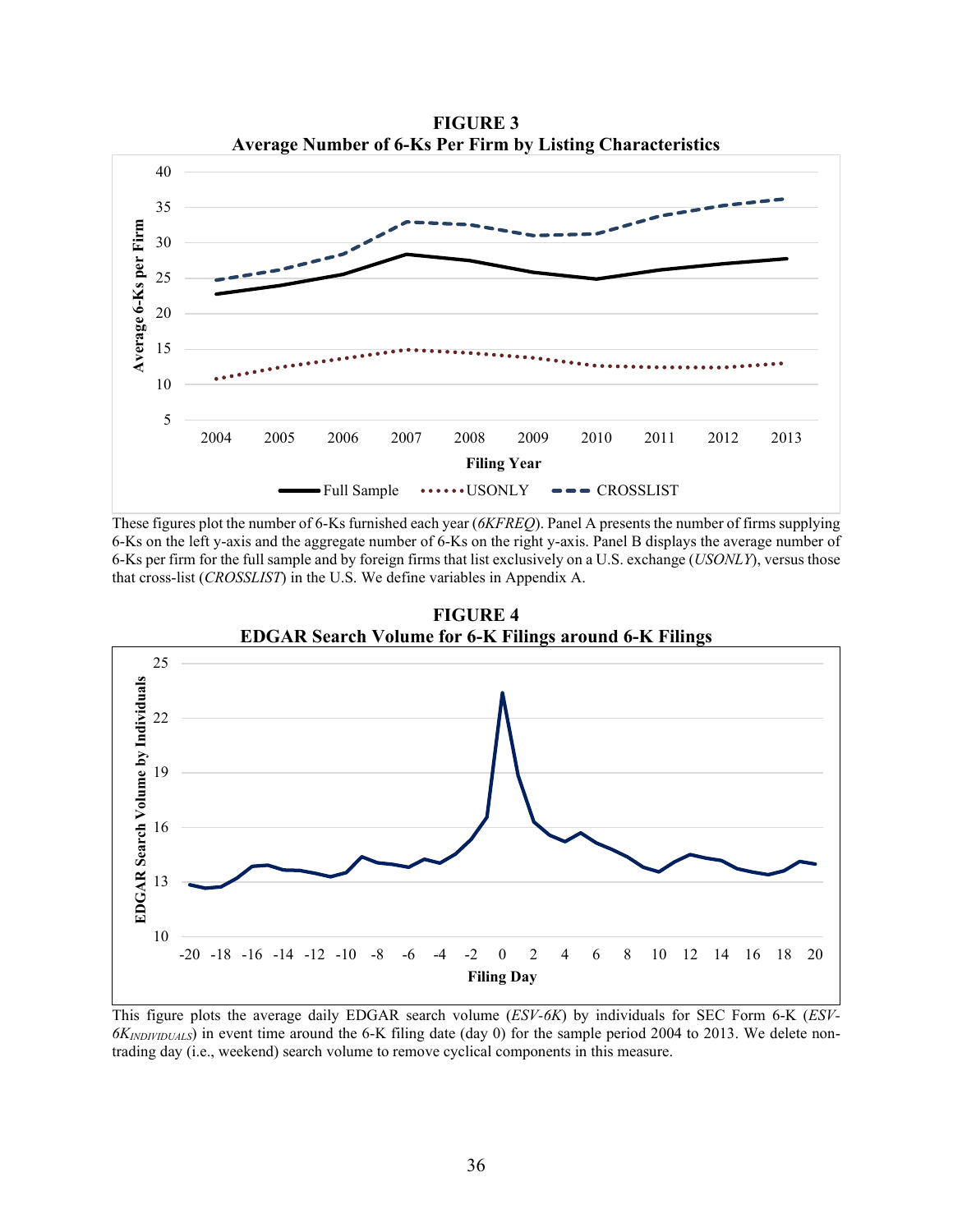**EDGAR Search Volume for Annual Reports around 6-K Filings** 11 EDGAR Search Volume by Individuals **EDGAR Search Volume by Individuals** 10 9 8 7 -20 -18 -16 -14 -12 -10 -8 -6 -4 -2 0 2 4 6 8 10 12 14 16 18 20 **Filing Day**

**FIGURE 5**

This figure plots the average daily EDGAR search volume (*ESV*) by individuals for annual filings (*ESV-ANNUAL<sub>INDIVIDUALS*</sub>) in event time around the 6-K filing date (day 0) for the sample period 2004 to 2013. We delete non-trading day (i.e., weekend) search volume to remove cyclical components in this measure.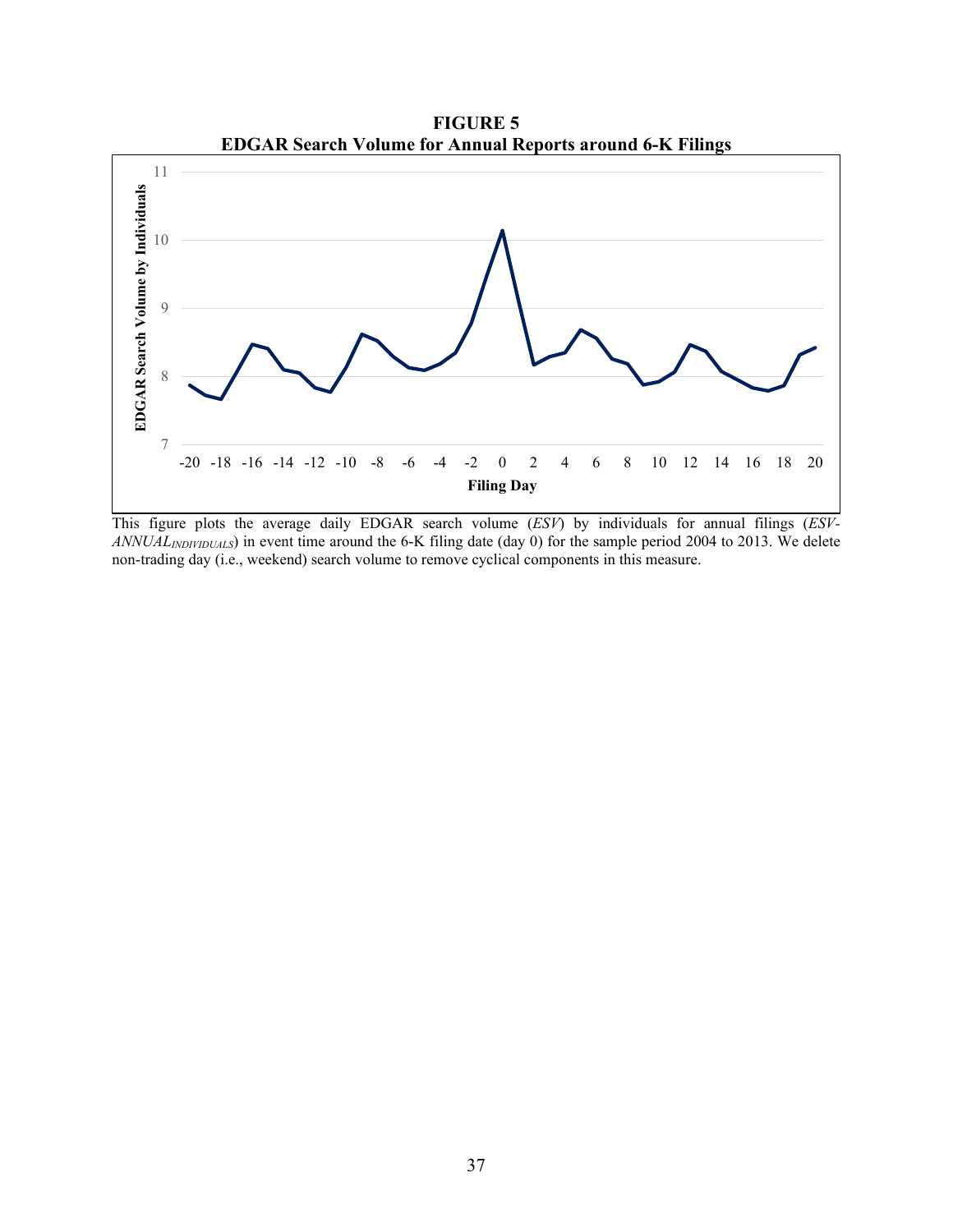| Panel A: Sample Distribution by Home Country of Incorporation |                |                |        |                      |                |                |         |  |
|---------------------------------------------------------------|----------------|----------------|--------|----------------------|----------------|----------------|---------|--|
| Country                                                       | Firms          | Firm           | $6-Ks$ | Country              | Firms          | Firm           | $6-Ks$  |  |
|                                                               |                | Years          |        |                      |                | Years          |         |  |
| Antigua and Barbuda                                           |                | 9              | 158    | Italy                | 11             | 65             | 1,388   |  |
| Argentina                                                     | 16             | 126            | 3,602  | Japan                | 29             | 222            | 5,391   |  |
| Australia                                                     | 26             | 122            | 4,487  | Jersey               | 4              | 25             | 698     |  |
| Austria                                                       |                | 3              | 27     | Liberia              | $\overline{3}$ | 17             | 286     |  |
| <b>Bahamas</b>                                                | $\overline{2}$ | 9              | 204    | Luxembourg           | 13             | 55             | 1,314   |  |
| Belgium                                                       | 3              | 17             | 454    | Marshall Islands     | 39             | 219            | 3,869   |  |
| <b>Belize</b>                                                 |                | $\overline{2}$ | 16     | Mauritius            | 1              | $\overline{4}$ | 27      |  |
| Bermuda                                                       | 30             | 175            | 2,680  | Mexico               | 24             | 165            | 3,483   |  |
| <b>Brazil</b>                                                 | 21             | 132            | 7,757  | Netherlands          | 37             | 177            | 5,402   |  |
| <b>British Virgin Islands</b>                                 | 40             | 196            | 2,126  | New Zealand          |                | 8              | 251     |  |
| Canada                                                        | 298            | 1,621          | 41,080 | Norway               | 5              | 20             | 736     |  |
| Cayman Islands                                                | 141            | 665            | 6,843  | Panama               | 2              | 18             | 556     |  |
| Chile                                                         | 19             | 133            | 2,036  | Papua New Guinea     |                | 6              | 209     |  |
| China                                                         | 12             | 111            | 3,809  | Peru                 | 3              | 13             | 228     |  |
| Colombia                                                      |                | 6              | 205    | Philippines          | $\mathfrak{2}$ | 14             | 519     |  |
| Curaçao                                                       |                | 10             | 172    | Portugal             | $\mathbf{2}$   | 13             | 891     |  |
| Cyprus                                                        |                | $\mathbf{1}$   | 16     | Russia               | 5              | 33             | 1,300   |  |
| Denmark                                                       | $\overline{4}$ | 22             | 953    | Singapore            | 6              | 28             | 437     |  |
| Finland                                                       | 4              | 21             | 856    | South Africa         | 11             | 70             | 2,258   |  |
| France                                                        | 29             | 148            | 2,897  | South Korea          | 13             | 97             | 3,258   |  |
| Germany                                                       | 22             | 105            | 1,802  | Spain                | 11             | 56             | 2,346   |  |
| Greece                                                        | 4              | 27             | 729    | Sweden               | 4              | 16             | 654     |  |
| Guernsey                                                      | $\overline{2}$ | 18             | 396    | Switzerland          | 13             | 77             | 3,065   |  |
| Hong Kong                                                     | 10             | 65             | 1,440  | Taiwan               |                | 63             | 1,729   |  |
| Hungary                                                       | $\mathbf{1}$   | 6              | 250    | Turkey               | 1              | 10             | 407     |  |
| India                                                         | 14             | 114            | 1,745  | United Kingdom       | 69             | 320            | 21,819  |  |
| Indonesia                                                     | $\overline{2}$ | 19             | 490    | Venezuela            |                | $\overline{3}$ | 26      |  |
| Ireland                                                       | 12             | 83             | 3,982  | Total (56 countries) | 1,135          | 6,432          | 167,004 |  |
| Israel                                                        | 99             | 652            | 13,245 |                      |                |                |         |  |

**TABLE 1 Descriptive Statistics**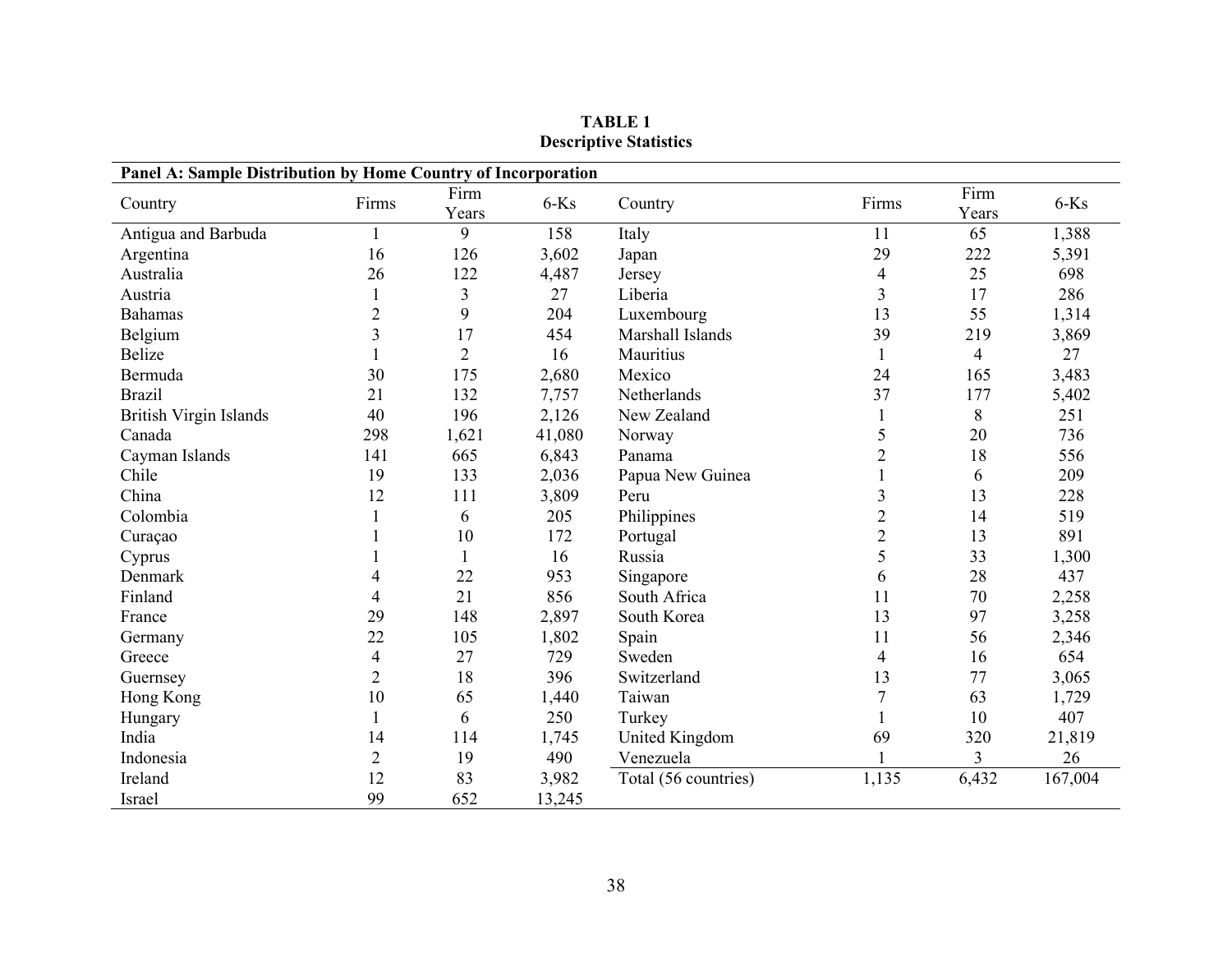|                | Panel B: Home-Market Reporting Characteristics at the Firm-Year Level |                         |                            |                          |                          |                      |              |           |                         |                            |                          |                          |                      |
|----------------|-----------------------------------------------------------------------|-------------------------|----------------------------|--------------------------|--------------------------|----------------------|--------------|-----------|-------------------------|----------------------------|--------------------------|--------------------------|----------------------|
| Country        | <b>HOMEMKT</b>                                                        | <b>EVENT</b><br>$(0-2)$ | <b>DATABASE</b><br>$(0-2)$ | <b>TINDEX</b><br>$(0-9)$ | <b>RINDEX</b><br>$(1-7)$ | <b>USONLY</b><br>(%) | Country      | HOMEMKT   | <b>EVENT</b><br>$(0-2)$ | <b>DATABASE</b><br>$(0-2)$ | <b>TINDEX</b><br>$(0-9)$ | <b>RINDEX</b><br>$(1-7)$ | <b>USONLY</b><br>(%) |
| Ant-Barb.      | $-3.82$                                                               | 0.00                    | 0.00                       | 4.5                      | 3.8                      | 100.0                | Italy        | $-0.94$   | 1.38                    | 0.68                       | 7.0                      | 4.3                      | 30.8                 |
| Argentina      | $-0.74$                                                               | 2.00                    | 0.00                       | 6.0                      | 4.0                      | 0.0                  | Japan        | 0.57      | 2.00                    | 2.00                       | 4.5                      | 5.4                      | 0.0                  |
| Australia      | 0.92                                                                  | 1.98                    | 0.99                       | 7.0                      | 6.1                      | 0.8                  | Jersey       | $-3.71$   | 0.00                    | 0.00                       | 0.0                      | 3.8                      | 32.0                 |
| Austria        | 0.38                                                                  | 2.00                    | 0.00                       | 6.5                      | 6.1                      | 0.0                  | Liberia      | $-3.48$   | 0.00                    | 0.00                       | 1.5                      | 4.4                      | 58.8                 |
| <b>Bahamas</b> | $-4.10$                                                               | 0.00                    | 0.00                       | 3.0                      | 3.8                      | 100.0                | Luxembourg   | $-0.92$   | 0.47                    | 0.22                       | 6.5                      | 6.0                      | 25.5                 |
| Belgium        | 0.33                                                                  | 1.88                    | 1.29                       | 5.0                      | 5.7                      | 5.9                  | Marshall Is. | $-4.63$   | 0.00                    | 0.00                       | 0.0                      | 3.8                      | 97.7                 |
| Belize         | $-2.57$                                                               | 0.00                    | 0.00                       | 2.5                      | 4.2                      | 0.0                  | Mauritius    | $-2.78$   | 0.00                    | 0.00                       | 5.5                      | 5.5                      | 100.0                |
| Bermuda        | $-4.15$                                                               | 0.00                    | 0.00                       | 0.0                      | 3.8                      | 63.4                 | Mexico       | $-0.31$   | 2.00                    | 1.00                       | 4.0                      | 4.7                      | $0.0\,$              |
| <b>Brazil</b>  | 0.45                                                                  | 2.00                    | 1.00                       | 7.5                      | 4.9                      | 0.0                  | Netherlands  | $-0.52$   | 1.19                    | 0.58                       | 5.0                      | 6.0                      | 22.0                 |
| Brit. V.I.     | $-4.64$                                                               | 0.00                    | 0.00                       | 0.0                      | 3.8                      | 98.5                 | New Zeal.    | 0.97      | 2.00                    | 1.00                       | 7.0                      | 6.2                      | 0.0                  |
| Canada         | 0.91                                                                  | 1.89                    | 1.89                       | 5.5                      | 6.1                      | 4.3                  | Norway       | 1.05      | 2.00                    | 0.70                       | 8.5                      | 6.1                      | 0.0                  |
| Cayman Is.     | $-4.58$                                                               | 0.02                    | 0.02                       | 0.0                      | 3.8                      | 95.2                 | Panama       | $-3.01$   | 0.00                    | 0.00                       | 5.5                      | 5.0                      | 100.0                |
| Chile          | $-0.07$                                                               | 2.00                    | 1.00                       | 3.5                      | 5.4                      | 0.0                  | Papua N.G.   | $-2.99$   | 0.00                    | 0.00                       | 1.5                      | 3.7                      | 0.0                  |
| China          | $-0.78$                                                               | 1.06                    | 0.53                       | 7.0                      | 4.3                      | 0.0                  | Peru         | $-0.35$   | 2.00                    | 1.00                       | 3.5                      | 4.8                      | 0.0                  |
| Colombia       | $-1.03$                                                               | 1.00                    | 1.00                       | 4.5                      | 4.4                      | 0.0                  | Philippines  | $-1.69$   | 0.29                    | 0.00                       | 6.5                      | 4.9                      | 28.6                 |
| Curaçao        | $-2.62$                                                               | 1.00                    | 0.00                       | 0.0                      | 3.8                      | 0.0                  | Portugal     | 0.07      | 2.00                    | 1.08                       | 4.5                      | 5.2                      | 0.0                  |
| Cyprus         | 0.41                                                                  | 1.00                    | 2.00                       | 7.5                      | 5.2                      | 0.0                  | Russia       | $-0.54$   | 2.00                    | 1.00                       | 5.0                      | 3.8                      | 0.0                  |
| Denmark        | 0.82                                                                  | 1.91                    | 1.18                       | 7.0                      | 6.0                      | 4.5                  | Singapore    | $-0.65$   | 0.86                    | 0.43                       | 7.5                      | 6.1                      | 46.4                 |
| Finland        | 0.56                                                                  | 2.00                    | 0.43                       | 6.0                      | 6.3                      | 0.0                  | S. Africa    | 1.32      | 2.00                    | 2.00                       | 6.0                      | 6.4                      | 0.0                  |
| France         | $-0.23$                                                               | 0.84                    | 0.36                       | 8.0                      | 5.9                      | 16.2                 | S. Korea     | 0.11      | 1.69                    | 1.69                       | 6.5                      | 4.8                      | 15.5                 |
| Germany        | 0.03                                                                  | 0.95                    | 0.91                       | 6.5                      | 6.1                      | 4.8                  | Spain        | 0.24      | 1.82                    | 1.18                       | 7.0                      | 5.0                      | 8.9                  |
| Greece         | $-0.60$                                                               | 0.96                    | 1.26                       | 5.0                      | 4.9                      | 0.0                  | Sweden       | 0.86      | 2.00                    | 1.00                       | 6.5                      | 6.2                      | 0.0                  |
| Guernsey       | $-3.84$                                                               | 0.00                    | 0.44                       | 0.0                      | 3.8                      | 55.6                 | Switzerland  | 0.07      | 1.82                    | 0.91                       | 4.5                      | 5.9                      | 9.1                  |
| Hong Kong      | 0.35                                                                  | 1.54                    | 1.54                       | 6.0                      | 6.1                      | 23.1                 | Taiwan       | $-0.09$   | 2.00                    | 0.00                       | 6.0                      | 5.3                      | 0.0                  |
| Hungary        | $-0.60$                                                               | 1.00                    | 1.00                       | 4.5                      | 5.2                      | 0.0                  | Turkey       | 0.01      | 2.00                    | 1.00                       | 6.0                      | 4.6                      | 0.0                  |
| India          | 0.23                                                                  | 1.53                    | 0.76                       | 8.5                      | 5.5                      | 18.4                 | U.K.         | 0.98      | 1.86                    | 1.00                       | 8.0                      | 6.2                      | 5.6                  |
| Indonesia      | 0.11                                                                  | 2.00                    | 1.00                       | 7.0                      | 4.4                      | 0.0                  | U.S.         | <b>NA</b> | 2.00                    | 2.00                       | 6.5                      | 5.5                      | NA                   |
| Ireland        | $-0.17$                                                               | 0.78                    | 0.96                       | 8.0                      | 5.6                      | 15.7                 | Venezuela    | $-1.90$   | 1.00                    | 1.00                       | 1.0                      | 3.9                      | 0.0                  |
| Israel         | $-0.25$                                                               | 1.20                    | 1.20                       | 7.0                      | 5.7                      | 39.1                 |              |           |                         |                            |                          |                          |                      |

**TABLE 1 (continued)**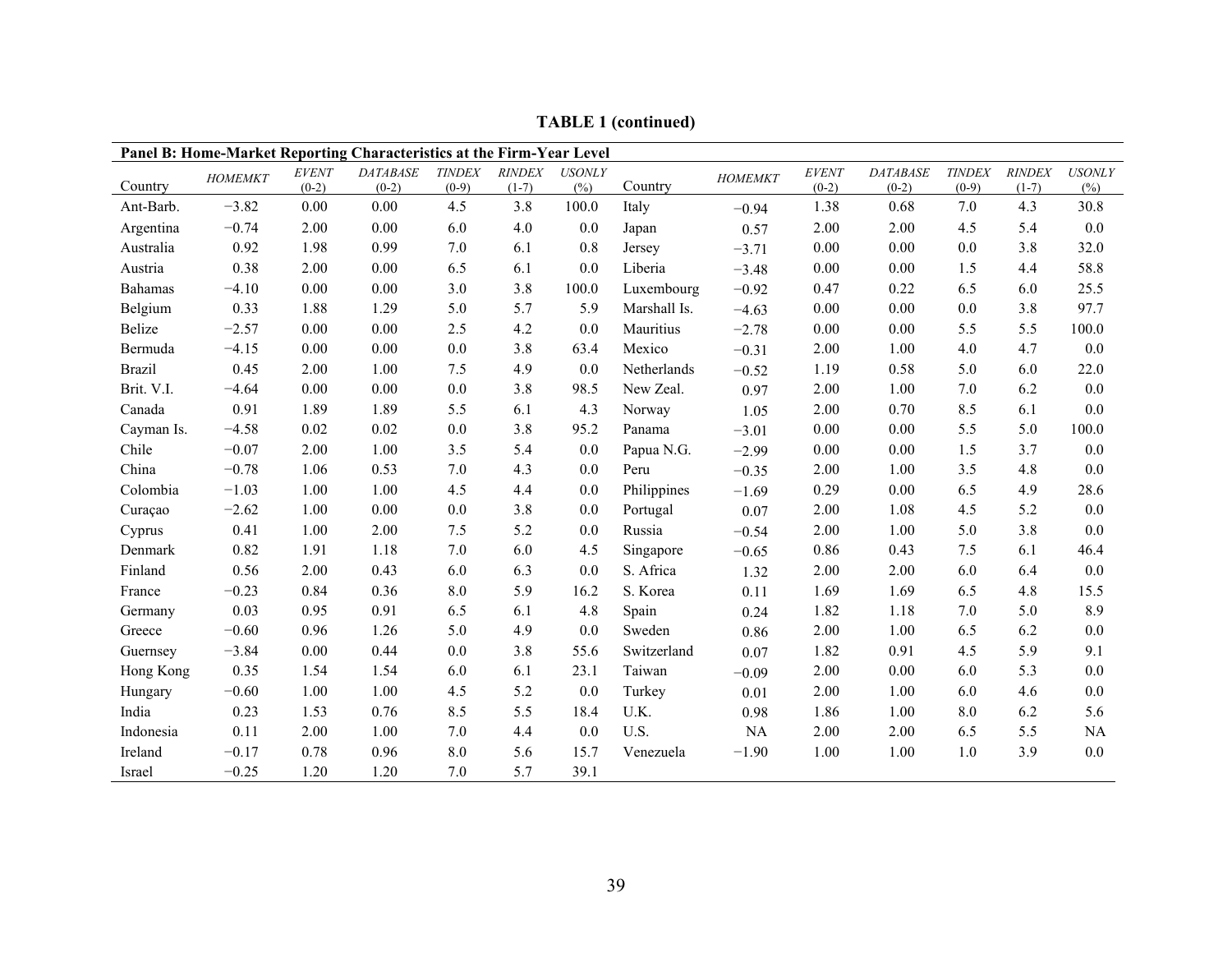| Panel C: Firm and Listing Characteristics at the Firm-Year Level |        |                 |        |       |           |  |  |  |
|------------------------------------------------------------------|--------|-----------------|--------|-------|-----------|--|--|--|
|                                                                  | Mean   | P <sub>25</sub> | Median | P75   | <b>SD</b> |  |  |  |
| Firm Characteristics                                             |        |                 |        |       |           |  |  |  |
| <b>SIZE</b>                                                      | 56.2   | 0.2             | 1.5    | 11.5  | 255.4     |  |  |  |
| $LEV$ (%)                                                        | 20.1   | 1.0             | 16.7   | 32.5  | 19.5      |  |  |  |
| ROA (%)                                                          | $-1.2$ | $-2.2$          | 2.7    | 7.2   | 18.5      |  |  |  |
| <b>MTB</b>                                                       | 2.9    | 1.1             | 1.8    | 3.2   | 3.4       |  |  |  |
| $BIG4$ (%)                                                       | 91.6   | 100.0           | 100.0  | 100.0 | 27.7      |  |  |  |
| $IFRS$ $%$                                                       | 23.8   | 0.0             | 0.0    | 0.0   | 42.6      |  |  |  |
| $LOGAAP$ (%)                                                     | 32.0   | 0.0             | 0.0    | 100.0 | 46.7      |  |  |  |
| $USGAAP$ $(\%)$                                                  | 44.2   | 0.0             | 0.0    | 100.0 | 49.7      |  |  |  |
| NONENG <sup>(%)</sup>                                            | 29.3   | 0.0             | 0.0    | 100.0 | 45.5      |  |  |  |
| <b>ENFORCE</b>                                                   | 15.3   | 10.0            | 16.0   | 22.0  | 6.7       |  |  |  |
| <b>Listing Characteristics</b>                                   |        |                 |        |       |           |  |  |  |
| NYSE(%)                                                          | 54.9   | 0.0             | 100.0  | 100.0 | 49.8      |  |  |  |
| $NASDAQ$ (%)                                                     | 36.0   | 0.0             | 0.0    | 100.0 | 48.0      |  |  |  |
| $NYAMEX$ (%)                                                     | 9.4    | 0.0             | 0.0    | 0.0   | 29.2      |  |  |  |
| $L2ADR$ (%)                                                      | 19.7   | 0.0             | 0.0    | 0.0   | 39.8      |  |  |  |
| $L3ADR$ (%)                                                      | 33.2   | 0.0             | 0.0    | 100.0 | 47.1      |  |  |  |
| $DIRECT$ (%)                                                     | 47.0   | 0.0             | 0.0    | 100.0 | 49.9      |  |  |  |
| NUMEXCH                                                          | 2.0    | 1.0             | 2.0    | 2.0   | 1.0       |  |  |  |

**TABLE 1 (continued)**

This table presents descriptive statistics for our sample from 2004-2013. Panel A displays the sample distribution by home country of incorporation. Panel B presents data on the home country information environment. Index values are averaged over the full sample period at the firm-year level. Panel C presents firm and listing characteristics at the firm-year level. We define variables in Appendix A.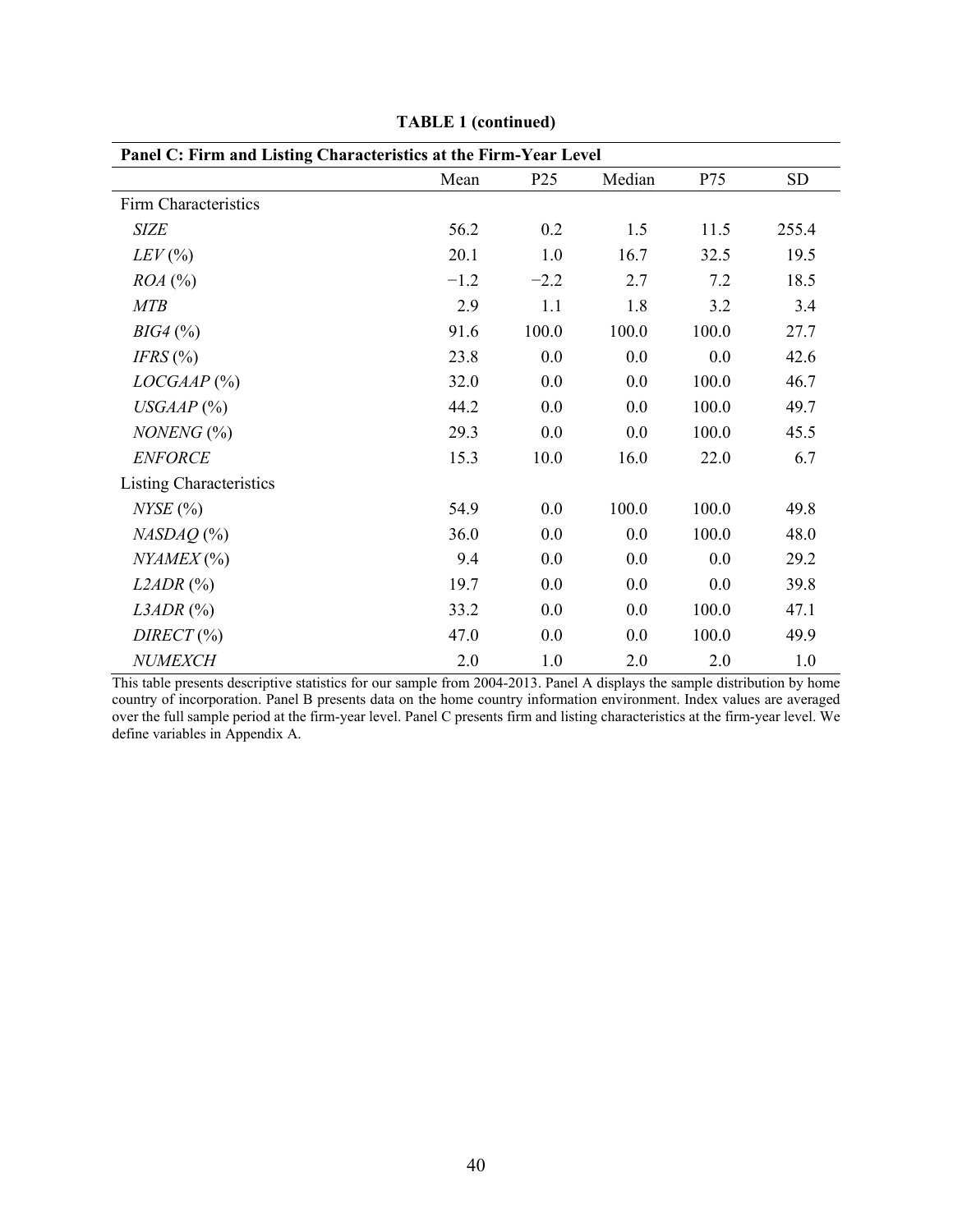| <b>Panel A: Negative Binomial Regressions</b> |                            |            |           |            |            |             |  |  |
|-----------------------------------------------|----------------------------|------------|-----------|------------|------------|-------------|--|--|
|                                               | Dependent variable: 6KFREO |            |           |            |            |             |  |  |
| Variable                                      | (1)                        | (2)        | (3)       | (4)        | (5)        | (6)         |  |  |
| <b>HOMEMKT</b>                                | $0.101***$                 |            |           |            |            |             |  |  |
|                                               | (7.12)                     |            |           |            |            |             |  |  |
| <b>EVENT</b>                                  |                            | $0.171***$ |           |            |            |             |  |  |
|                                               |                            | (5.60)     |           |            |            |             |  |  |
| <i>DATABASE</i>                               |                            |            | $0.062**$ |            |            |             |  |  |
|                                               |                            |            | (2.57)    |            |            |             |  |  |
| <b>TINDEX</b>                                 |                            |            |           | $0.081***$ |            |             |  |  |
|                                               |                            |            |           | (7.15)     |            |             |  |  |
| <b>RINDEX</b>                                 |                            |            |           |            | $0.107***$ |             |  |  |
|                                               |                            |            |           |            | (3.83)     |             |  |  |
| <b>USONLY</b>                                 |                            |            |           |            |            | $-0.424***$ |  |  |
|                                               |                            |            |           |            |            | $(-7.53)$   |  |  |
| Controls, Year FE, Industry FE                | Yes                        | Yes        | Yes       | Yes        | Yes        | Yes         |  |  |
| N (Firm Years)                                | 6,359                      | 6,359      | 6,359     | 6,359      | 6,359      | 6,359       |  |  |
| Pseudo $R^2$                                  | 0.059                      | 0.058      | 0.055     | 0.061      | 0.056      | 0.058       |  |  |

## **TABLE 2 Tests of 6-K Frequency**

# **Panel B: Comparison of Ongoing Disclosure Frequency by U.S.-Only Listed Foreign Firms**

|                                               | U.S.-Only | Matched | Difference            | $t$ -stat of |
|-----------------------------------------------|-----------|---------|-----------------------|--------------|
|                                               | Listed    | Sample  |                       | Difference   |
| Comparison group                              | L 1       | (2)     | $\mathbf{3}$          | (4)          |
| U.S.-only listed vs. U.S. domestic firms      | 13.2      | 15.3    | $-2.1***$             | $-8.50$      |
| U.S.-only listed vs. cross-listed firms with: |           |         |                       |              |
| Same headquarter country                      | 13.0      | 24.9    | $-11.9***$            | $-3.35$      |
| Similar <i>HOMEMKT</i> values                 | 13.3      | 26.2    | $-13.0$ <sup>**</sup> | $-2.22$      |
| Similar TINDEX values                         | 13.3      | 24.6    | $-11.3***$            | $-4.81$      |

This table presents tests of annual 6-K disclosure frequency (*6KFREQ*). Panel A presents negative binomial regressions at the firm-year level. All models include year and industry fixed effects with robust standard errors clustered at the firm and country level. We present the pseudo  $R^2$  values from each regression. \*\*\*, \*\*, and \* denote statistical significance at the 1 percent, 5 percent and 10 percent level, respectively, based on a two-tailed test using the *t*-statistics are reported in parentheses. Panel B presents a matched sample analysis of U.S.-only listed firms. The matched sample within each comparison group is generated by a propensity-score method with radius matching (caliper of width equal to 0.05) on year, industry (Fama-French 48 industries), size (total assets), and risk (annual standard deviation of daily stock returns). For U.S. domestic firms, we compare annual *6KFREQ* of foreign firms to domestic firms' annual number of 8-K and 10-Q filings. The matched sample of U.S.-only to cross-listed firms adds the headquarter country (HQ), our home market information variable (*HOMEMKT*), and transparency index (*TINDEX*) separately to the other matching dimensions. \*\*\*, \*\*, \* indicate the values in Column 3 of Panel B are significantly different from zero at the 1 percent, 5 percent, and 10 percent levels based on a two-tailed test using the *t*-statistic reported in Column 4. We define variables in Appendix A.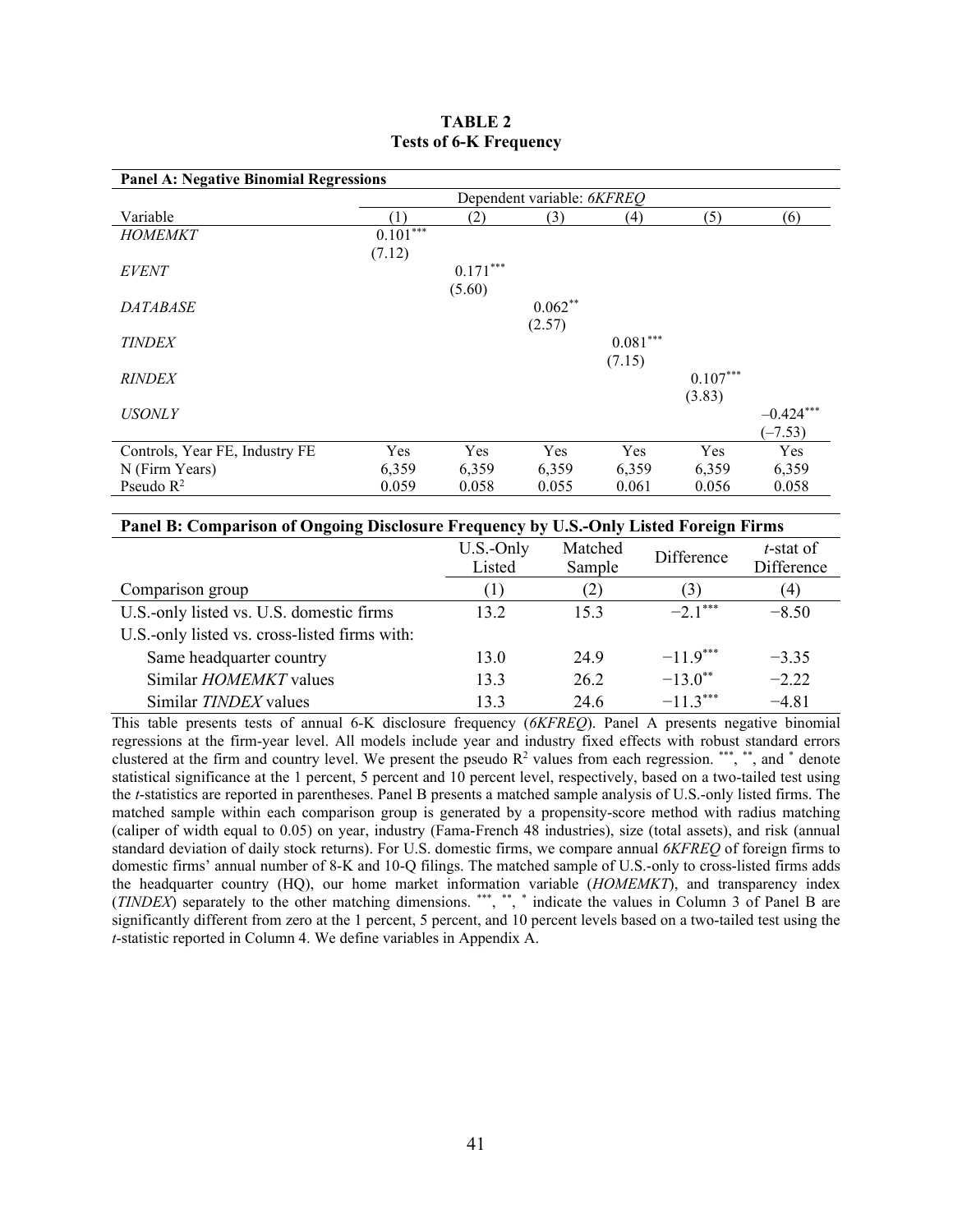| Panel A: Univariate Analysis                                       |               |               |                                                         |                |             |                |
|--------------------------------------------------------------------|---------------|---------------|---------------------------------------------------------|----------------|-------------|----------------|
|                                                                    | Day $[0, +1]$ | Day $[0, +7]$ | Day $[0, +30]$                                          | Day $[0, +60]$ |             | Day $[0, +90]$ |
| $ESV-6K$ (N = 156,526)                                             |               |               |                                                         |                |             |                |
| Individual                                                         | 12.8          | 26.4          | 47.5                                                    | 62.1           |             | 72.3           |
| Robot                                                              | 146.9         | 172.6         | 218.8                                                   | 233.5          |             | 247.8          |
| $ESV-TOTAL (N = 130,611)$                                          |               |               |                                                         |                |             |                |
| Individual                                                         | 95.1          | 305.9         | 1,136.4                                                 | 2,198.2        | 3,264.9     |                |
| Robot                                                              | 398.9         | 1,094.4       | 3,824.2                                                 | 7,384.5        | 11,006.7    |                |
|                                                                    |               |               |                                                         |                |             |                |
| Panel B: Regression Analysis of EDGAR Search Volume by Individuals |               |               |                                                         |                |             |                |
|                                                                    |               |               | Dependent variable: LN(1+ESV-6K <sub>INDIVIDUAL</sub> ) |                |             |                |
| Variable                                                           | (1)           | (2)           | (3)                                                     | (4)            | (5)         | (6)            |
| HOMEMKT                                                            | $-0.162***$   |               |                                                         |                |             |                |
|                                                                    | $(-9.98)$     |               |                                                         |                |             |                |
| <b>EVENT</b>                                                       |               | $-0.256***$   |                                                         |                |             |                |
|                                                                    |               | $(-7.42)$     |                                                         |                |             |                |
| <b>DATABASE</b>                                                    |               |               | $-0.155***$                                             |                |             |                |
|                                                                    |               |               | $(-5.92)$                                               |                |             |                |
| <b>TINDEX</b>                                                      |               |               |                                                         | $-0.091***$    |             |                |
|                                                                    |               |               |                                                         | $(-6.73)$      |             |                |
| <b>RINDEX</b>                                                      |               |               |                                                         |                | $-0.215***$ |                |
|                                                                    |               |               |                                                         |                | $(-6.82)$   |                |
| <b>USONLY</b>                                                      |               |               |                                                         |                |             | $0.690***$     |
|                                                                    |               |               |                                                         |                |             | (10.50)        |
| Controls, Year FE, Industry FE                                     | Yes           | Yes           | Yes                                                     | Yes            | Yes         | Yes            |
| $N(6-Ks)$                                                          | 154,861       | 154,861       | 154,861                                                 | 154,861        | 154,861     | 154,861        |
| Adjusted $R^2$                                                     | 0.354         | 0.343         | 0.335                                                   | 0.343          | 0.338       | 0.350          |
| Panel C: Regression Analysis of EDGAR Search Volume by Robots      |               |               |                                                         |                |             |                |
|                                                                    |               |               | Dependent variable: LN(1+ESV-6KROBOT)                   |                |             |                |
| Variable                                                           | (1)           | (2)           | (3)                                                     | (4)            | (5)         | (6)            |
| HOMEMKT                                                            | $-0.022***$   |               |                                                         |                |             |                |
|                                                                    | $(-6.10)$     |               |                                                         |                |             |                |
| <i>EVENT</i>                                                       |               | $-0.039***$   |                                                         |                |             |                |
|                                                                    |               | $(-5.41)$     |                                                         |                |             |                |
| <b>DATABASE</b>                                                    |               |               | $-0.015***$                                             |                |             |                |
|                                                                    |               |               | $(-2.70)$                                               |                |             |                |
| <b>TINDEX</b>                                                      |               |               |                                                         | $-0.016***$    |             |                |
|                                                                    |               |               |                                                         | $(-6.09)$      |             |                |
| <b>RINDEX</b>                                                      |               |               |                                                         |                | $-0.031***$ |                |
|                                                                    |               |               |                                                         |                | $(-5.02)$   |                |
| <b>USONLY</b>                                                      |               |               |                                                         |                |             | $0.074***$     |
|                                                                    |               |               |                                                         |                |             | (5.50)         |
| Controls, Year FE, Industry FE                                     | Yes           | Yes           | Yes                                                     | Yes            | Yes         | Yes            |
| $N(6-Ks)$                                                          | 154,861       | 154,861       | 154,861                                                 | 154,861        | 154,861     | 154,861        |
| Adjusted $R^2$                                                     | 0.872         | 0.872         | 0.872                                                   | 0.872          | 0.872       | 0.872          |

**TABLE 3 EDGAR Search Volume Around 6-K Filings**

This table presents tests of EDGAR search volume (ESV). Panel A presents average *ESV-6K* and *ESV-TOTAL* from the filing day of a new 6-K (day 0) through the subsequent period. OLS regressions of *ESV-6K* are presented for individuals (Panel B) and robots (Panel C), where the dependent variable is natural log of one plus the number of search requests via the EDGAR website from the 6-K filing day (day 0) through day +7. All models include year and industry fixed effects with robust standard errors clustered at the firm and country level. \*\*\*, \*\*, and \* denote statistical significance at the 1 percent, 5 percent and 10 percent level, respectively, based on a two-tailed test using the *t*-statistics are reported in parentheses. We define variables in Appendix A.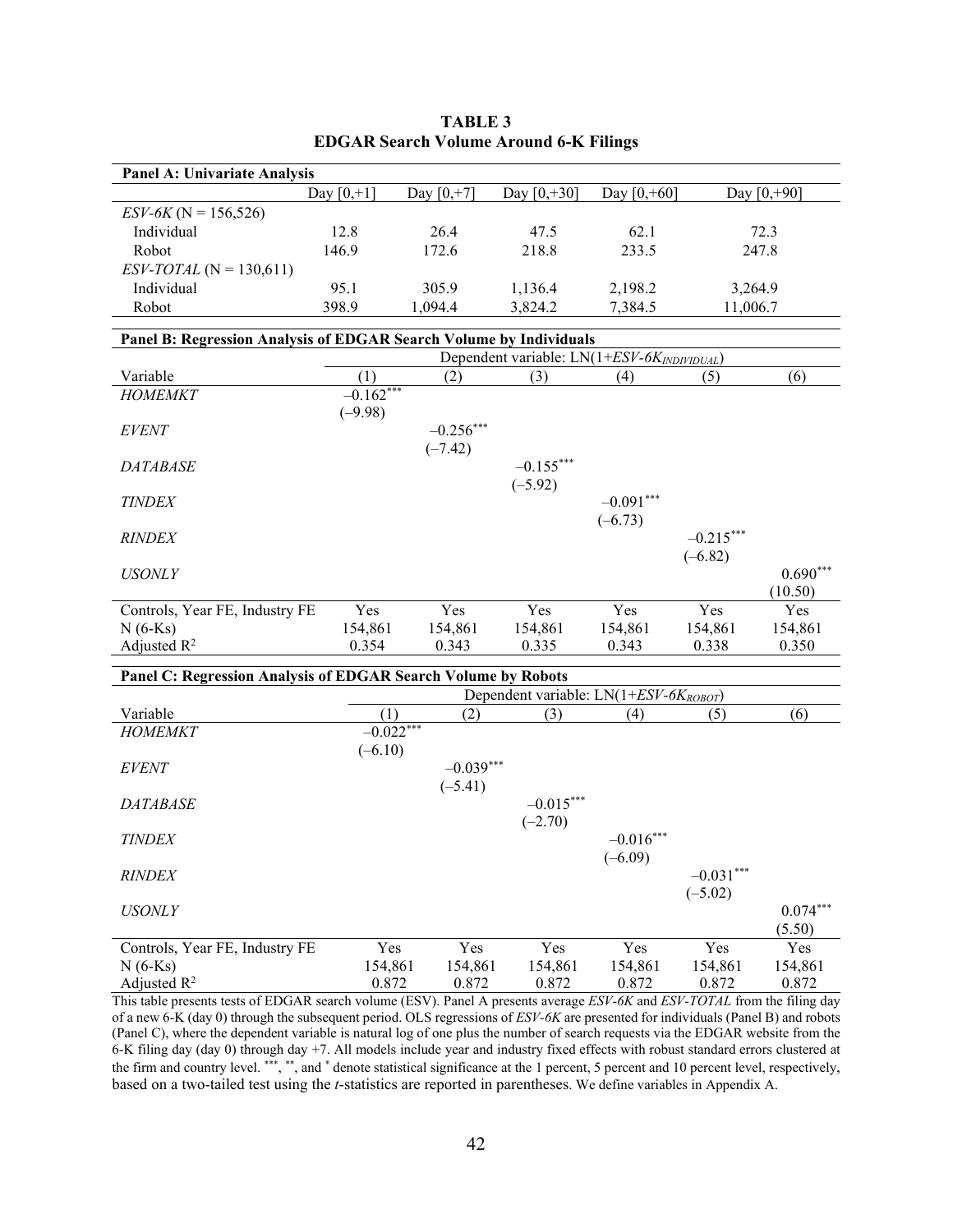| <b>Panel A: Univariate Analysis</b>                                    |                  |                          |                         |                                     |                           |                      |
|------------------------------------------------------------------------|------------------|--------------------------|-------------------------|-------------------------------------|---------------------------|----------------------|
| Variable                                                               |                  |                          | N                       | Mean                                | Median                    | <b>SD</b>            |
| <b>ABSCAR</b>                                                          |                  |                          | 135,327                 | 4.01                                | 2.39                      | 5.78                 |
| <b>TRADVOL</b>                                                         |                  |                          | 135,327                 | 38.99                               | 20.02                     | 248.51               |
|                                                                        |                  |                          |                         |                                     |                           |                      |
| Panel B: Regressions of Absolute Cumulative Abnormal Return Percentage |                  |                          |                         | Dependent variable: ABSCAR [-1,+1]  |                           |                      |
| Variable                                                               | (1)              | (2)                      | (3)                     | (4)                                 | (5)                       | (6)                  |
| <b>HOMEMKT</b>                                                         | $-0.230***$      |                          |                         |                                     |                           |                      |
| <b>EVENT</b>                                                           | $(-6.86)$        | $-0.406***$<br>$(-5.39)$ |                         |                                     |                           |                      |
| <i>DATABASE</i>                                                        |                  |                          | $-0.123**$<br>$(-2.07)$ |                                     |                           |                      |
| <b>TINDEX</b>                                                          |                  |                          |                         | $-0.118***$<br>$(-4.62)$            |                           |                      |
| <b>RINDEX</b>                                                          |                  |                          |                         |                                     | $-0.369***$<br>$(-5.75)$  |                      |
| <b>USONLY</b>                                                          |                  |                          |                         |                                     |                           | $1.114***$<br>(6.51) |
| Controls, Year FE, Industry FE                                         | Yes              | Yes                      | Yes                     | Yes                                 | Yes                       | Yes                  |
| $N(6-Ks)$                                                              | 135,327          | 135,327                  | 135,327                 | 135,327                             | 135,327                   | 135,327              |
| Adjusted $R^2$                                                         | 0.108            | 0.108                    | 0.106                   | 0.107                               | 0.107                     | 0.108                |
| Panel C: Regressions of Abnormal Trading Volume Percentage             |                  |                          |                         |                                     |                           |                      |
|                                                                        |                  |                          |                         | Dependent variable: TRADVOL [-1,+1] |                           |                      |
| Variable                                                               | (1)              | (2)                      | (3)                     | (4)                                 | (5)                       | (6)                  |
| <b>HOMEMKT</b>                                                         | $-4.992***$      |                          |                         |                                     |                           |                      |
| EVENT                                                                  | $(-4.12)$        | $-7.626***$<br>$(-2.69)$ |                         |                                     |                           |                      |
| <b>DATABASE</b>                                                        |                  |                          | 1.358<br>(0.59)         |                                     |                           |                      |
| <b>TINDEX</b>                                                          |                  |                          |                         | $-4.043***$<br>$(-4.43)$            |                           |                      |
| <b>RINDEX</b>                                                          |                  |                          |                         |                                     | $-10.011***$<br>$(-3.86)$ |                      |
| <b>USONLY</b>                                                          |                  |                          |                         |                                     |                           | 25.066***<br>(4.29)  |
| Controls, Year FE, Industry FE                                         | Yes              | Yes                      | Yes                     | Yes                                 | Yes                       | Yes                  |
| <b>Industry FE</b>                                                     | Yes              | Yes                      | Yes                     | Yes                                 | Yes                       | Yes                  |
| $N(6-Ks)$<br>Adjusted $R^2$                                            | 135,327<br>0.013 | 135,327<br>0.013         | 135,327<br>0.012        | 135,327<br>0.013                    | 135,327<br>0.013          | 135,327<br>0.013     |
|                                                                        |                  |                          |                         |                                     |                           |                      |

**TABLE 4 Analysis of Market Response to 6-K Filings**

This table presents tests of the market response during the three-day period [-1,+1] centered on the 6-K filing date at the unique filing day level. Panel A presents univariate statistics. Panel B presents regressions of absolute cumulative abnormal returns (*ABSCAR*) as a percentage. Panel C presents regressions of log-transformed abnormal trading volume (*TRADVOL*) as a percentage. All regressions include controls and firm and industry fixed effects with robust standard errors clustered at the firm and country level. \*\*\*, \*\*, and \* denote statistical significance at the 1 percent, 5 percent and 10 percent level, respectively, based on a two-tailed test using the *t*-statistics are reported in parentheses. We define variables in Appendix A.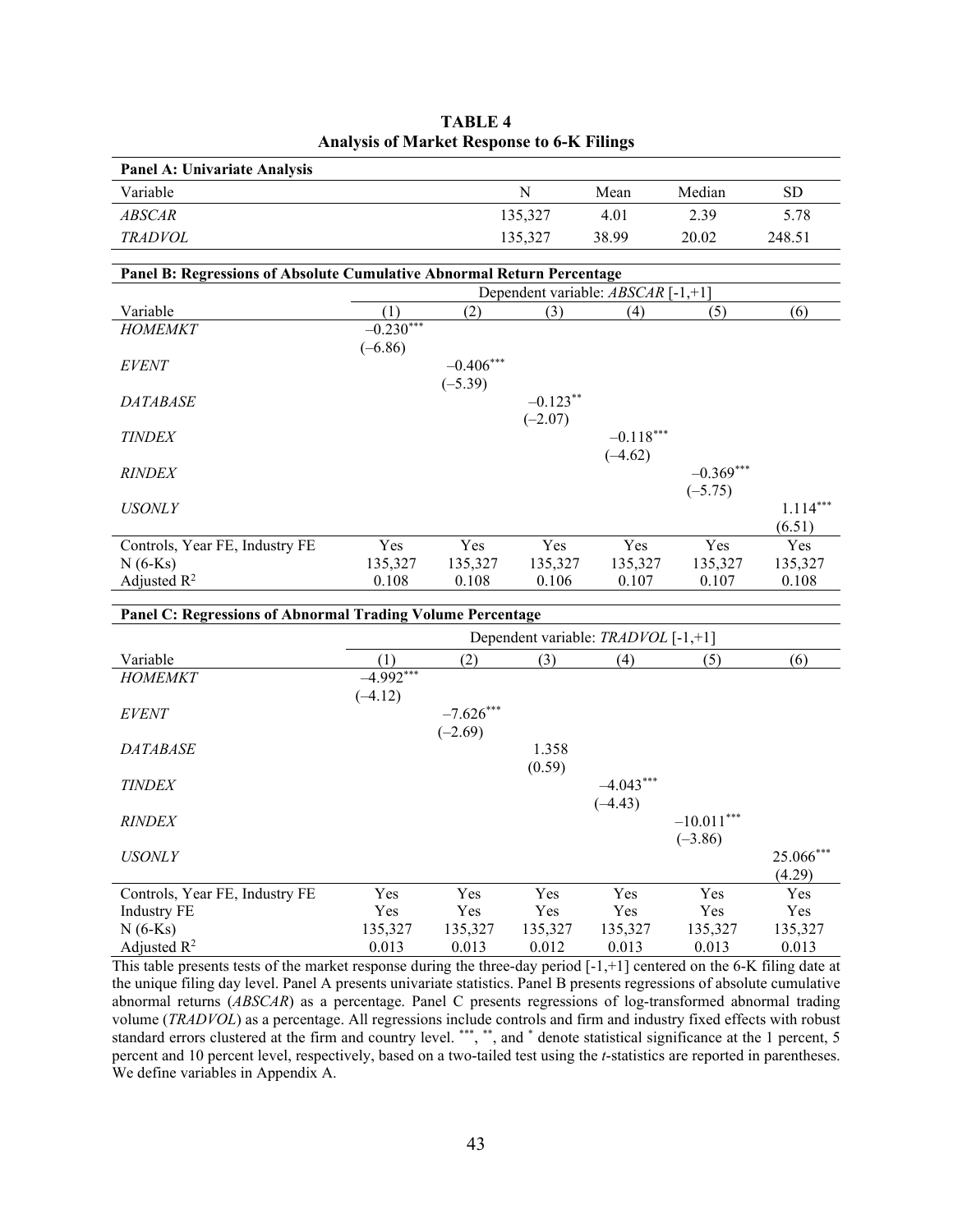|                                | Dependent variable: | $LN(1+ESV-$<br><i><b>6K</b>INDIVIDUAL</i> ) | $LN(I+ESV-$<br>$6K_{ROBOT}$ | <b>ABSCAR</b> | <i>TRADVOL</i>    |
|--------------------------------|---------------------|---------------------------------------------|-----------------------------|---------------|-------------------|
| Variable                       |                     | (1)                                         | (2)                         | (3)           | $\left( 4\right)$ |
| $LN(I+DELAY)$                  |                     | $-0.005$                                    | 0.002                       | $-0.258***$   | $-8.832***$       |
|                                |                     | $(-0.35)$                                   | (0.34)                      | $(-6.46)$     | $(-3.56)$         |
| <b>HOMEMKT</b>                 |                     | $-0.166$ ***                                | $-0.025***$                 | $-0.234***$   | $-4.683**$        |
|                                |                     | $(-9.70)$                                   | $(-5.23)$                   | $(-4.49)$     | $(-2.24)$         |
| Controls, Year FE, Industry FE |                     | Yes                                         | Yes                         | Yes           | Yes               |
| $N(6-Ks)$                      |                     | 13,857                                      | 13,857                      | 14,211        | 14,211            |
| Adjusted $\mathbb{R}^2$        |                     | 0.355                                       | 0.873                       | 0.110         | 0.018             |

**TABLE 5 Controlling for Delay of 6-K Filing**

This table presents tests of EDGAR search volume (*ESV-6K*), cumulative abnormal returns (*ABSCAR*), and abnormal trading volume (*TRADVOL*) around 6-K filings after controlling for the natural log of one plus the number of days between the filing date and the earliest reported event date (*DELAY)*. Regressions include controls and firm and industry fixed effects with robust standard errors clustered at the firm and country level. \*\*\*, \*\*, and \* denote significance at the 1 percent, 5 percent and 10 percent level, respectively, based on a two-tailed test using the *t*-statistics are reported in parentheses. We define variables in Appendix A.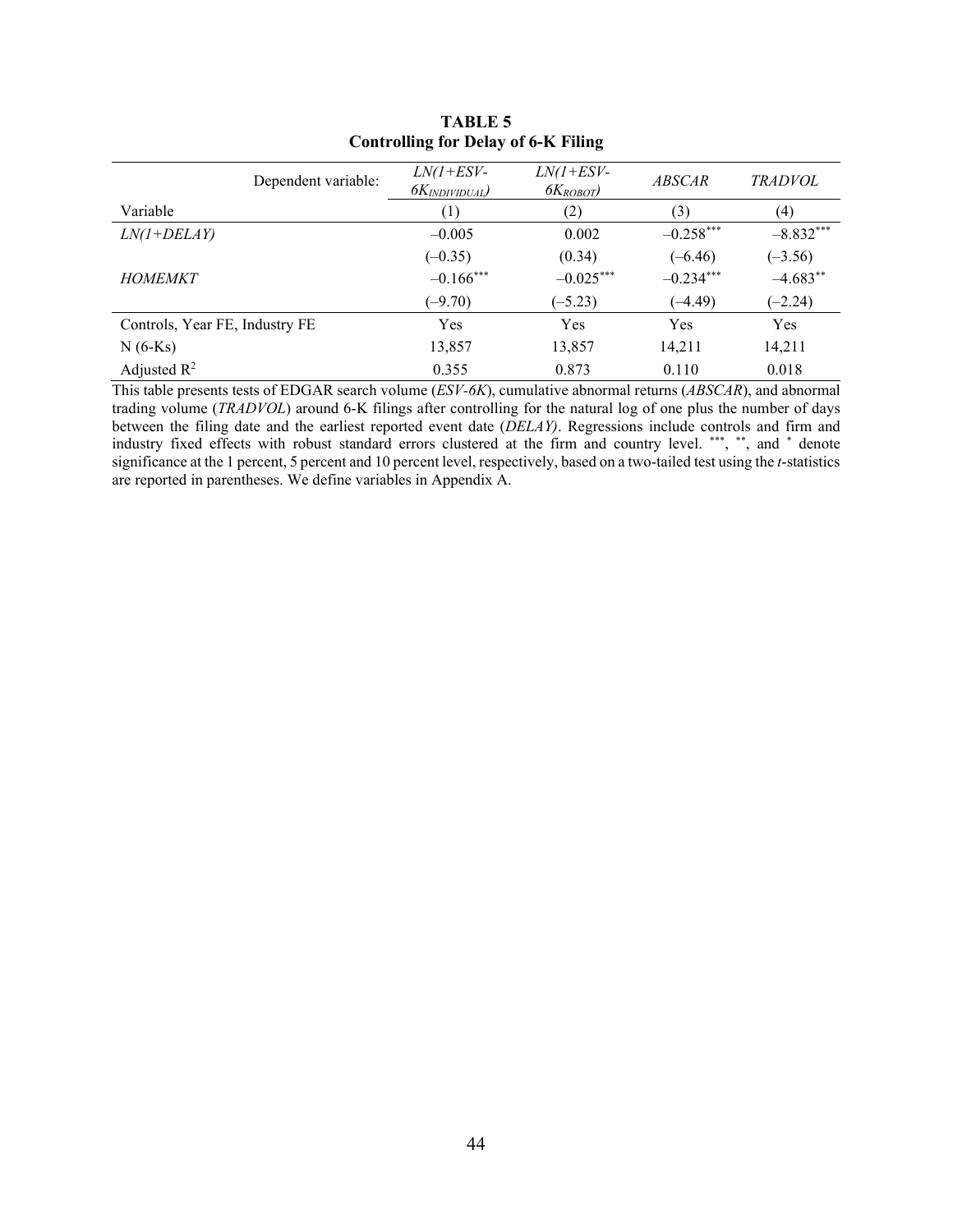| Panel A: 6-K Content by Country and Listing Characteristics |                    |                |                         |                  |                         |
|-------------------------------------------------------------|--------------------|----------------|-------------------------|------------------|-------------------------|
| Content                                                     | <b>Full Sample</b> | <b>HI HOME</b> | <b>LO HOME</b>          | <b>CROSSLIST</b> | <b>USONLY</b>           |
| <b>RESULTS</b>                                              | 40,630             | 25,375         | 15,255                  | 32,989           | 7,641                   |
|                                                             | $(24.3\%)$         | (24.7%)        | $(23.8\%)$ <sup>a</sup> | $(22.9\%)$       | $(33.1\%)$ <sup>a</sup> |
| <b>ASSET RES</b>                                            | 21,421             | 12,761         | 8,660                   | 17,877           | 3,544                   |
|                                                             | $(12.8\%)$         | $(12.4\%)$     | $(13.5\%)$ <sup>a</sup> | $(12.4\%)$       | $(15.4\%)$ <sup>a</sup> |
| LEGAL                                                       | 4,907              | 3,083          | 1,824                   | 4,106            | 801                     |
|                                                             | $(2.9\%)$          | $(3.0\%)$      | $(2.8\%)$ <sup>c</sup>  | $(2.9\%)$        | $(3.5\%)$ <sup>a</sup>  |
| <b>PAYOUT</b>                                               | 9,110              | 6,655          | 2,455                   | 8,256            | 854                     |
|                                                             | $(5.5\%)$          | $(6.5\%)$      | $(3.8\%)$ <sup>a</sup>  | $(5.7\%)$        | $(3.7\%)$ <sup>a</sup>  |
| <b>FINANCING</b>                                            | 6,300              | 3,604          | 2,696                   | 5,067            | 1,233                   |
|                                                             | $(3.8\%)$          | $(3.5\%)$      | $(4.2\%)$ <sup>a</sup>  | $(3.5\%)$        | $(5.3\%)$ <sup>a</sup>  |
| <b>GOVERN</b>                                               | 21,988             | 14,677         | 7,311                   | 19,042           | 2,946                   |
|                                                             | $(13.2\%)$         | $(14.3\%)$     | $(11.4\%)$ <sup>a</sup> | $(13.2\%)$       | $(12.8\%)$ <sup>c</sup> |
| <b>MISC</b>                                                 | 5,844              | 3,528          | 2,316                   | 4,485            | 1,359                   |
|                                                             | $(3.5\%)$          | $(3.4\%)$      | $(3.6\%)$               | $(3.1\%)$        | $(5.9\%)$ <sup>a</sup>  |
| <b>UNCLASS</b>                                              | 79,943             | 47,570         | 32,373                  | 70,918           | 9,025                   |
|                                                             | $(47.9\%)$         | $(46.2\%)$     | $(50.5\%)$ <sup>a</sup> | $(49.3\%)$       | $(39.1\%)$ <sup>a</sup> |
| Total 6-Ks                                                  | 167,004            | 102,909        | 64,095                  | 143,946          | 23,058                  |

**TABLE 6 Tests of 6-K Content**

# **Panel B: Investor and Market Response by Content Category**

|                    | $ESV-$<br><b>6K</b> <i>INDIVIDUAL</i> | $ESV -$<br>$6K_{ROROT}$ |         | <i>ABSCAR</i> | <b>TRADVOL</b> |         |
|--------------------|---------------------------------------|-------------------------|---------|---------------|----------------|---------|
| Content            | $[0, +7]$                             | $[0, +7]$               | N       | $[-1,+1]$     | $[-1,+1]$      | N       |
| <b>Full Sample</b> | 26.4                                  | 172.6                   | 156,526 | 4.0           | 39.0           | 135,327 |
| <b>RESULTS</b>     | 31.4                                  | 180.7                   | 38,098  | 4.9           | 59.5           | 34,849  |
| ASSET RES          | 33.5                                  | 181.7                   | 20,090  | 4.2           | 49.0           | 18,487  |
| <i>LEGAL</i>       | 37.7                                  | 205.3                   | 4,584   | 4.4           | 45.0           | 4,339   |
| <b>PAYOUT</b>      | 18.1                                  | 183.8                   | 8,688   | 2.9           | 33.3           | 7,020   |
| <b>FINANCING</b>   | 35.4                                  | 195.8                   | 5,952   | 4.2           | 56.0           | 5,374   |
| <b>GOVERN</b>      | 28.3                                  | 186.2                   | 20,361  | 3.7           | 19.1           | 17,424  |
| <i>MISC</i>        | 38.3                                  | 187.9                   | 5,511   | 4.6           | 54.4           | 5,099   |
| <b>UNCLASS</b>     | 22.7                                  | 160.0                   | 74,919  | 3.7           | 31.9           | 62,536  |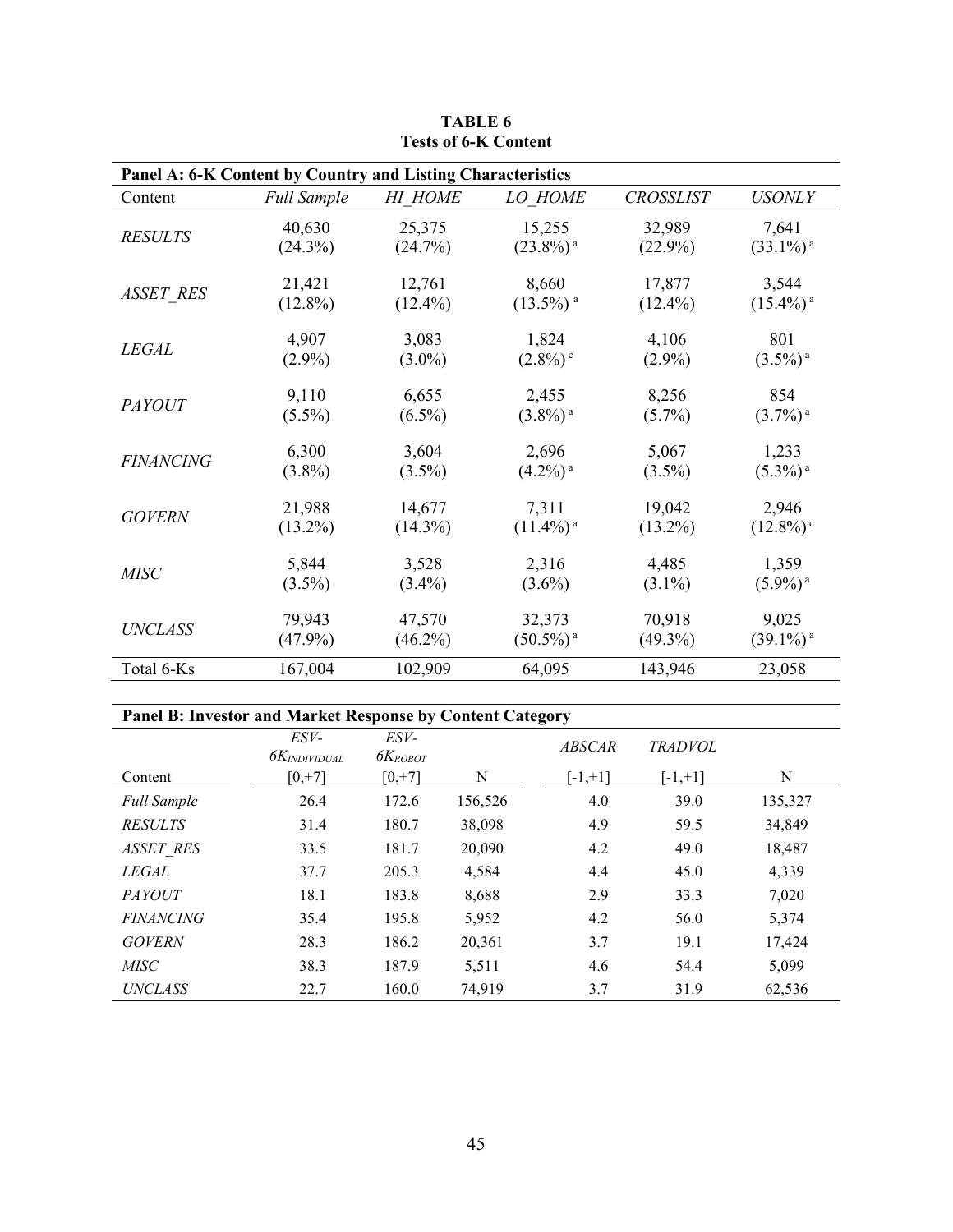| Panel C: Investor and Market Response by Content Category with <i>HOMEMKT</i> as Variable of Interest |          |             |                |                     |                            |               |                             |               |             |                |
|-------------------------------------------------------------------------------------------------------|----------|-------------|----------------|---------------------|----------------------------|---------------|-----------------------------|---------------|-------------|----------------|
|                                                                                                       | Content: | ALL         | <b>RESULTS</b> | ASSET<br><b>RES</b> | <b>LEGAL</b>               | <b>PAYOUT</b> | <b>FINANC</b><br><b>ING</b> | <b>GOVERN</b> | <b>MISC</b> | <b>UNCLASS</b> |
|                                                                                                       |          | (1)         | (2)            | (3)                 | (4)                        | (5)           | (6)                         | (7)           | (8)         | (9)            |
| Dependent variable: $LN(I+ESV-6K_{INDIVIDUAL})$                                                       |          |             |                |                     |                            |               |                             |               |             |                |
| HOMEMKT                                                                                               |          | $-0.162***$ | $-0.143***$    | $-0.155***$         | $-0.085**$                 | $-0.232***$   | $-0.182***$                 | $-0.177***$   | $-0.131***$ | $-0.148***$    |
|                                                                                                       |          | $(-9.98)$   | $(-7.79)$      | $(-8.55)$           | $(-2.51)$                  | $(-8.95)$     | $(-7.73)$                   | $(-9.93)$     | $(-4.58)$   | $(-8.71)$      |
| $N(6-Ks)$                                                                                             |          | 154,861     | 38,098         | 20,090              | 4,584                      | 8,688         | 5,952                       | 20,361        | 5,511       | 73,254         |
| Adjusted $R^2$                                                                                        |          | 0.354       | 0.407          | 0.374               | 0.428                      | 0.456         | 0.390                       | 0.389         | 0.382       | 0.324          |
| Dependent variable: $LN(I+ESV-6K_{ROBOT})$                                                            |          |             |                |                     |                            |               |                             |               |             |                |
| HOMEMKT                                                                                               |          | $-0.022***$ | $-0.012**$     | $-0.017***$         | $-0.021***$                | $-0.041***$   | $-0.028***$                 | $-0.033***$   | $-0.026*$   | $-0.016***$    |
|                                                                                                       |          | $(-6.10)$   | $(-2.27)$      | $(-3.42)$           | $(-2.70)$                  | $(-3.55)$     | $(-3.32)$                   | $(-5.89)$     | $(-1.67)$   | $(-5.02)$      |
| $N(6-Ks)$                                                                                             |          | 154,861     | 38,098         | 20,090              | 4,584                      | 8,688         | 5,952                       | 20,361        | 5,511       | 73,254         |
| Adjusted $\mathbb{R}^2$                                                                               |          | 0.872       | 0.866          | 0.870               | 0.879                      | 0.863         | 0.866                       | 0.876         | 0.851       | 0.876          |
|                                                                                                       |          |             |                |                     | Dependent variable: ABSCAR |               |                             |               |             |                |
| <b>HOMEMKT</b>                                                                                        |          | $-0.230***$ | $-0.261***$    | $-0.257***$         | $-0.126$                   | $-0.349***$   | $-0.136**$                  | $-0.203***$   | $-0.264***$ | $-0.166$ ***   |
|                                                                                                       |          | $(-6.86)$   | $(-5.97)$      | $(-5.11)$           | $(-1.21)$                  | $(-4.98)$     | $(-2.00)$                   | $(-4.48)$     | $(-3.21)$   | $(-3.84)$      |
| $N(6-Ks)$                                                                                             |          | 135,327     | 34,849         | 18,487              | 4,339                      | 7,020         | 5,374                       | 17,424        | 5,099       | 62,536         |
| Adjusted $R^2$                                                                                        |          | 0.108       | 0.097          | 0.107               | 0.126                      | 0.147         | 0.138                       | 0.123         | 0.105       | 0.103          |
| Dependent variable: TRADVOL                                                                           |          |             |                |                     |                            |               |                             |               |             |                |
| HOMEMKT                                                                                               |          | $-4.992***$ | $-7.861***$    | $-4.534**$          | $-9.171**$                 | $-8.927**$    | $-7.645**$                  | $-1.512$      | $-5.007$    | $-2.233$       |
|                                                                                                       |          | $(-4.12)$   | $(-4.55)$      | $(-2.23)$           | $(-2.19)$                  | $(-2.28)$     | $(-2.11)$                   | $(-0.77)$     | $(-1.29)$   | $(-1.31)$      |
| $N(6-Ks)$                                                                                             |          | 135,327     | 34,849         | 18,487              | 4,339                      | 7,020         | 5,374                       | 17,424        | 5,099       | 62,536         |
| Adjusted $R^2$                                                                                        |          | 0.013       | 0.024          | 0.017               | 0.055                      | 0.046         | 0.029                       | 0.006         | 0.030       | 0.015          |

**TABLE 6 (continued)**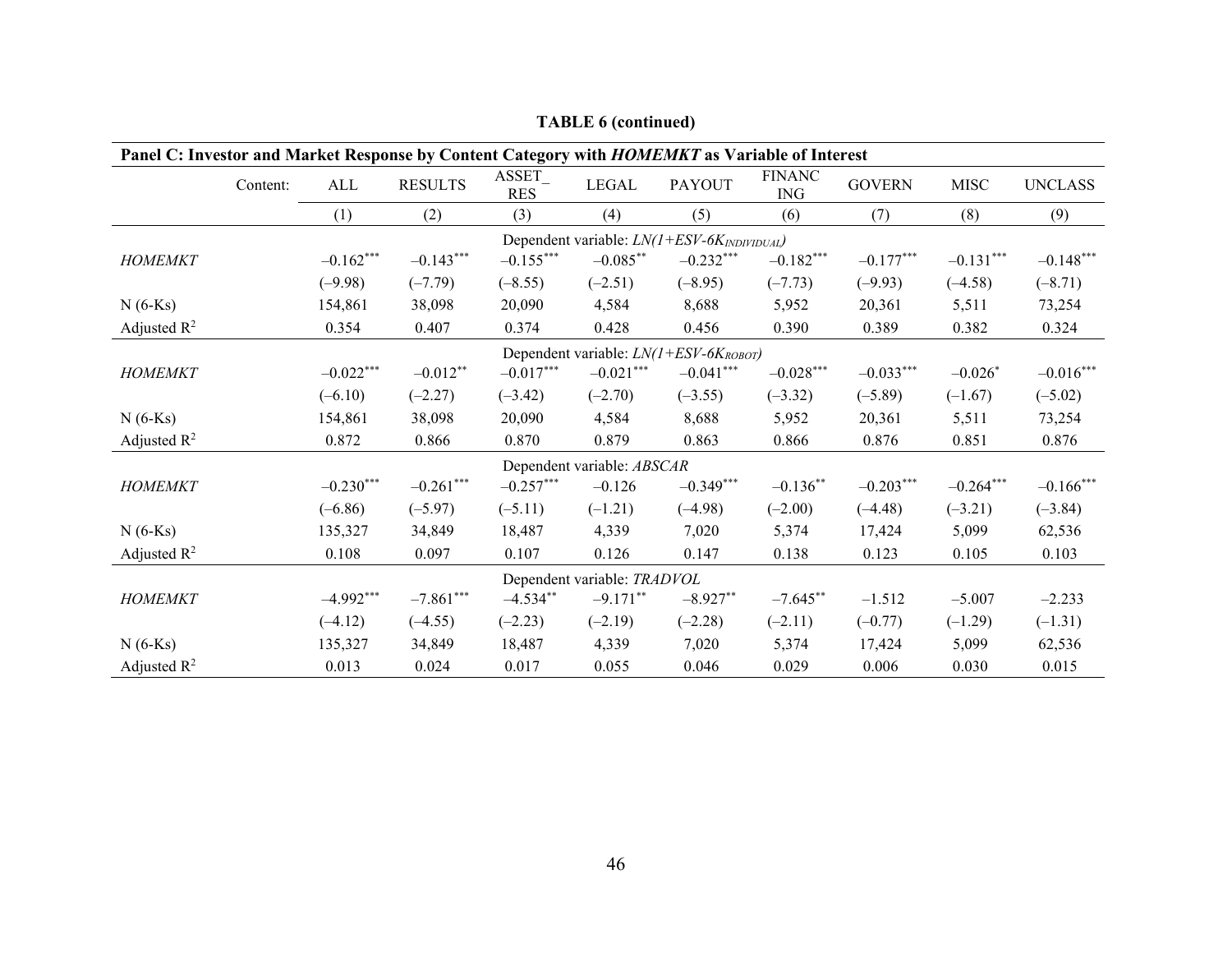| Panel D: Investor and Market Response by Content Category with USONLY as Variable of Interest |                                                 |             |                |                            |                            |               |                             |               |             |                |
|-----------------------------------------------------------------------------------------------|-------------------------------------------------|-------------|----------------|----------------------------|----------------------------|---------------|-----------------------------|---------------|-------------|----------------|
|                                                                                               | Content:                                        | ALL         | <b>RESULTS</b> | <b>ASSET</b><br><b>RES</b> | <b>LEGAL</b>               | <b>PAYOUT</b> | <b>FINANC</b><br><b>ING</b> | <b>GOVERN</b> | <b>MISC</b> | <b>UNCLASS</b> |
|                                                                                               |                                                 | (1)         | (2)            | (3)                        | (4)                        | (5)           | (6)                         | (7)           | (8)         | (9)            |
|                                                                                               | Dependent variable: $LN(I+ESV-6K_{INDIVIDUAL})$ |             |                |                            |                            |               |                             |               |             |                |
| <b>USONLY</b>                                                                                 |                                                 | $0.690***$  | $0.594***$     | $0.697***$                 | $0.703***$                 | $1.000***$    | $0.780***$                  | $0.798***$    | $0.639***$  | $0.651***$     |
|                                                                                               |                                                 | (10.50)     | (8.00)         | (9.52)                     | (6.87)                     | (7.35)        | (8.33)                      | (10.77)       | (7.75)      | (9.33)         |
| $N(6-Ks)$                                                                                     |                                                 | 154,861     | 38,098         | 20,090                     | 4,584                      | 8,688         | 5,952                       | 20,361        | 5,511       | 73,254         |
| Adjusted $R^2$                                                                                |                                                 | 0.350       | 0.405          | 0.373                      | 0.441                      | 0.449         | 0.389                       | 0.386         | 0.386       | 0.322          |
| Dependent variable: $LN(I+ESV-6K_{ROBOT})$                                                    |                                                 |             |                |                            |                            |               |                             |               |             |                |
| <b>USONLY</b>                                                                                 |                                                 | $0.074***$  | $0.044***$     | $0.076***$                 | $0.096***$                 | $0.120***$    | $0.125***$                  | $0.103***$    | $0.105***$  | $0.063***$     |
|                                                                                               |                                                 | (5.50)      | (2.09)         | (3.59)                     | (3.01)                     | (2.72)        | (3.81)                      | (4.23)        | (2.60)      | (4.76)         |
| $N(6-Ks)$                                                                                     |                                                 | 154,861     | 38,098         | 20,090                     | 4,584                      | 8,688         | 5,952                       | 20,361        | 5,511       | 73,254         |
| Adjusted $R^2$                                                                                |                                                 | 0.872       | 0.866          | 0.870                      | 0.879                      | 0.862         | 0.866                       | 0.876         | 0.851       | 0.876          |
|                                                                                               |                                                 |             |                |                            | Dependent variable: ABSCAR |               |                             |               |             |                |
| <b>USONLY</b>                                                                                 |                                                 | $1.114***$  | $1.311***$     | $1.210***$                 | $0.993**$                  | $1.545***$    | $0.706**$                   | $0.803***$    | $1.167***$  | $0.866^{***}$  |
|                                                                                               |                                                 | (6.51)      | (5.85)         | (4.98)                     | (2.40)                     | (3.66)        | (2.14)                      | (3.23)        | (3.30)      | (3.96)         |
| $N(6-Ks)$                                                                                     |                                                 | 135,327     | 34,849         | 18,487                     | 4,339                      | 7,020         | 5,374                       | 17,424        | 5,099       | 62,536         |
| Adjusted $R^2$                                                                                |                                                 | 0.108       | 0.097          | 0.107                      | 0.126                      | 0.145         | 0.138                       | 0.123         | 0.106       | 0.103          |
| Dependent variable: TRADVOL                                                                   |                                                 |             |                |                            |                            |               |                             |               |             |                |
| <b>USONLY</b>                                                                                 |                                                 | $25.066***$ | 39.722***      | $28.255***$                | 40.856**                   | 43.905**      | $47.511***$                 | 8.927         | 21.605      | 9.746          |
|                                                                                               |                                                 | (4.29)      | (4.97)         | (2.91)                     | (2.00)                     | (2.18)        | (2.65)                      | (0.93)        | (1.33)      | (1.27)         |
| $N(6-Ks)$                                                                                     |                                                 | 135,327     | 34,849         | 18,487                     | 4,339                      | 7,020         | 5,374                       | 17,424        | 5,099       | 62,536         |
| Adjusted $R^2$                                                                                |                                                 | 0.013       | 0.025          | 0.017                      | 0.055                      | 0.046         | 0.030                       | 0.006         | 0.031       | 0.015          |

**TABLE 6 (continued)**

This table presents tests of 6-K disclosure content. Panel A reports the number of 6-Ks with each type of content and the percentage of total 6-Ks that contain the content in parentheses. As a 6-K can contain more than one type of content, the sum of the categories exceeds the total number of 6-Ks reported. The sample is also stratified by high and low values of *HOMEMKT* based on the firm-year median value, and by cross-listed versus U.S.-only listed firms. We provide additional information on content categories in Appendix B. An expanded description of the methodology employed to identify content keywords is presented in the Internet Appendix. In Panel A, <sup>a</sup>, <sup>b</sup>, and <sup>c</sup> indicate that the mean values are different from zero at the 1 percent, 5 percent, and 10 percent level using a standard two-tailed *t*-test. Panels B to D present results for the market response based on the type of content in the 6-K. Panel B presents mean univariate values of each measure, while Panels C and D contain OLS regressions of the investor and market response for each content category. Note that in Panels C and D, each row and column reports separate OLS regressions using only 6-Ks with the specified content. All regressions include standard firm controls, and year and industry fixed effects. In Panels C and  $\overline{D}$ , \*\*\*, \*\*, and \* denote coefficients are statistically significant at the 1 percent, 5 percent, and 10 percent level, respectively, based on a two-tailed test using the *t*-statistics are reported in parentheses. We define variables in Appendix A.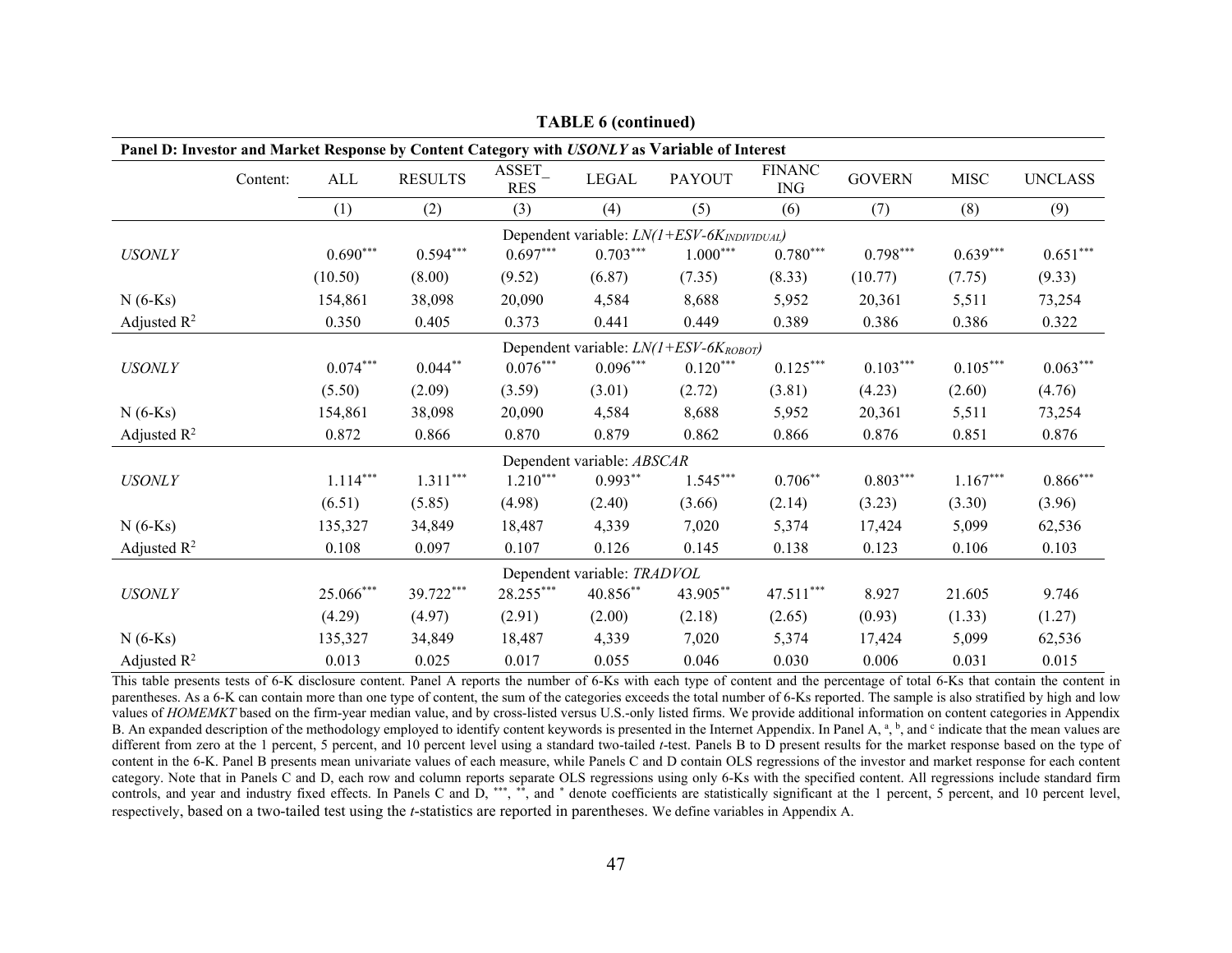| <b>Panel A: Comment Letters Statistics</b>                                                                               |                                                |             |             |                     |                  |               |  |  |  |  |
|--------------------------------------------------------------------------------------------------------------------------|------------------------------------------------|-------------|-------------|---------------------|------------------|---------------|--|--|--|--|
|                                                                                                                          |                                                | All         | HI 6KFREQ   | LO<br><b>6KFREQ</b> | <b>CROSSLIST</b> | <b>USONLY</b> |  |  |  |  |
| Firm years with comment letter $(\%)$                                                                                    | 38.1                                           | 41.6        | 32.7        | 41.9                | 28.9             |               |  |  |  |  |
| Comments on 20-F/40-F $(\%)$                                                                                             |                                                | 99.0        | 99.0        | 99.2                | 99.2             | 98.5          |  |  |  |  |
| Comments on $6-K$ (%)                                                                                                    |                                                | 12.8        | 12.7        | 12.8                | 11.3             | 17.9          |  |  |  |  |
| Length of correspondence (days)                                                                                          |                                                | 87.7        | 89.0        | 85.2                | 94.4             | 67.9          |  |  |  |  |
| Panel B: Comment Letters and 6-K Frequency with Country Fixed Effects                                                    |                                                |             |             |                     |                  |               |  |  |  |  |
| Dependent variable: SEC CL                                                                                               |                                                |             |             |                     |                  |               |  |  |  |  |
| Variable                                                                                                                 |                                                |             |             | (1)<br>(2)          |                  |               |  |  |  |  |
| <b>6KFREQ</b>                                                                                                            |                                                |             |             | $0.001***$          |                  |               |  |  |  |  |
|                                                                                                                          |                                                |             |             | (3.25)              |                  |               |  |  |  |  |
| HI 6KFREQ                                                                                                                |                                                |             |             |                     |                  | $0.042***$    |  |  |  |  |
|                                                                                                                          |                                                |             |             |                     | (3.39)           |               |  |  |  |  |
| Controls, Year, Industry, and Country FE                                                                                 |                                                |             |             | Yes                 |                  | Yes           |  |  |  |  |
| N (Firm Years)                                                                                                           |                                                |             |             | 5,695               | 5,695            |               |  |  |  |  |
| Adjusted $R^2$                                                                                                           |                                                |             |             | 0.085               |                  | 0.084         |  |  |  |  |
| <b>Panel C: Comment Letters by Listing Choice</b>                                                                        |                                                |             |             |                     |                  |               |  |  |  |  |
| Dependent variable:                                                                                                      |                                                | SEC CL      |             | SEC CL 6K           |                  |               |  |  |  |  |
| Variable                                                                                                                 | (1)                                            | (2)         | (3)         | (4)                 | (5)              | (6)           |  |  |  |  |
| <b>USONLY</b>                                                                                                            | $-0.040**$                                     | $-0.038***$ | $-0.074***$ | $0.017*$            | 0.017            | 0.018         |  |  |  |  |
|                                                                                                                          | $(-2.12)$                                      | $(-1.98)$   | $(-3.56)$   | (1.66)              | (1.62)           | (1.49)        |  |  |  |  |
| <b>POST</b>                                                                                                              |                                                | $-0.016$    | $-0.049**$  |                     | 0.005            | 0.006         |  |  |  |  |
|                                                                                                                          |                                                | $(-0.75)$   | $(-2.35)$   |                     | (0.52)           | (0.53)        |  |  |  |  |
| $USONLY \times POST$                                                                                                     |                                                |             | $0.095**$   |                     |                  | $-0.005$      |  |  |  |  |
|                                                                                                                          |                                                |             | (2.46)      |                     |                  | $(-0.27)$     |  |  |  |  |
| Controls, Industry FE                                                                                                    | Yes                                            | Yes         | Yes         | Yes                 | Yes              | Yes           |  |  |  |  |
| Year FE                                                                                                                  | Yes                                            | No          | No          | Yes                 | No               | No            |  |  |  |  |
| N (Firm Years)                                                                                                           | 5,697                                          | 5,697       | 5,697       | 5,697               | 5,697            | 5,697         |  |  |  |  |
| Adjusted $R^2$                                                                                                           | 0.084                                          | 0.080       | 0.081       | 0.032               | 0.031            | 0.031         |  |  |  |  |
| Panel D: Comment Letters and 6-K Frequency                                                                               |                                                |             |             |                     |                  |               |  |  |  |  |
| Dependent variable:<br><b>6KFREO</b>                                                                                     |                                                |             |             |                     |                  |               |  |  |  |  |
| Variable                                                                                                                 |                                                |             |             |                     | (1)              |               |  |  |  |  |
| SEC CL                                                                                                                   | $1.045*$                                       |             |             |                     |                  |               |  |  |  |  |
| (1.71)                                                                                                                   |                                                |             |             |                     |                  |               |  |  |  |  |
|                                                                                                                          | Yes<br>Controls, Year FE, Industry FE, Firm FE |             |             |                     |                  |               |  |  |  |  |
| N (Firm Years)<br>5,570                                                                                                  |                                                |             |             |                     |                  |               |  |  |  |  |
| Adjusted $R^2$<br>0.698                                                                                                  |                                                |             |             |                     |                  |               |  |  |  |  |
| This table reports comment letter statistics (Panels A) and tests for the probability of receiving an SEC comment letter |                                                |             |             |                     |                  |               |  |  |  |  |

# **TABLE 7 SEC Monitoring via Comment Letters**

This table reports comment letter statistics (Panels A) and tests for the probability of receiving an SEC comment letter (Panels B and C). *SEC\_CL* equals one if the firm receives a comment letter on its annual report or 6-K from the SEC. In Panels A and B, *HI\_6KFREQ (LO\_6KFREQ)* equals one if the annual 6-K frequency level is at or above (below) the median country value within a given year and industry (Fama-French 17 industries). In Panel C, *SEC\_CL\_6K* equals one only if the SEC comments on a 6-K. *POST* is an indicator variable that equals one for the years after 2010. Panel D tests annual 6-K frequency following SEC monitoring via comment letters using year, industry, and firm fixed effects. The variable of interest in Panel D, *SEC CL*, equals one if the firm received a comment letter on its annual report (Form 20-F or 40-F) or 6-K from the SEC in the *prior* year. *t*-statistics are reported in parentheses. All regressions include controls, year and industry (Fama-French 48 industries) fixed effects. Standard errors are clustered at the country-industry level. \*\*\*, \*\*, \* indicate the coefficients are significantly different from zero at the 1 percent, 5 percent, and 10 percent levels, respectively, based on a two-tailed test using the *t*-statistics are reported in parentheses.